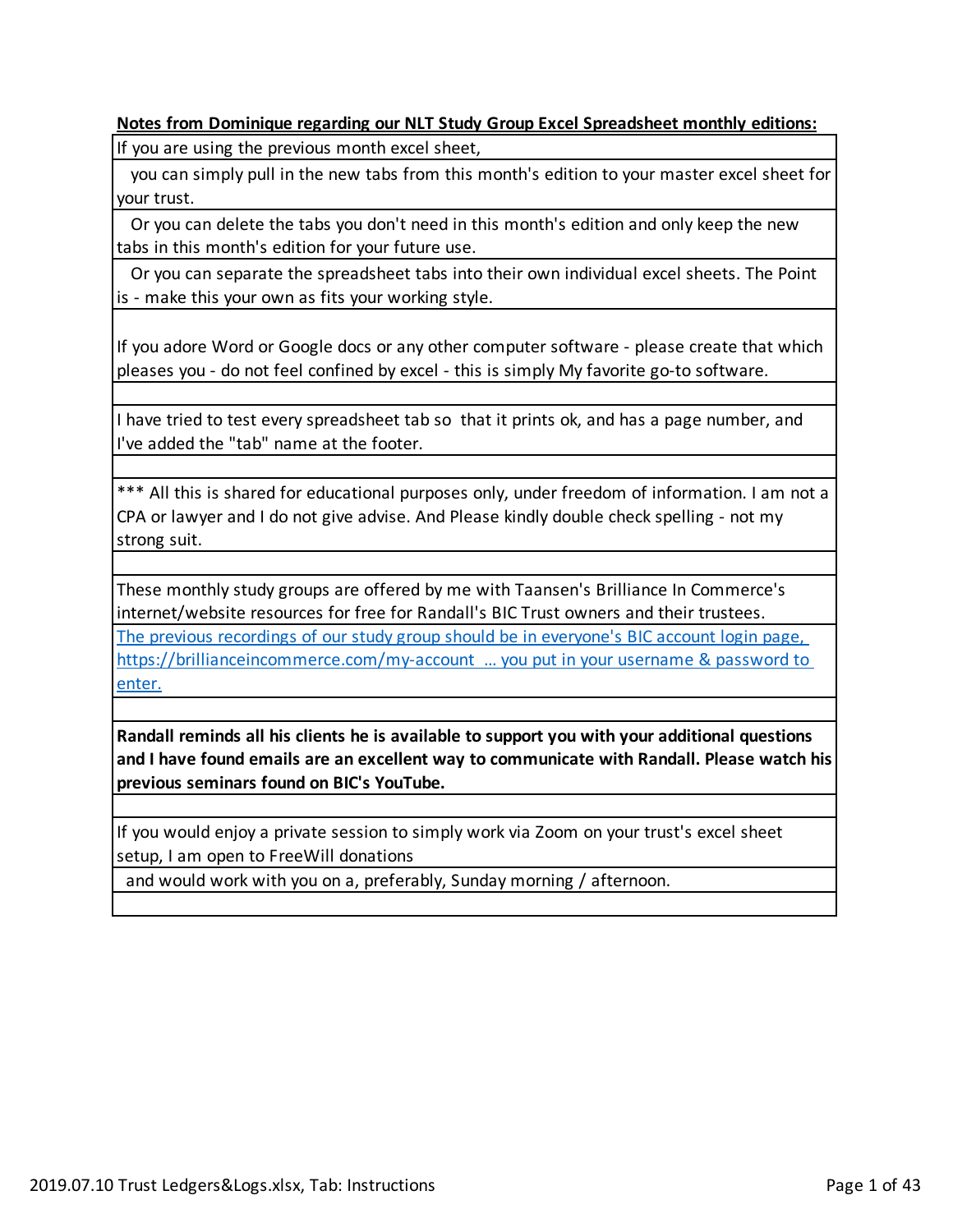### My company is **Simply Soulful Service Ltd. LC** -

I Gratefully accept FreeWill donations @ dominiquehacketttrustee@protonmail.com PayPal account. *Or by mail - email to ask me my address.*

If you wish to speak with me privately and I am not currently working with your trust a suggested FreeWill donation of \$88 for an hour is Greatly appreciated,

-we can set up a zoom call or phone call on Sunday - I'm trying to leave this day open to speaking with people one-on-one.

I understand that many of us are awaiting future funding - so I'm doing my best to support us all with these free group calls once a month and I hope you will bring your questions and share your wisdom in our monthly meetings. Blessings and Thank you for your loving presence, Dominique

FYI: I'm getting a lot of random calls on my cell phone, so I prefer people to email me, so I can set up a time with you to call back.

If I can answer your questions via email, I am happy to do so, and I'm also trying to do my correspondence catch on Sundays as well.

*And finally, my apologies if I have not responded timely. Right now, I'm supporting my girlfriend with the defense work needed in her court case. Thank you for your patience. I also teach and transcribe Braille as my "official" day job.*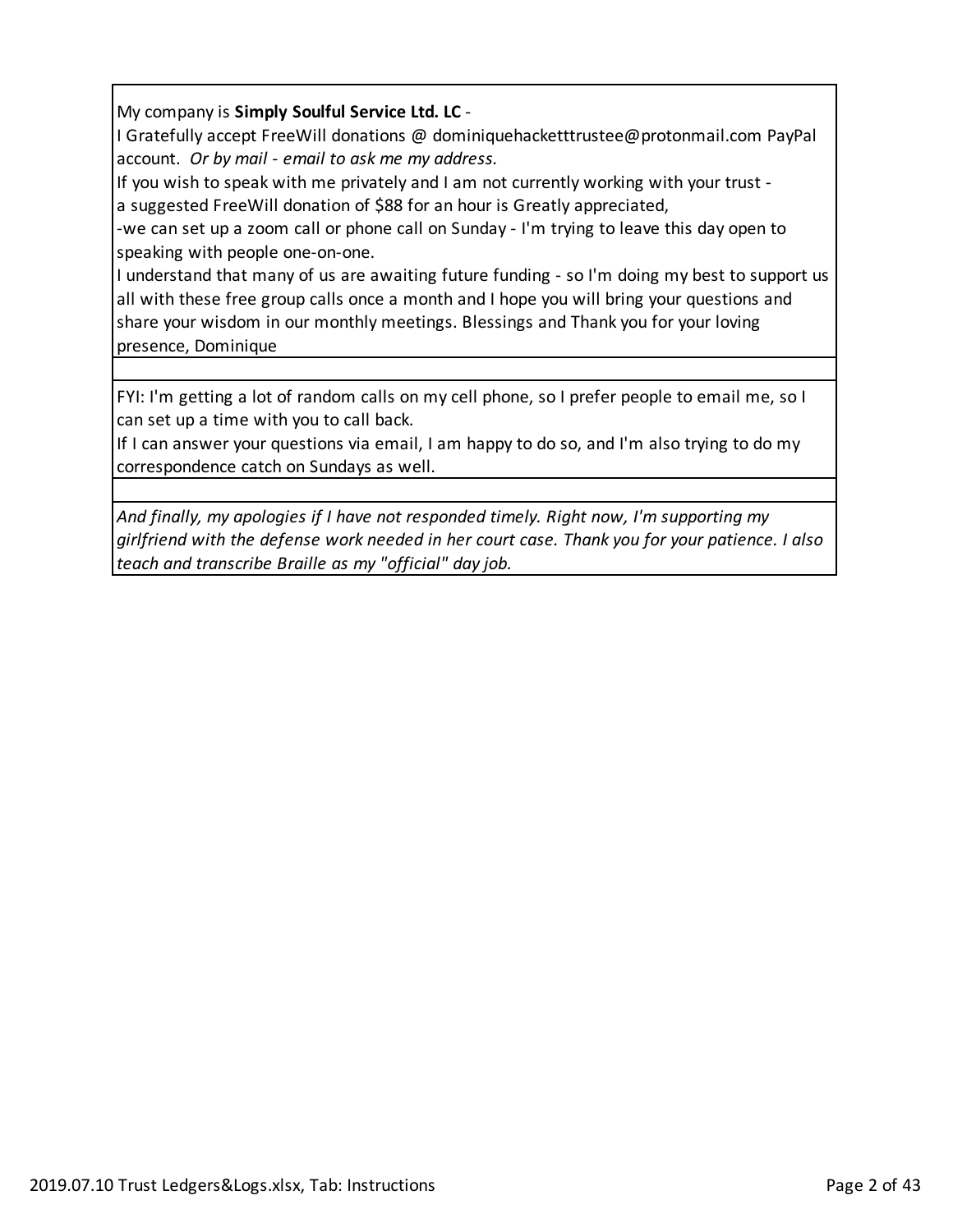| "Do not put your trust in money, but put your money in Trust."-- Oliver Wendell<br>Holmes, Sr. (1809-1894)  "The man who dies rich dies disgraced." -- Andrew<br>Carnegie (1835-1919) |
|---------------------------------------------------------------------------------------------------------------------------------------------------------------------------------------|
| NOTE: You can make the host's shared screen much larger by clicking<br>the View Options at top of screen, then hover over Zoom Options, and<br>click on 200%.                         |

# **BIC - Irrevocable Private Trust contract - Chapters 3 & 4 of the book The Art of Passing The Buck ~ Mentors, Money & Trustees & Rethinking Ownership**

|       | <b>Agenda for 1-2 hour Study Group</b>                                                                                                                                                                                                                                                                                                                                                                                                                                                                                                                                                                                                                                                                        |
|-------|---------------------------------------------------------------------------------------------------------------------------------------------------------------------------------------------------------------------------------------------------------------------------------------------------------------------------------------------------------------------------------------------------------------------------------------------------------------------------------------------------------------------------------------------------------------------------------------------------------------------------------------------------------------------------------------------------------------|
|       | 5 min 1) Greetings - This is a Brilliance In Commerce NLT Study Group Meeting for all of us<br>who have purchased a trust or made a down payment for a trust & our co-trustees. It<br>is Wonderful if you can add your questions to the chat window as this is downloadable<br>after the meeting and I can make sure to re-ask the questions to Randall to get<br>additional clarification for us. This takes the place of taking notes, so I deeply<br>appreciate all of you who are asking questions in the chat window. And special note -<br>this month, I have a Yeti speaker and I have hard wired my computer to the my<br>internet, so I pray this recording will be Much improved from last month's. |
|       | 5 min - 10(2) Hot Topics anyone? Trust Issues/Problems anyone is currently trying to solve -<br>$min$ please share in the chat window and we can address these topics first.                                                                                                                                                                                                                                                                                                                                                                                                                                                                                                                                  |
| min   | 5 min - 10 3) Any questions from previous study group meetings?                                                                                                                                                                                                                                                                                                                                                                                                                                                                                                                                                                                                                                               |
| min   | 5 min - 10 4) Questions from this month's reading Chapter 3 & 4 of Passing the Buck?                                                                                                                                                                                                                                                                                                                                                                                                                                                                                                                                                                                                                          |
|       | remaining 5) Quickly organize topics & get a quick input from everyone on priority & start<br>time working through the list of topics                                                                                                                                                                                                                                                                                                                                                                                                                                                                                                                                                                         |
|       | 15 minutes 6) Quick summary of what could not be covered & ask for volunteer to summarize<br>before ending questions for emailing to Randall - for future BIC seminar topics<br>In Fellowship<br>and Cosmic Communion                                                                                                                                                                                                                                                                                                                                                                                                                                                                                         |
| Group | Previous The previous recordings of our study group should be in everyone's BIC account login<br>Recordings of page, https://brillianceincommerce.com/my-account  you put in your username &<br>NLT Study password to enter.                                                                                                                                                                                                                                                                                                                                                                                                                                                                                  |
|       | "There is no greatness where there is no simplicity." $\sim$ Leo Tolstoy                                                                                                                                                                                                                                                                                                                                                                                                                                                                                                                                                                                                                                      |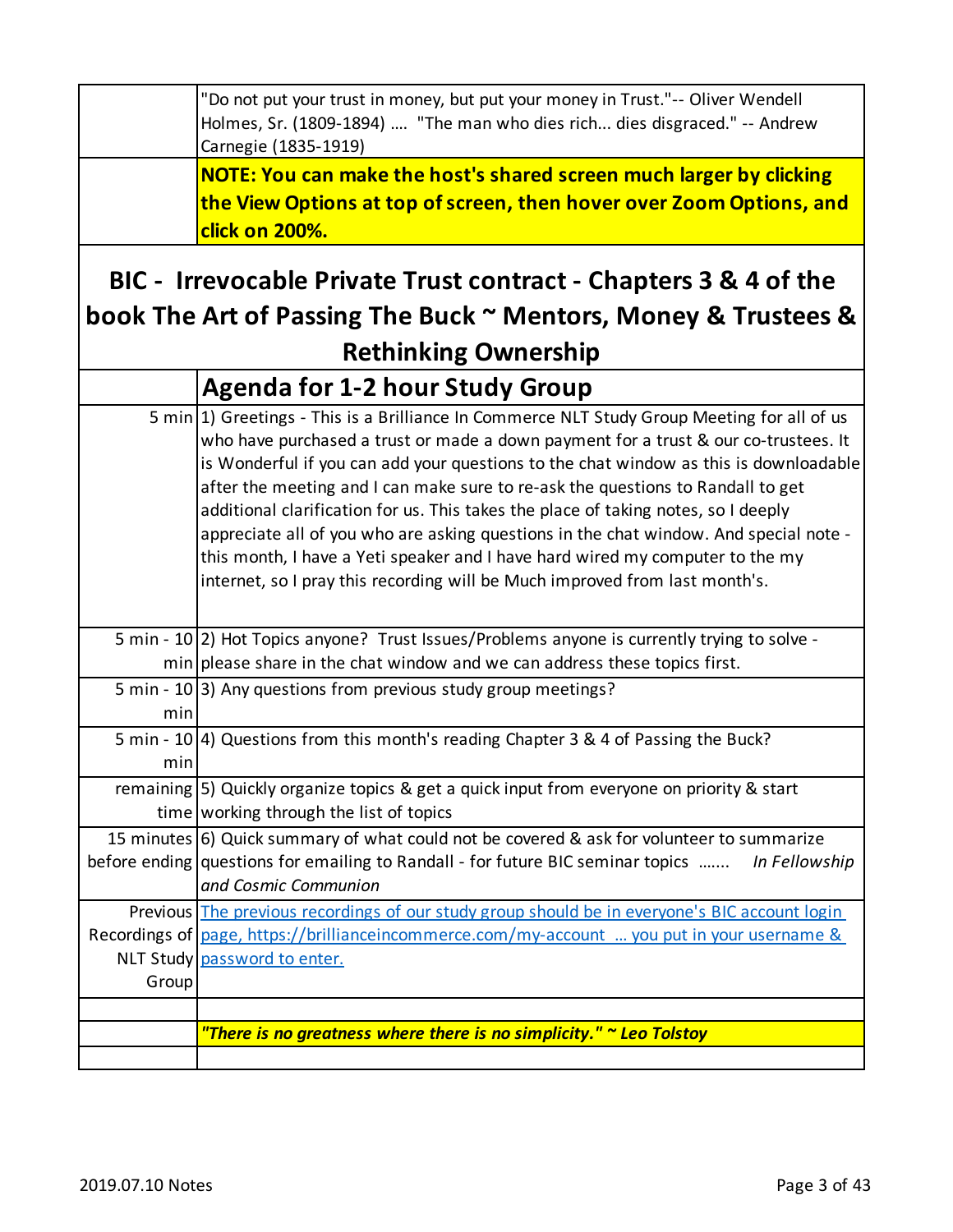|               | Dominique Link for Spread sheet - I will add to chat window so you can click on it. 2019.07.10         |
|---------------|--------------------------------------------------------------------------------------------------------|
|               | manages - Trust Ledgers&Logs.xlsx - I recommend downloading into excel.                                |
|               | Simply Soulful If you are currently using a previous month's spreadsheet, simply drag into your active |
|               | Service Ltd. LC excel sheet the tabs you want to Add to your existing master excel sheet the tabs you  |
|               | want from this July excel sheet edition.                                                               |
|               | My plan is for Every month's new edition to contains all the tabs.                                     |
|               | My company is Simply Soulful Service Ltd. LC - I accept FreeWill donations @                           |
|               | dominiquehacketttrustee@protonmail.com PayPal account.                                                 |
|               | If you wish to speak with me privately - a FreeWill donation of \$88 for an hour is                    |
|               | Greatly appreciated, -we can set up a zoom call on Sunday - I'm trying to leave this                   |
|               | day open to speaking with people one-on-one.                                                           |
| Dominique's   |                                                                                                        |
| Spreadsheet   |                                                                                                        |
| added tab for |                                                                                                        |
| July          |                                                                                                        |
| PDF version   |                                                                                                        |
|               | Please email me dominiquehacketttrustee@protonmail.com. If you are not able to                         |
|               | download this excel sheet - please email me, and I'll send you the drop box link.                      |
|               | Spreadsheet So briefly in the spreadsheet that I keep issuing an updated edition, we have a            |
|               | Overview: document log so we can track the papers that make up our trust entity, we have a             |
|               | trust financial ledger to help us track the trust corpus, increases and decreases. We                  |
|               | have a Linked Statement of Financial Position. I have put all my Previous Month's NLT                  |
|               | Study Notes into a separate tab as some people said they like to print these notes out.                |
|               | Today's notes are here 2019.07.10 Notes. And I've added some additional books to                       |
|               | Trust Education Tab. And I have renamed a tab to Tips& Tricks per the                                  |
|               | recommendation of fellow student.                                                                      |
|               | Change to NLT This month, I want to do knowledge sharing with you first, and then, I'll stop the       |
|               | Study Group recording and re-start the recording when we discuss my excel spreadsheet offering         |
|               | Format for this month. This way, for future reviews, we will have mini recordings of just the          |
|               | excel sheet tab discussions separate from our Trust study notes.                                       |
|               |                                                                                                        |
|               | Respect Today we are discussing chapters 3 & 4 of The Art of Passing the Buck Vol I. The Art           |
|               | Copyright: of Passing the Buck Vol 1 & 2 are copyrighted. So what we are instructing our study         |
|               | group that everyone purchase your own copy of the book & this group plans to discuss                   |
|               | specific topics to make sure we all understand what is being shared in this book. We                   |
|               | are engaged in this study group in Making a Life for ourselves - and sharing our most                  |
|               | important capital - Human Capital.                                                                     |
| The Art of    |                                                                                                        |
|               | Passing The Here is the link if you have not purchased your copy yet - we intend to study Vol I and    |
|               | Buck then go on to Vol II - https://passingbucks.com/                                                  |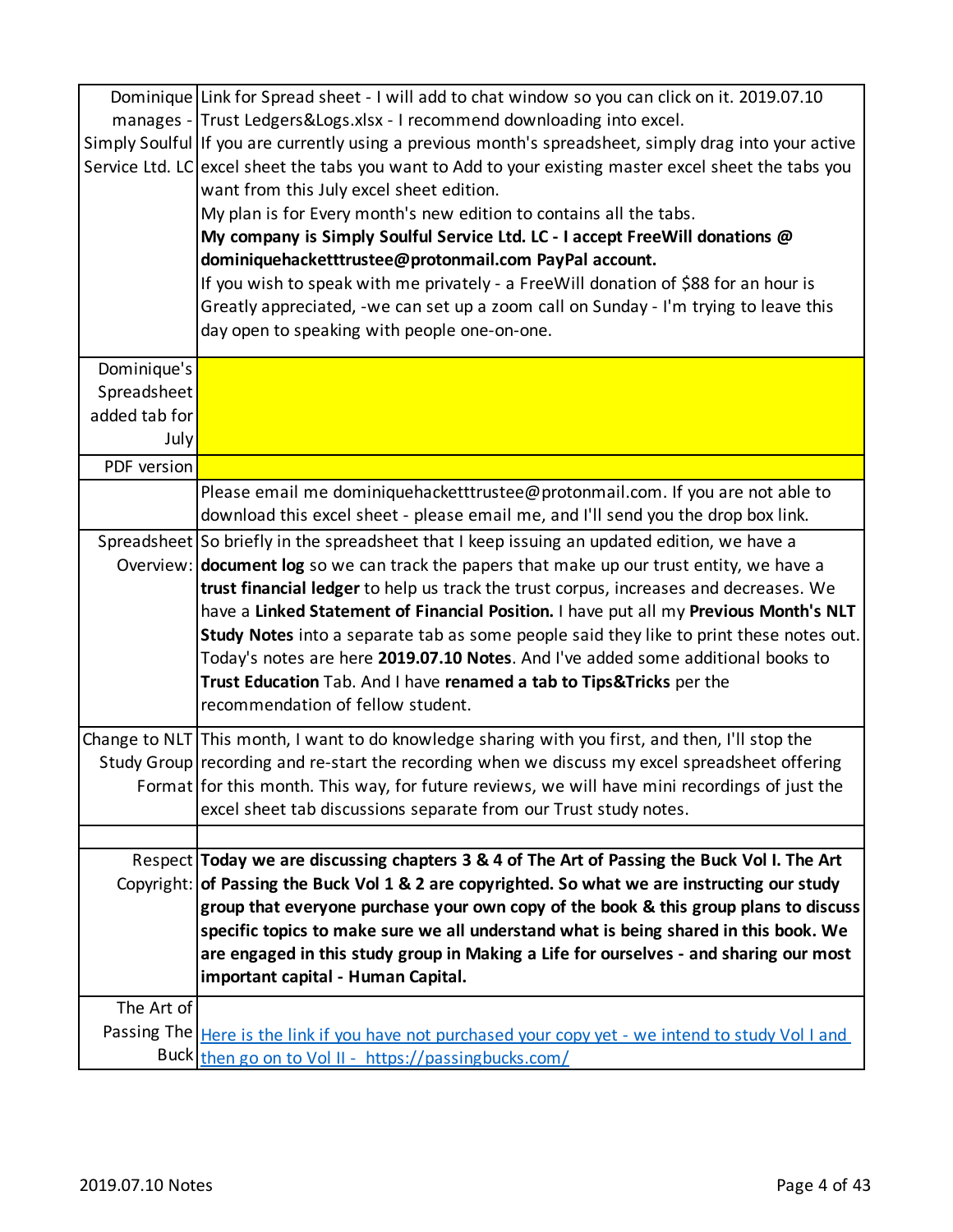| Disclaimer: The NLT trustee study group is not intended as legal or financial advice. I am not an<br>Attorney or CPA and do not offer legal or financial advice. We all do research and<br>share open source information. The private exchanges between us are for personal<br>and educational purposes only and are under the protection of free speech. We may<br>discuss ways to avoid taxes, but never suggest evading taxes.                                                    |
|--------------------------------------------------------------------------------------------------------------------------------------------------------------------------------------------------------------------------------------------------------------------------------------------------------------------------------------------------------------------------------------------------------------------------------------------------------------------------------------|
| eBook 1 also want to highly recommend a free gift the Charles Arthur Enterprise folks give<br>you when you submit your email - Romance and Trust, An Educational Tale -<br>https://passingbucks.com/gift/index.html                                                                                                                                                                                                                                                                  |
| ance and Trust   We all learn from Story Telling - so I'm going to briefly share the golden nuggets I<br>found in the eBook Romance and Trust:<br>Successful Business Man (Ed) with two ex-wives (Anne and Diane) both with children -                                                                                                                                                                                                                                               |
| 3 total - child support & alimony payments<br>Ed getting ready for third marriage to woman (Mary) not as financially successful.<br>Friends recommended a pre-nupt agreement and Mary said no.<br>They talked to a minister and realized both of them had "trust" issues.                                                                                                                                                                                                            |
| Minister suggested a Trust might be the solution to their "trust" issues.<br>To set up a proper Trust costs not only money but TIME.                                                                                                                                                                                                                                                                                                                                                 |
| By Ed putting his assets in a Trust before the marriage, Ed would have nothing for<br>Mary to take in the case of divorce, and Ed would not lose the use of the property and<br>other assets. The Mary would have the assets she brought to the marriage & assets<br>earned in the marriage would be half hers by right of community property.                                                                                                                                       |
| Ultimately, this is what the trust specialist suggested:<br>1) 1st Trust for 1st wife Anne<br>2) 2nd Trust for 2nd wife Diane<br>3) 3rd Trust for children - he ended up setting up separate trusts for each child.<br>4) 4th Trust for Ed's remaining premarriage assets<br>5) 5th Trust set up by Mary for her premarriage assets<br>6) 6th Trust setup by Ed for Ed&Mary for them to do humanitarian work together.<br>and as the story evolves, other trusts are created as well |
| This set up required the ex-wives to agree that their alimony payments and child<br>support and future children's college expenses/inheritance were now to be contained<br>in trusts.                                                                                                                                                                                                                                                                                                |
| Doing something this complex based on Ed's many financial holdings would take six to<br>nine months to get all these trusts set up correctly and asset titled correctly.<br>Ed was the settlor of all the trusts except Mary's premarriage asset trust.                                                                                                                                                                                                                              |
| Trust specialist and other people a part of her company participated as trustees and<br>also as business managers for Ed's three businesses, and were there to help train the<br>other trustees in trust administration.                                                                                                                                                                                                                                                             |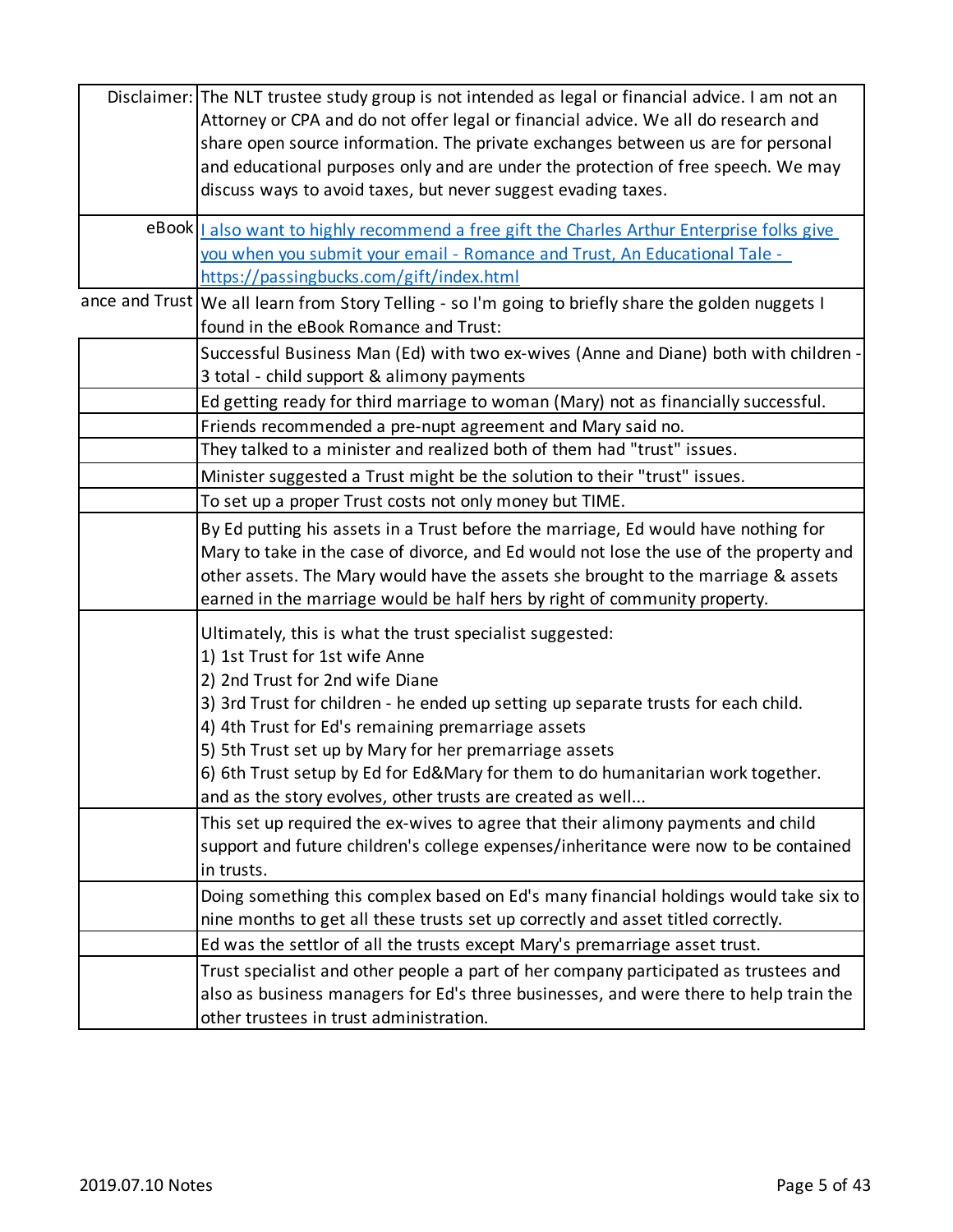| Mary's trust looks like this: Condo quick deed to Trust, Condo rent now paid to trust<br>and trust pays mortgage on condo, left over profits pay trust admin expenses and<br>beneficiaries. Mary listed Ed and her favorite non profits, including the public library,<br>as beneficiaries.<br>SubTrust set up for Mary's car with this trust being a beneficiary of the Main trust<br>(thus having TCUs or UofBI-our NLTrust from main trust) thus income to cover<br>maintenance, insurance and eventual replacement of the car.<br>SubTrust set up for Mary's jewelry, artwork and other valuables with this trust being a<br>beneficiary of the Main trust thus income to cover insurance.                                                       |
|------------------------------------------------------------------------------------------------------------------------------------------------------------------------------------------------------------------------------------------------------------------------------------------------------------------------------------------------------------------------------------------------------------------------------------------------------------------------------------------------------------------------------------------------------------------------------------------------------------------------------------------------------------------------------------------------------------------------------------------------------|
| Quote from story" By naming the public libraries, the people become a beneficiary<br>and it never hurts to have the attorney general on your side if someone challenges<br>your trust in court.)                                                                                                                                                                                                                                                                                                                                                                                                                                                                                                                                                     |
| Anne's trust has Anne's house which Ed still owns 50% and Ed added stocks and bonds<br>to insure payments to cover Anne's alimony payments and trust admin, with Ed having<br>50% of the TCUs and Anne 50%.                                                                                                                                                                                                                                                                                                                                                                                                                                                                                                                                          |
| Diane's trust has Diane's house which Ed still owns 50% and Ed added stocks and<br>bonds to insure payments to cover Diane's alimony payments and trust admin, with Ed<br>having 50% of the TCUs and Diane 50%.                                                                                                                                                                                                                                                                                                                                                                                                                                                                                                                                      |
| Each child's trust received stocks and bonds from Ed as settlor to insure beneficial<br>payments of child support and monies for college and cover trust admin. costs - with<br>their mother set up as guardian until child reaches age of maturity.<br>SubTrust - Ed decided to purchase a condo near a college on each child's first birthday,<br>with a 15-year mortgage, thus the condo could be used to secure a loan to pay for<br>college education and provide a place to live while in college. And the condo rent<br>contributed income to child's main trust to help pay for educational expenses.<br>And each child's trust had 15% UofBI (TCU) from their other sibling's trusts so each<br>child is vested in their sibling's success. |
| Ed had a fair amount of personal stock from his three companies (all C-Corps). He<br>assigned these corporate stocks to various trusts with the stipulation that the trusts<br>assign the chairman of the board for each C-Corp their voting proxies, which allows Ed<br>to distribute some of his wealth to his children and ex-wives without giving them<br>control of his companies.                                                                                                                                                                                                                                                                                                                                                              |
| Quote from story (Had he had the proxies assigned to himself, he would have been<br>seen as the owner of the stock for tax purposes under IRS Code 675(4)(A).                                                                                                                                                                                                                                                                                                                                                                                                                                                                                                                                                                                        |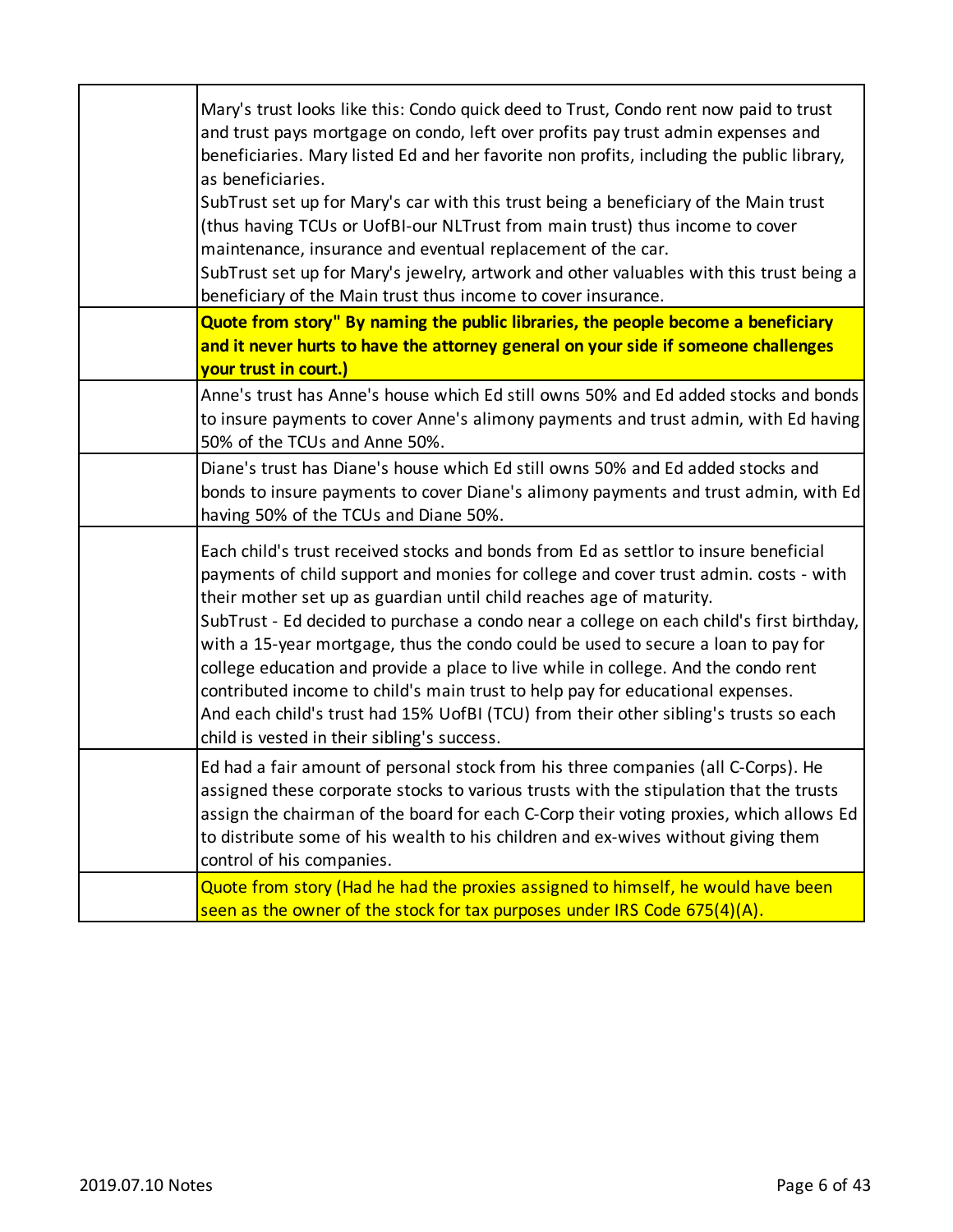| Ed created separate Sub-business trusts under his children's three trusts, to buy cars<br>and lease the cars to his three C-Corps - with each trust having only two or three cars<br>each to limit possible liability. This this leasing of cars to his C-Corps. earned his<br>children's trusts income.<br>Ed created separate Sub-business trusts under his children's three trusts, to buy office<br>equipment and lease the equipment to his three C-Corps - with each trust having<br>limited office equipment assets each. This leasing of office equipment to his C-Corps<br>earned his children's trusts income. By buying the office equipment from the C-Corps<br>it gave them needed cash for R&D, and then the C-Corp simply made monthly lease<br>payments for the equipment now owned by the business trust under the children's<br>trust.<br>Ed controlled information flow to his competitors by having one of his children's trusts<br>create DBAs and purchase a needed piece of equipment that cut his labor costs - as<br>this child's trust equipment purchase hid that it was Ed's company using the<br>equipment and thus gaining a financial edge in the market. (No Trustee could report<br>who the equipment was being leased to - this is private information.) |
|--------------------------------------------------------------------------------------------------------------------------------------------------------------------------------------------------------------------------------------------------------------------------------------------------------------------------------------------------------------------------------------------------------------------------------------------------------------------------------------------------------------------------------------------------------------------------------------------------------------------------------------------------------------------------------------------------------------------------------------------------------------------------------------------------------------------------------------------------------------------------------------------------------------------------------------------------------------------------------------------------------------------------------------------------------------------------------------------------------------------------------------------------------------------------------------------------------------------------------------------------------------------------------------------|
| Quote (The car Ted Kennedy was driving at Chappaquiddick was owned by a trust that<br>owned just one other car. The Kennedy family owned nothing and was not sued.)                                                                                                                                                                                                                                                                                                                                                                                                                                                                                                                                                                                                                                                                                                                                                                                                                                                                                                                                                                                                                                                                                                                        |
| Ed purchased a building under another trust and his C-Corps leased the building from<br>this trust.                                                                                                                                                                                                                                                                                                                                                                                                                                                                                                                                                                                                                                                                                                                                                                                                                                                                                                                                                                                                                                                                                                                                                                                        |
| After the wedding Ed and Mary wanted to purchase a new home for themselves. They<br>talked to the trustee of Ed's Trust holding his pre-marriage assets. They got three<br>mortgage quotes to get an average best rate and borrowed the money for their new<br>home from Ed's pre-marriage asset trust, thus Ed&Mary got the interest write-off and<br>Ed's trust realized profits from the loan.                                                                                                                                                                                                                                                                                                                                                                                                                                                                                                                                                                                                                                                                                                                                                                                                                                                                                          |
| Quote (quotes from three established lenders. This eliminated questions regarding<br>the legitimacy of the loan.)                                                                                                                                                                                                                                                                                                                                                                                                                                                                                                                                                                                                                                                                                                                                                                                                                                                                                                                                                                                                                                                                                                                                                                          |
| Ed talked with his friend Rick, explaining the trust setups replaced the renuptial<br>agreement as a better alternative as the trust protected his assets without<br>subconsciously setting the marriage up to fail by saying what would happen if it did.                                                                                                                                                                                                                                                                                                                                                                                                                                                                                                                                                                                                                                                                                                                                                                                                                                                                                                                                                                                                                                 |
| Rick's experience of trusts did not work out well. Rick had a windfall of money and<br>heard about trusts and had his lawyer draft a statutory trust, even though the lawyer<br>didn't have any experience with trusts. The lawyer named Rick's banker the trustee<br>and himself as the trust protector with a nice annual fee for doing do. Rick's account<br>realized that the trust setup would have lost Rick his money within ten years. Luckily<br>this trust was revocable and Rick was able to undo it.                                                                                                                                                                                                                                                                                                                                                                                                                                                                                                                                                                                                                                                                                                                                                                           |
| Rick then went and googled trusts and estate planning and ordered a "do-it-your-self"<br>trust kit online after asking many questions Rick realized the company was being<br>investigated by the IRS and he sent a letter certified mail asking for a refund.                                                                                                                                                                                                                                                                                                                                                                                                                                                                                                                                                                                                                                                                                                                                                                                                                                                                                                                                                                                                                              |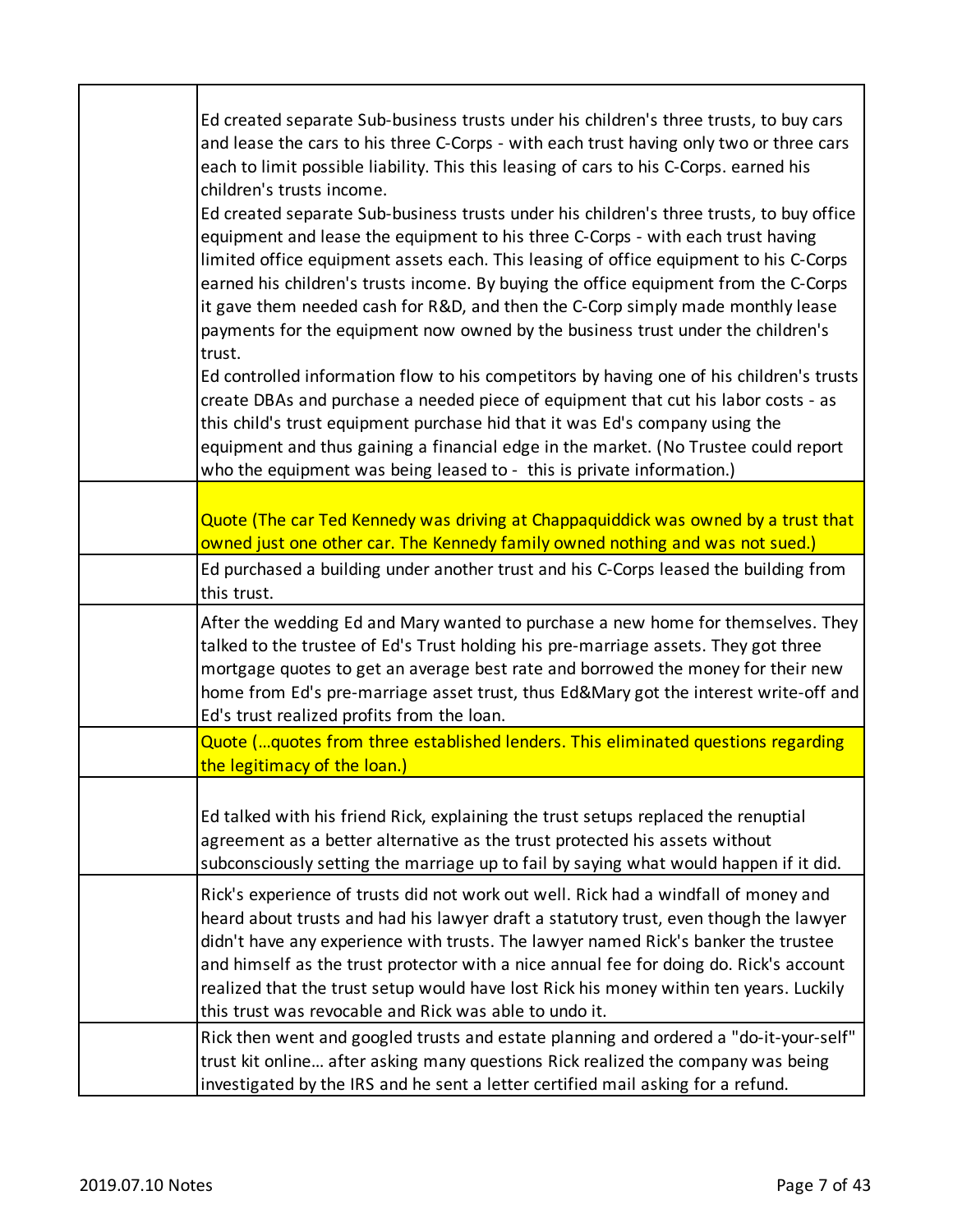|                                        | Rick ended up working with a college buddy who helped him put his windfall into an<br>IRA and manage stocks and bonds in this account after listening to what Ed was<br>doing with his many trusts, Rick asked for Ed's trust specialist to speak with them.<br>Will and Marlene, a second couple with similar circumstances as Ed and Mary go into<br>setting up trusts, with Will having a few more complications.<br>Will was looking at paying alimony for another three years. His oldest daughter<br>wanted all her money as soon as she turned 18 The story lists lots of things Will<br>does and says in his relationships that makes a trust Not work - good read. Finally the<br>story shares Will working with his step-son's father Jim to set up a trust with Jim as |
|----------------------------------------|-----------------------------------------------------------------------------------------------------------------------------------------------------------------------------------------------------------------------------------------------------------------------------------------------------------------------------------------------------------------------------------------------------------------------------------------------------------------------------------------------------------------------------------------------------------------------------------------------------------------------------------------------------------------------------------------------------------------------------------------------------------------------------------|
|                                        | one of the trustee and this helps to heal their relationship.<br>Marlene is not trained for business and has inherited a lot of money and has a trust<br>setup, with Marlene choosing her uncle Dave as her trustee with a co-trustee from the<br>trust specialist company. Marlene wanted her assets to benefit humanitarian projects.                                                                                                                                                                                                                                                                                                                                                                                                                                           |
|                                        | Quote ( that the courts have held creation of a trust to lessen take liability is legal if<br>the transfer of the property is permanent and made in good faith. Therefore, by<br>placing her inheritance into a trust (i.e. giving it away) Marlene would no longer have<br>the tax liability from the income generated by the assets.                                                                                                                                                                                                                                                                                                                                                                                                                                            |
|                                        | IRS Code 674(b) allows for exceptions: Power to apply income to support a dependent;<br>Power to allocate amount charitable beneficiaries; Power to distribute corpus; Power<br>to withhold income temporarily; Power to withhold income during disability of a<br>beneficiary (if the beneficiary is under the age of 21 - the assets can grow); Power to<br>allocate between corpus and income (trust expenses can be paid with trust asset<br>income and corpus can be allocated - reduces beneficiary tax liability)                                                                                                                                                                                                                                                          |
|                                        | Marlene's uncle Dave suggested some of the trust income be saved for any future<br>children who can become beneficiaries of the trust in the future.                                                                                                                                                                                                                                                                                                                                                                                                                                                                                                                                                                                                                              |
|                                        | Note - in all these trusts, the trustees receive a % fee based on trust assets, thus the<br>trustees have an incentive to make the trust assets grow.                                                                                                                                                                                                                                                                                                                                                                                                                                                                                                                                                                                                                             |
| Mentors,<br>Money &<br><b>Trustees</b> | Passing the Buck Chapter 3 (This summary DOES NOT IN ANY WAY replace you<br>reading the book for yourself - to honor copywrite laws, I insist you buy the book or<br>borrow a copy from your library, but please - read this book for yourself to absorb the<br>wisdom shared. My summary is to inspire us all to sincere inquiry, which will bring<br>about more shared wisdom for our group.                                                                                                                                                                                                                                                                                                                                                                                    |
| NLT is a                               |                                                                                                                                                                                                                                                                                                                                                                                                                                                                                                                                                                                                                                                                                                                                                                                   |
|                                        | Private Private Irrevocable Trusts (Common-Law-Trust) not dependent on court-appointed<br>Irrevocable Trustees, not registered or recorded anywhere, the beneficial interest is more<br>Trust   flexible.                                                                                                                                                                                                                                                                                                                                                                                                                                                                                                                                                                         |
|                                        | Irrevocable Statutory Trusts are compared with Private Irrevocable Trusts as two asset-<br>protection modalities.                                                                                                                                                                                                                                                                                                                                                                                                                                                                                                                                                                                                                                                                 |
|                                        | Windfalls - out of 300 people 299 lose it all within a short amount of time.<br>We need mentors - read about JP Morgan and how his dad trained his children.                                                                                                                                                                                                                                                                                                                                                                                                                                                                                                                                                                                                                      |
|                                        |                                                                                                                                                                                                                                                                                                                                                                                                                                                                                                                                                                                                                                                                                                                                                                                   |

 $\overline{\phantom{a}}$ 

٦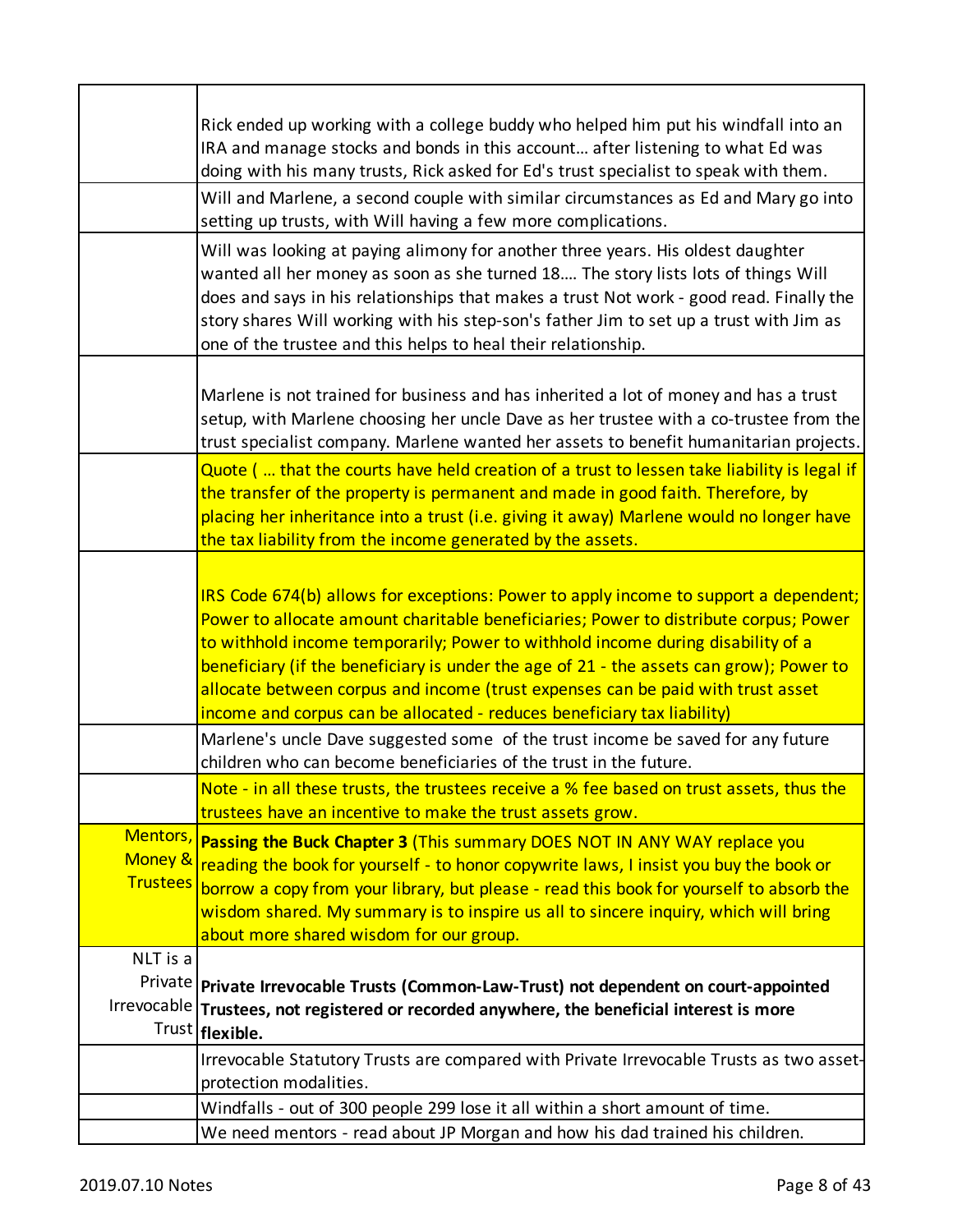|                   | Managing large sums of money is a full time job.                                                        |
|-------------------|---------------------------------------------------------------------------------------------------------|
|                   | Buying support - this consists of several people who have an interest in seeing that                    |
|                   | you are successful.                                                                                     |
|                   | Build your trust with built in mentors. Mentors have long range view in mind and                        |
|                   | these are people in your life who have helped you personally succeed.                                   |
|                   | Mantra Quote from book (Contrary to popular opinion, the cash flow comes from people. It is             |
|                   | other people who create money. Money does not happen by itself, so you need to hook                     |
|                   | up with people who know how to create money to get cash flow.                                           |
|                   | Story example of Mentors: Dr. Stevens - his father guided him in taking college                         |
|                   | classes, and thus Dr. Steven became a surgeon.                                                          |
|                   | If we don't have a dad or mother mentor, we have to strategically build our own                         |
|                   | foundation by finding people interested in our goals.                                                   |
|                   | We have to find people who know how to create "cash flow".                                              |
|                   | We need to take risks to try our hand with people and cash flow ideas.                                  |
|                   | Knowing what to invest in and what to avoid takes experience.                                           |
| What a            | Loving and attentive parents, trustworthy brothers and sisters, parents have business                   |
| perfect           | connections that you can work with/for and "learn the ropes", parents have                              |
| support           | international connections and you travel, your family shares stories of family history                  |
| structure         | and family's interaction with various governments, you go to school with future heirs                   |
| might look        | of fortunes making connections, in other words, you are born into a network that will                   |
| like <sup>l</sup> | likely provide you with many mentors.                                                                   |
|                   | If we did not experience this kind of growing up, we can visualize this for our family's                |
|                   | next generations.                                                                                       |
|                   | We need multiple mentors in our lives. We recognize their qualities: substantial life                   |
|                   | experiences; have the motivation to see you succeed.                                                    |
|                   | We need to be generous with our time and information and also mentor others - we                        |
|                   | learn from teaching.                                                                                    |
|                   | Take a survey of your current family and friends and see if you can determine what                      |
|                   | would help; them move forward in their lives.                                                           |
| We must be        |                                                                                                         |
| willing to        |                                                                                                         |
|                   | learn and Most mentors who are good teachers have lost something along the way. They                    |
| change            | understand overcoming hardships and can lovingly tell you - you must change.                            |
|                   | Private Trust   More likely to have built in Mentors. To create a trust, the grantor needs two trustees |
|                   | one related and one not related, thus two signatures are needed on financial                            |
|                   | documents which builds in safeguards,                                                                   |
|                   | There is some "retained powers" allowed by the IRS code for grantors, such that                         |
|                   | grantors are allowed to advise Trustees.                                                                |
|                   | Trustees have to have beneficiaries, and if its family related, the beneficiaries can                   |
|                   | benefit from learning strategic investment planning. Beneficiaries are rewarded with                    |
|                   | their efforts as trust assets grow and their beneficial disbursement grows.                             |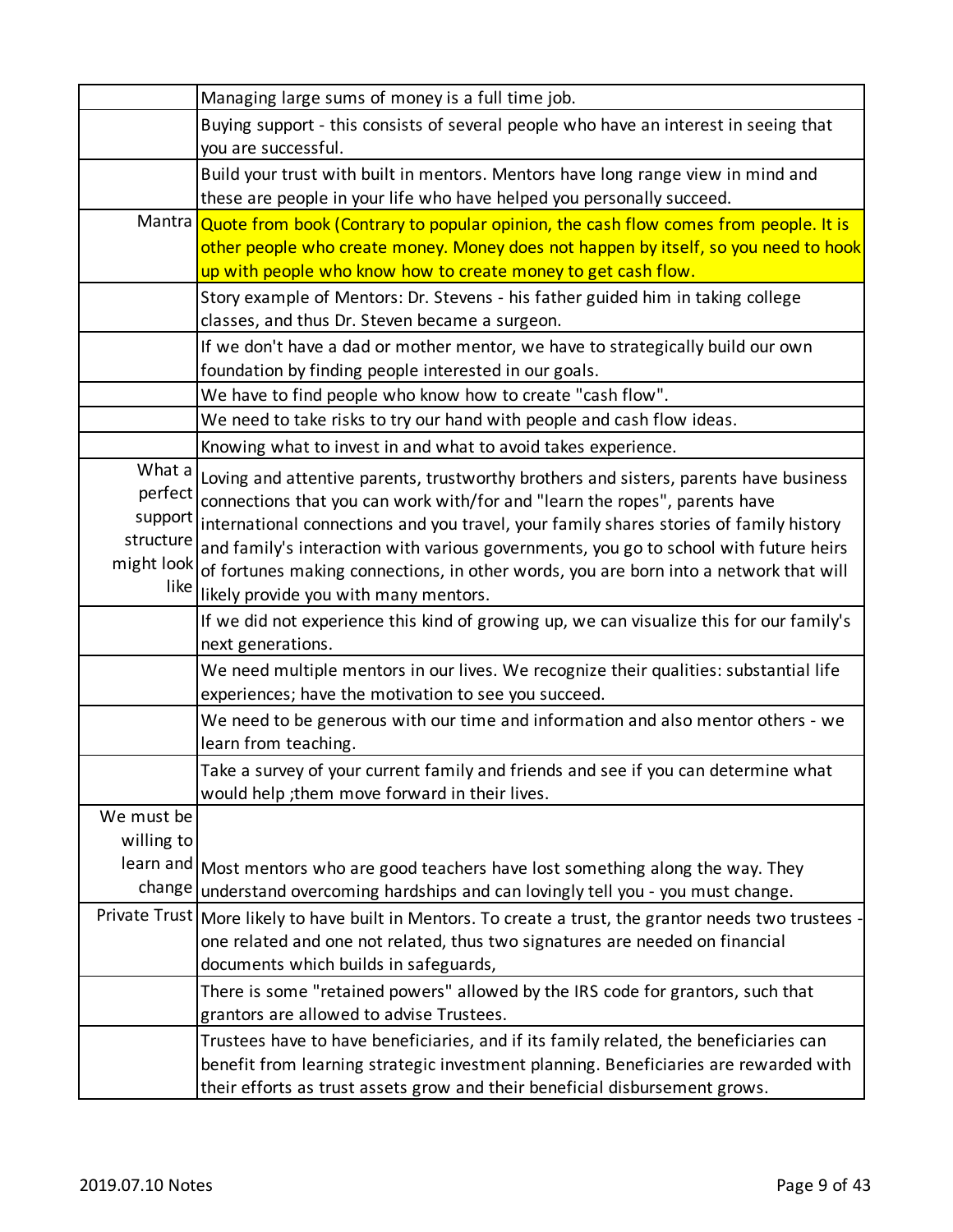|            | Trustees should have at least bi-annual meetings, educating the other trustees and<br>participating beneficiaries, sharing long term goals, so all learn trust accounting and<br>the psychology to do well in business and personal relationships.                                                                                                                                                                  |
|------------|---------------------------------------------------------------------------------------------------------------------------------------------------------------------------------------------------------------------------------------------------------------------------------------------------------------------------------------------------------------------------------------------------------------------|
|            | Overtime, Trustees become "broad-based" persons who keep the best interest of the<br>Trust and the Beneficiaries at heart.                                                                                                                                                                                                                                                                                          |
|            | Whether the trust members are related by blood, marriage, or employment or are a<br>gathering of like minded people, a family is formed, through your willingness to risk<br>your assets to set up the trust, and your willingness to develop leadership qualities.                                                                                                                                                 |
|            | Our Natural Law Trusts provide the frame work for families to evolve and grow, and<br>as the "family" members have business ideas, the trust can help fund and participate<br>in profits. This Private Irrevocable Trust is setup so everyone benefits when everyone<br>succeeds.                                                                                                                                   |
|            | Please Note: It may take years or even generations before the trust has excellent built in mentors,<br>but Human Capital is the most important capital of our trusts.                                                                                                                                                                                                                                               |
|            | Life Example   Your family has a trust, your sister gets divorced, her inheritance is secure though as it<br>is held in the family trust since she was born, and she had the trust legal counsel to<br>help her and the emotional support of her family.                                                                                                                                                            |
|            | Life Examples   If two people getting married have unequal financial means, a separate Trust maybe<br>set up for the wife so he receives a distribution whether she is married or not - this<br>way she does not "stay" in a bad marriage for the money.                                                                                                                                                            |
|            | Glue The glue in the private trust is a vested interest in the success of the group, which<br>includes motive to stay together and enrich your shared Human Capital and the<br>financial capital gains are secondary. If finances strangely evaporated, we would be<br>doing bartering and trading and Still, this our private trust is Best.                                                                       |
|            | Rethinking Passing the Buck Chapter 4 (This summary DOES NOT IN ANY WAY replace you<br>Ownership reading the book for yourself - to honor copywrite laws, I insist you buy the book or<br>borrow a copy from your library, but please - read this book for yourself to absorb the<br>wisdom shared. My summary is to inspire us all to sincere inquiry, which will bring<br>about more shared wisdom for our group. |
|            | Question? Can I give up control?                                                                                                                                                                                                                                                                                                                                                                                    |
|            | Sad facts of our current 3D world - the assets we own personally can be taken away<br>from us if we do not obey.                                                                                                                                                                                                                                                                                                    |
| Fee Simple |                                                                                                                                                                                                                                                                                                                                                                                                                     |
|            | Sad fact - we do not own our homes- if we do not pay property taxes, it can be taken<br>from us Property transferred in fee simple allows it to be inherited, but not owned.                                                                                                                                                                                                                                        |
|            | Land held in a Free; not holden of any lord or superior, owned without obligation of vassalage or                                                                                                                                                                                                                                                                                                                   |
|            | Allodial Title:   fealty; the opposite of feudal<br>Unless we can pay for all the benefits o county services, fee simple is the way we all<br>have our homes currently.                                                                                                                                                                                                                                             |
|            | History Kings bribed ordinary people with titles and land, if you are a part of the King's army -<br>noble slavery.                                                                                                                                                                                                                                                                                                 |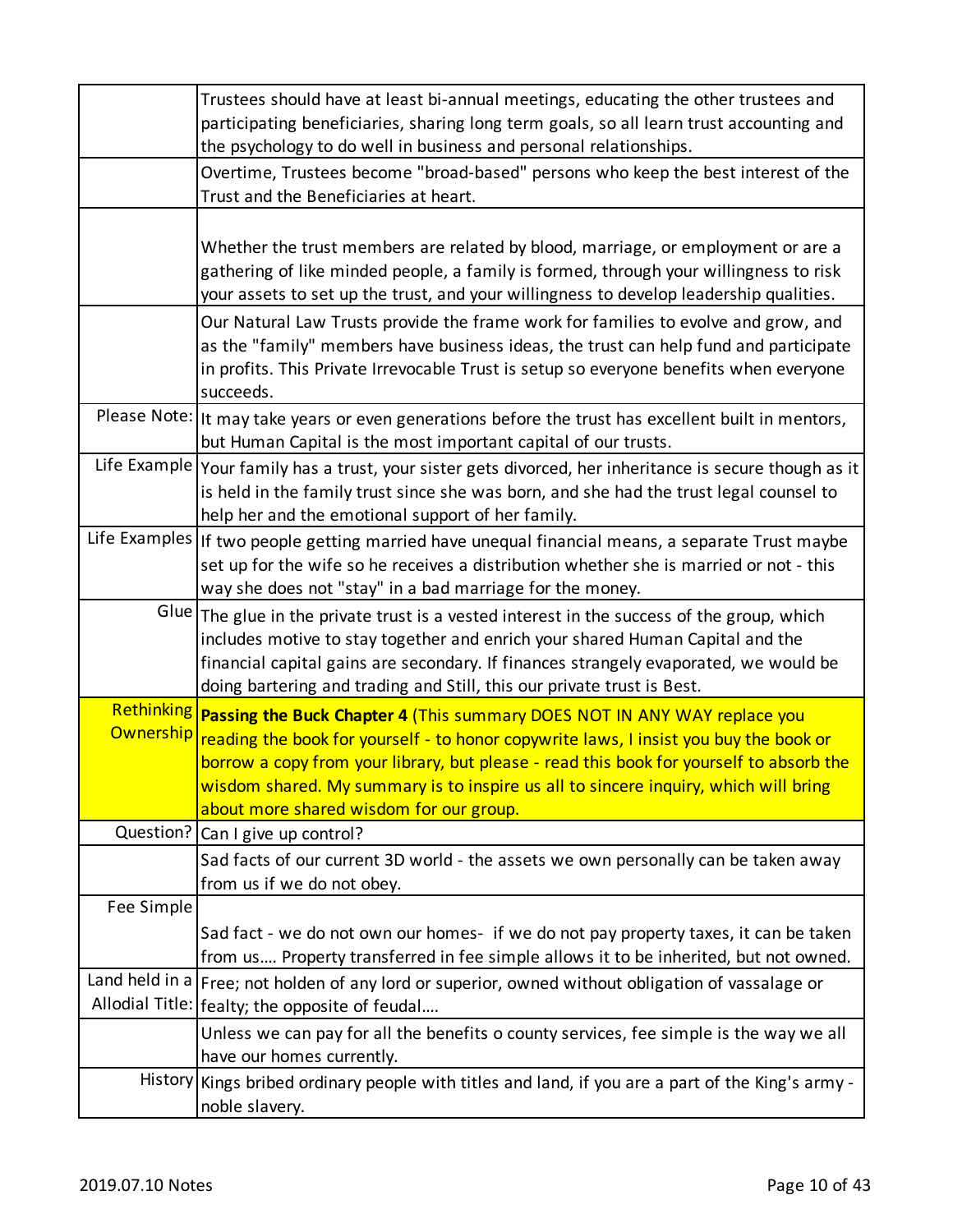|               | Use is Better   With the Assets in our trust - Trustee has title in the name of the Trust and the<br>than Beneficiaries have equitable interest. - this is a "Divided" title and no One                        |
|---------------|----------------------------------------------------------------------------------------------------------------------------------------------------------------------------------------------------------------|
|               | Ownership   person/entity owns the asset. The Trust removed Direct Ownership.                                                                                                                                  |
|               | Politicians put their assets into Blind Trusts. High officials in our government cannot<br>be sued for anything substantial, as they have little in their names.                                               |
|               | Need to verify - for IRS purposes - when your home has been in your trust for 18<br>months past an "event", it considered removed from you, and the transaction can not<br>be reversed.                        |
|               | Marriage - assets put into an Irrevocable trust before the wedding do not belong to<br>the bride or groom. After the marriage the communal property gained in the marriage<br>could be put into another trust. |
| Statutory     |                                                                                                                                                                                                                |
|               | Living Trusts These are Revocable and do not protect the assets from you personally being sued.                                                                                                                |
|               | Now we can review my spreadsheet changes.                                                                                                                                                                      |
| Dominique's   |                                                                                                                                                                                                                |
| Spreadsheet   |                                                                                                                                                                                                                |
| added tab for |                                                                                                                                                                                                                |
| July          |                                                                                                                                                                                                                |
| PDF version   |                                                                                                                                                                                                                |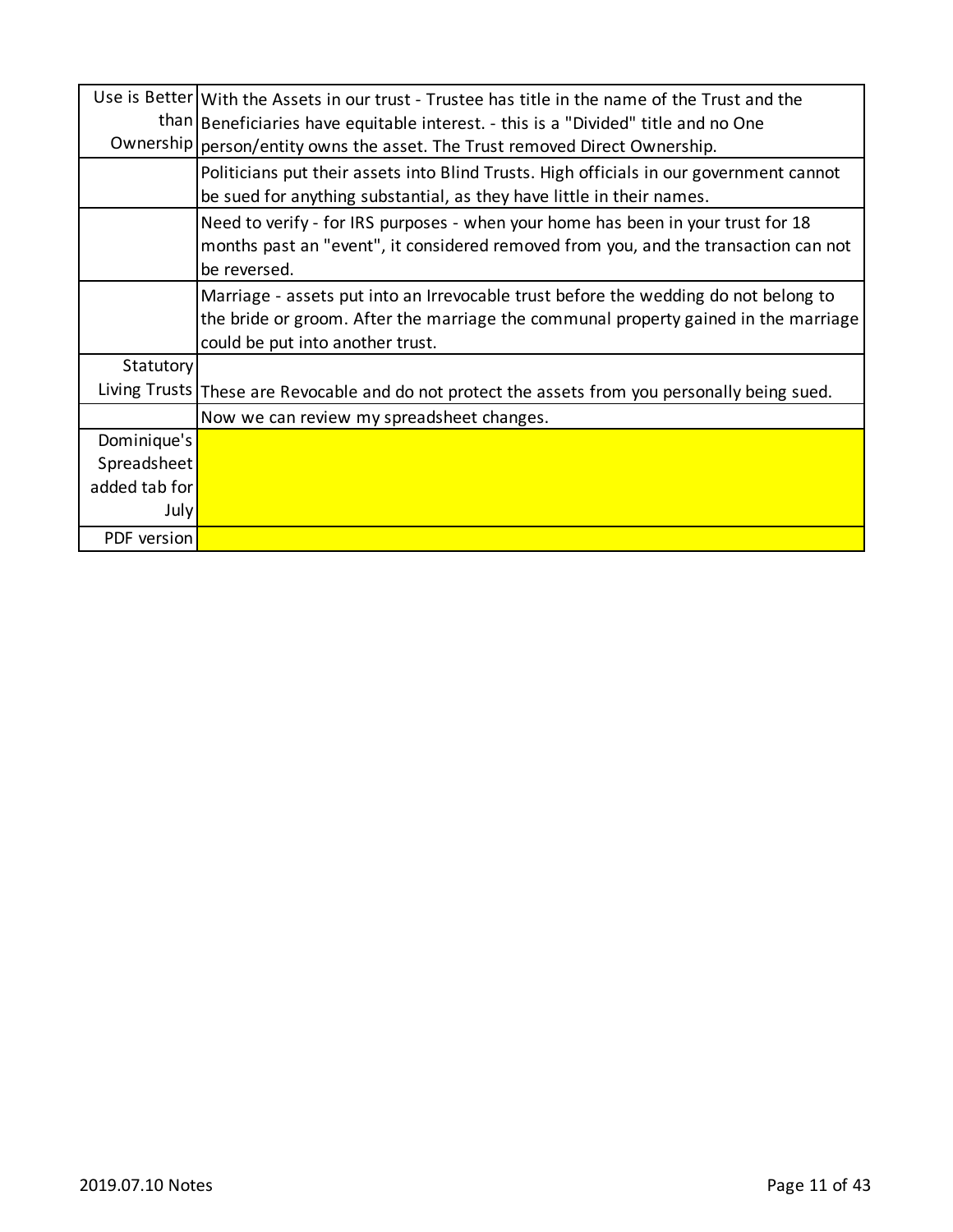|                         | April 10th, 2019 Randall's Trust Manual (2019)                                                                                                                                                                                                                                                                                                                                                                                       |
|-------------------------|--------------------------------------------------------------------------------------------------------------------------------------------------------------------------------------------------------------------------------------------------------------------------------------------------------------------------------------------------------------------------------------------------------------------------------------|
|                         | Disclaimer: The NLT trustee study group is not intended as legal or financial<br>advice. I am not an Attorney or CPA and do not offer legal or financial<br>advice. We all do research and share open source information. The<br>private exchanges between us are for personal and educational<br>purposes only and are under the protection of free speech. We may<br>discuss ways to avoid taxes, but never suggest evading taxes. |
|                         | Trust Abstract   A shortened version of a Trust document, leaving out certain details<br>(what is in the trust, the beneficiaries' identity). This is often used to<br>provide proof that a trust has been established to a financial<br>organization or other institution, without revealing specifics that you<br>want to keep private.                                                                                            |
|                         | Trust Creation What ever is earliest - getting your EIN number or signing your Trust<br>Date: indenture & Funding your trust.                                                                                                                                                                                                                                                                                                        |
|                         | Memorandum It provides important information, like the name of the <b>trust</b> , the<br>of Irrevocable trustees, and the date it was formed. It provides substantiation<br>Trust: that property is being held in the trust.                                                                                                                                                                                                         |
|                         | Addendum Sch A: Title of schedule, Personal Property (Including Foreign Currency), Trust<br>name, list of additional personal property exchanged into the trust,<br>delivered to the trust, all property listed above, dated, grantor signs,<br>received into the trust, all property listed above, trustees sign - get<br>notarized for anything that might "re-value".                                                             |
|                         | tter of Authority: If you are attending a meeting related to trust asset management,<br>attests to your authority to enter the trust into contract.                                                                                                                                                                                                                                                                                  |
|                         |                                                                                                                                                                                                                                                                                                                                                                                                                                      |
|                         | <b>Full Trust:</b>                                                                                                                                                                                                                                                                                                                                                                                                                   |
|                         | Trust Indenture Randall: "A trust indenture Is a contract that is evidence of the<br>creation of a trust. It is an agreement as a contract made between a<br>grantor/settlor and a trustee that represents the settlor/grantor's<br>interests by highlighting the rules and responsibilities that each party<br>must adhere to.                                                                                                      |
| Acknowledgeme           | Trust Indenture signed by Settlor/Grantor<br>nt                                                                                                                                                                                                                                                                                                                                                                                      |
| Trustee                 | Acceptance of Settlor/Grantor appoints First trustee, signs, and trustee signs as<br>Trust by Frist accepting                                                                                                                                                                                                                                                                                                                        |
| or Successor<br>Trustee | Acceptance of Trustee appoints second trustee or successor trustee, and trustee<br>Trust by Second signs as accepting                                                                                                                                                                                                                                                                                                                |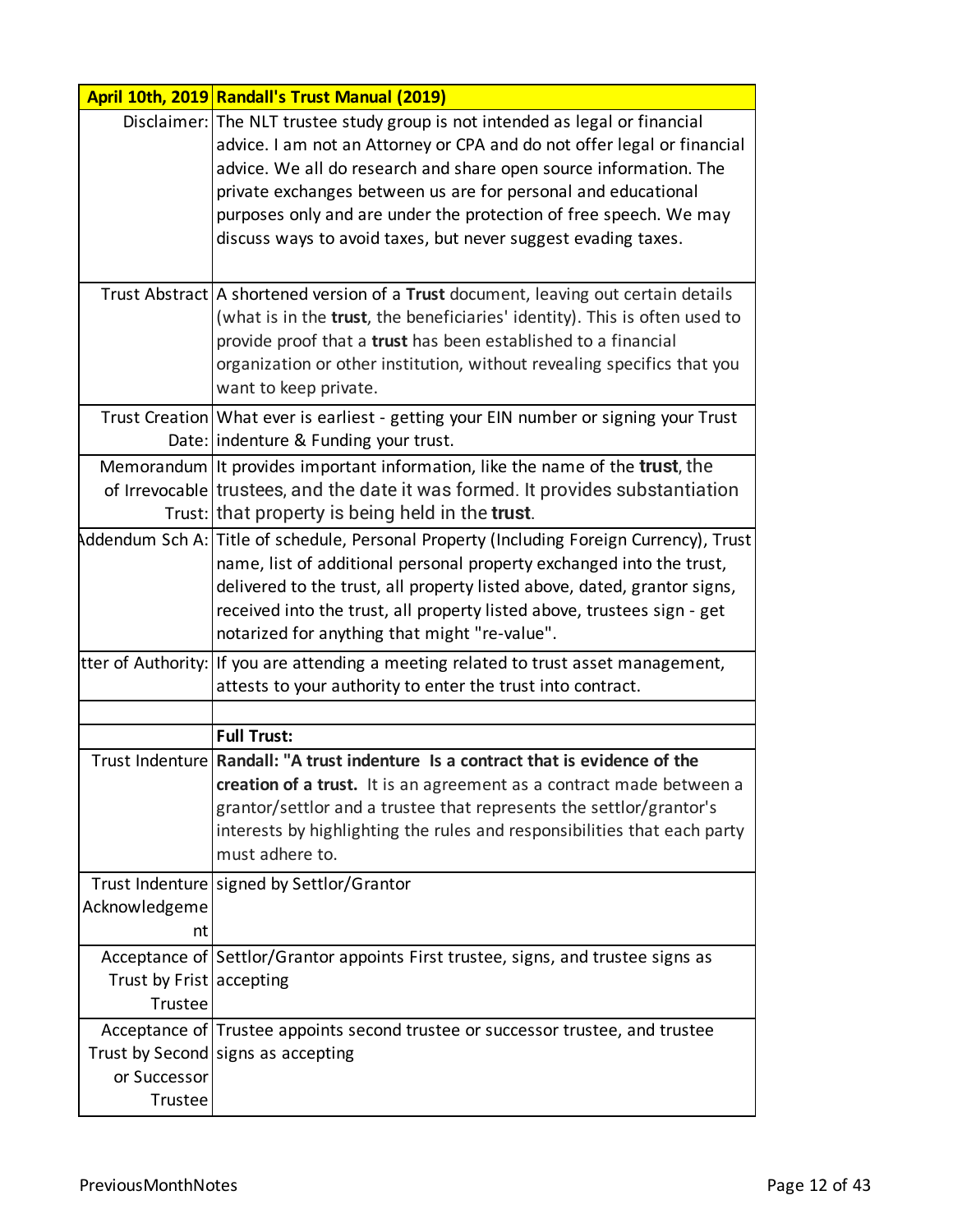|                        | Relinquishment signed by Settlor/Grantor                                                                                     |
|------------------------|------------------------------------------------------------------------------------------------------------------------------|
| of Authority           |                                                                                                                              |
|                        | Sch A Personal at least \$21 dollars - trust must be funded to exist. Personal property                                      |
|                        | Property is movable property. It's anything that can be subject to ownership,<br>except land.                                |
|                        |                                                                                                                              |
|                        | Sch B Real Real property is immovable property - it's land and anything attached                                             |
|                        | Property to the land. Normally, a piece of property can be easily classified as<br>either personal property or real property |
|                        | Sch C Register List with names & addresses                                                                                   |
| of Beneficiaries       |                                                                                                                              |
|                        |                                                                                                                              |
|                        | UofBI #001 Issue certificates - you keep - do not disperse unless you have a                                                 |
|                        | reason to do so. We will study more about this in future classes.                                                            |
|                        |                                                                                                                              |
|                        | Deed of If someone other than the settlor/grantor exchanges assets into the                                                  |
|                        | Transfer trust, they can be issued Units of Beneficial Interest in exchange. We                                              |
|                        | can ask Randall to speak more regarding this special situation.                                                              |
|                        | Protectors Settlor/Grantor assigns someone this position. Can be assigned at a                                               |
| Agreement later date.  |                                                                                                                              |
|                        | First Board Details what the Settlor/Grantor has done and Trustee has agreed.                                                |
| <b>Minutes</b>         |                                                                                                                              |
|                        | Trust Abstract Lists documents included, and after the last page, a notary page can                                          |
|                        | (For Banking be added to notarize the signatures contained in the trust abstract.                                            |
| Purposes)              |                                                                                                                              |
| Memorandum see above   |                                                                                                                              |
| of Irrevocable         |                                                                                                                              |
| Trust                  |                                                                                                                              |
|                        | Banking explains the bank that an account will be opened at, with name and                                                   |
|                        | Resolution address of bank.                                                                                                  |
| Minute                 |                                                                                                                              |
|                        | Executive Appoints an Executive Manager and details duties. The Exec Manager                                                 |
|                        | Manager's might or might not be a signer on the bank card.                                                                   |
| Agreement              |                                                                                                                              |
| Minute                 |                                                                                                                              |
|                        | Trust Certifies the basic details of the trust, while keeping private the                                                    |
|                        | Certification beneficiaries.                                                                                                 |
| Minute                 |                                                                                                                              |
| Addendum Sch see above |                                                                                                                              |
| А                      |                                                                                                                              |
|                        |                                                                                                                              |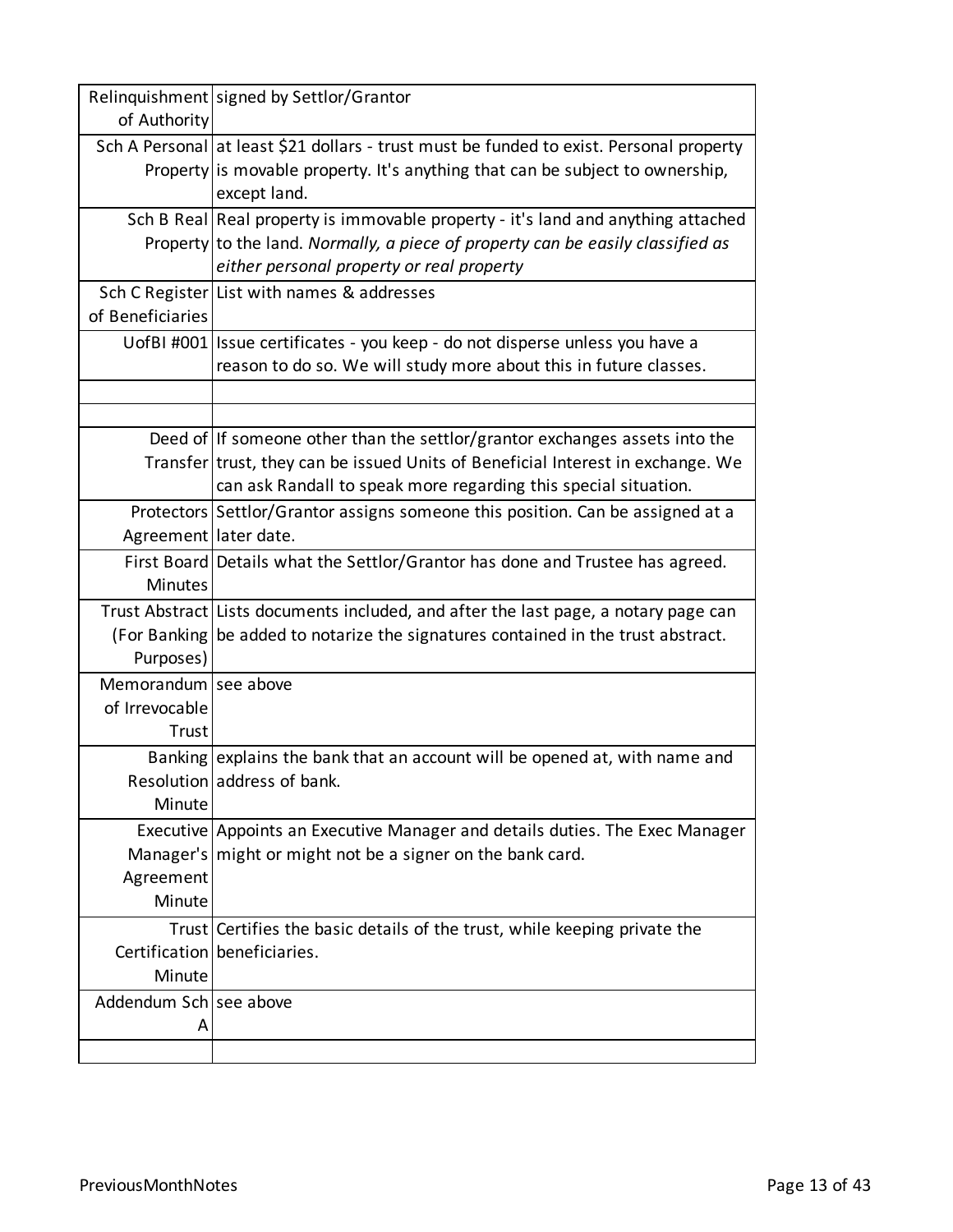|                        | Trust Binder   Sec 1 (Trust Indenture)                                            |
|------------------------|-----------------------------------------------------------------------------------|
|                        | Sections: Sec 2 (Appointments & Schedules)                                        |
|                        | Sec 3 (Bank Paperwork- Copies of Minutes & Add. Sch A)                            |
|                        | Sec 4 (Addendums to Schedules & Trust Amendments)                                 |
|                        | Sec 5 (Board Minutes)                                                             |
|                        |                                                                                   |
|                        | LT from Randall: Combination of an irrevocable trust, accumulation trust, complex |
|                        | trust, insurance trust, inter-vivos trust, private trust, modified-               |
|                        | spendthrift trust, maintenance trust, and family trust.                           |
|                        |                                                                                   |
|                        | Spreadsheet Trust Financial Ledger                                                |
|                        | $Accounting: Assets = Liability + Equity$                                         |
|                        | Schedule A Personal Property                                                      |
|                        | Schedule B Real Property                                                          |
| Addendums Sch A or B   |                                                                                   |
|                        | Schedule CLList of UBI Names                                                      |
|                        | Schedule DITrust Income                                                           |
|                        | Schedule E Trust Expenses                                                         |
|                        | Schedule F UBI Disbursements                                                      |
| Schedule G Liabilities |                                                                                   |
|                        |                                                                                   |
|                        | May 8th, 2019 BIC - The Natural Law Trust - Asset Protection for Peaceful People  |
|                        | Disclaimer: The NLT trustee study group is not intended as legal or financial     |
|                        | advice. I am not an Attorney or CPA and do not offer legal or financial           |
|                        | advice. We all do research and share open source information. The                 |
|                        | private exchanges between us are for personal and educational                     |
|                        | purposes only and are under the protection of free speech.                        |
|                        |                                                                                   |
|                        | Spreadsheet Linked Financial Statement                                            |
|                        | Natural law trusts don't have "income" as defined by tax agencies;                |
|                        | they have "assets" and "increase".                                                |
|                        | recording every significant transaction in a 3-ring paper binder                  |
|                        | notebook and in the computer files.                                               |
|                        |                                                                                   |
|                        | Mantra Asset Protection through an ethical, lawful, life-supporting and           |
|                        | noble purpose.                                                                    |
|                        | Please note - Just because the trust is outside of statutory laws                 |
|                        | doesn't mean its transactions are.                                                |
|                        | 1) Creator (also known as Settlor or Grantor)                                     |
|                        | 2) Beneficiary [s]                                                                |
|                        | 3) Trustee (cannot be family-related to the Creator)                              |
|                        | 4) Second current Trustee or Successor Trustee                                    |
|                        | [The 2 trustees can be 2 friends or 1 friend and1 family member]                  |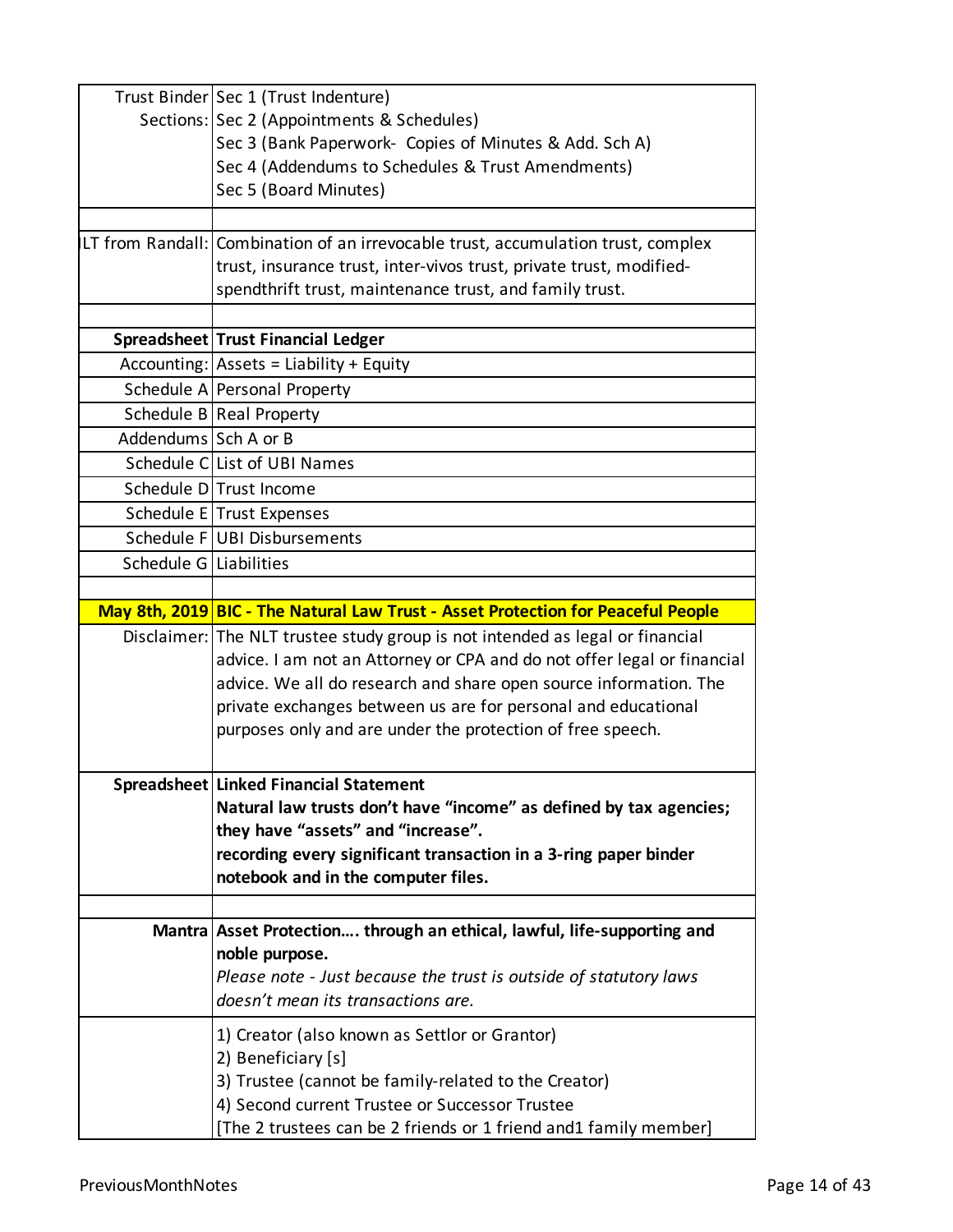| Optional additional officers can be:<br>1) Manager [if settlor, you would be executive manager]<br>2) Protector [non-related to settlor or trustee]<br>3) Other titles (if lots of resources and people are involved)                                                                                                                                                                                                                                           |
|-----------------------------------------------------------------------------------------------------------------------------------------------------------------------------------------------------------------------------------------------------------------------------------------------------------------------------------------------------------------------------------------------------------------------------------------------------------------|
| Benefits of stronger - This is because you, the person setting up the trust, are                                                                                                                                                                                                                                                                                                                                                                                |
| Being the clearly NOT the trustee, and thus you have irrevocably turned over<br>Creator (Settlor   your assets legally to the trustee(s) Disadvantage Trustee must                                                                                                                                                                                                                                                                                              |
| or Grantor), open bank account but you can have 2 signatures and you can be on                                                                                                                                                                                                                                                                                                                                                                                  |
| Beneficiary, and the bank account as manager                                                                                                                                                                                                                                                                                                                                                                                                                    |
| Manager Normally a trustee is signatory on trust bank accounts, but as                                                                                                                                                                                                                                                                                                                                                                                          |
| manager you can organize it so that the trust only authorizes you, not<br>the trustee(s), to be signatory.                                                                                                                                                                                                                                                                                                                                                      |
| Benefits of You can sign on the bank account And give yourself manager title as                                                                                                                                                                                                                                                                                                                                                                                 |
| Being the   well A spouse can be one of the trustees, but not First Trustee or                                                                                                                                                                                                                                                                                                                                                                                  |
| Trustee Protector. And a couple cannot be co-trustees.                                                                                                                                                                                                                                                                                                                                                                                                          |
| How would you Step 1: follow the instructions in the trust manual for adding assets                                                                                                                                                                                                                                                                                                                                                                             |
| put a sole into the trust. (See TRANSFERRING PROPERTY INTO TRUST in the                                                                                                                                                                                                                                                                                                                                                                                         |
| proprietorship Trust Manual.) Transfer the assets of the sole proprietorship into the<br>business into a trust via documents that you create and add into the trust notebook.                                                                                                                                                                                                                                                                                   |
| trust? In most cases, there is no wisdom in posting or recording these                                                                                                                                                                                                                                                                                                                                                                                          |
| documents publicly. It is a private transaction.                                                                                                                                                                                                                                                                                                                                                                                                                |
| Step 2: begin having all monies that were previously paid to the sole                                                                                                                                                                                                                                                                                                                                                                                           |
| proprietorship, now being paid to the trust.                                                                                                                                                                                                                                                                                                                                                                                                                    |
| Step 3: likewise, begin paying all expenses and expenditures that                                                                                                                                                                                                                                                                                                                                                                                               |
| were previously being paid by the sole proprietorship, now from the                                                                                                                                                                                                                                                                                                                                                                                             |
| trust.                                                                                                                                                                                                                                                                                                                                                                                                                                                          |
| The two most conventional methods for funding a trust are by gift or<br>by assignment. One may exchange property into the trust. In some<br>circumstances, it may be useful to combine both the use of gifts, as<br>well as exchanges into trust.                                                                                                                                                                                                               |
| Another technique for placing property into trust is by sale or<br>exchange. Whenever a person sells something or makes an exchange<br>of property there is usually a taxable event. Like kind exchanges may<br>have no adverse tax consequences. If the two pieces of property are<br>not similar in nature, character or class, the exchange will not qualify.<br>Nor will it qualify if the property is not used in a trade, business, or<br>for investment. |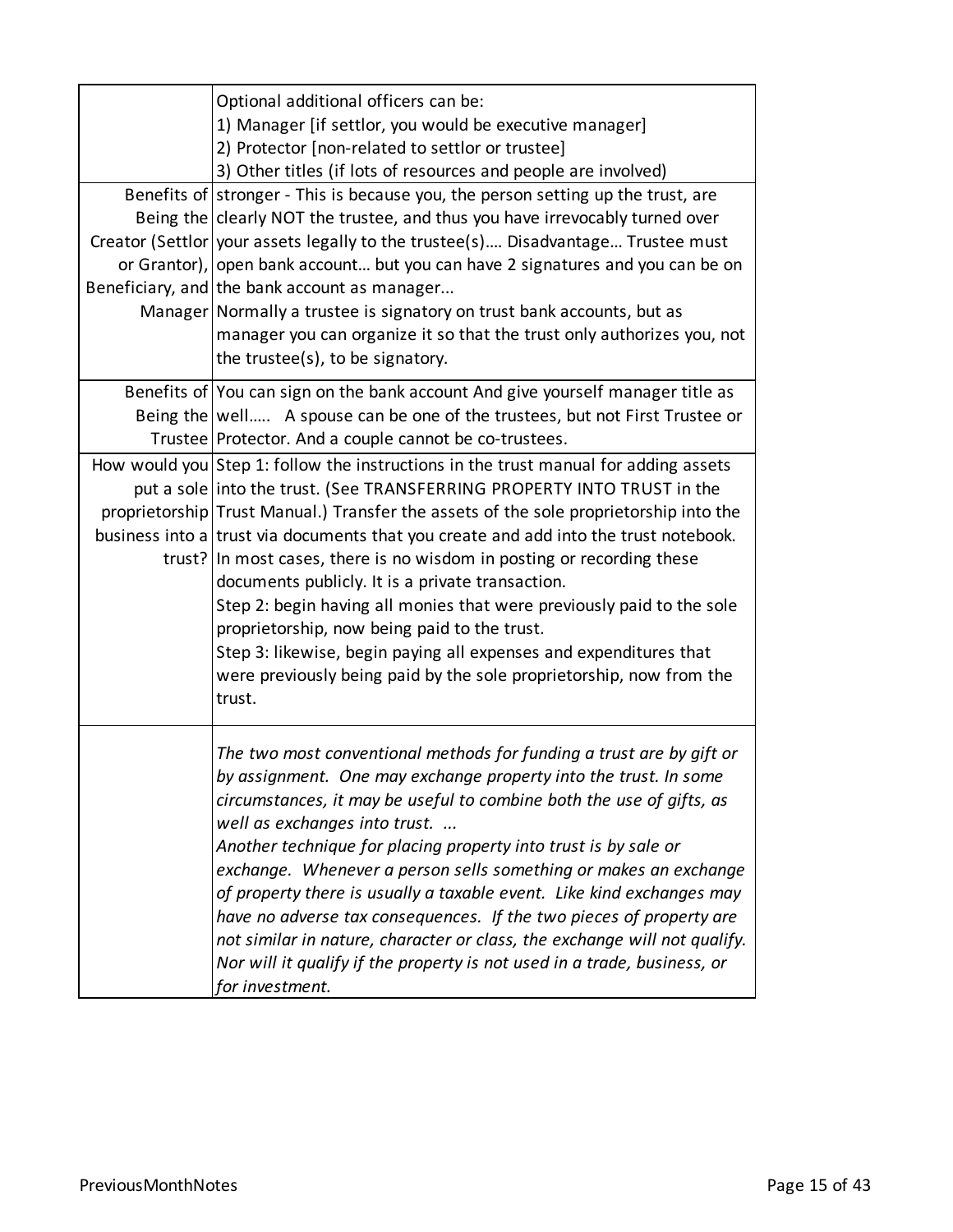| Exchanges and<br>assignments | We can accept any assets into the trust from anyone, but it's more<br>common to "exchange" Units of Beneficial Interest for an asset. If it's<br>a pure gift, you can have the donor write a gift letter, that simply<br>says: (this is simply free sharing of info - not given as advice - you<br>must do your own research) -<br>I certify that this is a bona fide gift and there is no obligation,<br>expressed or implied, to repay this sum in cash or other service of any<br>kind now or in the future.<br>I understand that this gift will may require documentation, including<br>proof I have given the gift from my accounts, and proof that the funds<br>have been received by the trust. I have attached my proof of purchase<br>receipts to this Gift Letter.<br>I certify that the assets given to the trust were not made available to<br>me from any person or entity with an interest in the sale of the above<br>assets.  list the asset and date and sign |
|------------------------------|--------------------------------------------------------------------------------------------------------------------------------------------------------------------------------------------------------------------------------------------------------------------------------------------------------------------------------------------------------------------------------------------------------------------------------------------------------------------------------------------------------------------------------------------------------------------------------------------------------------------------------------------------------------------------------------------------------------------------------------------------------------------------------------------------------------------------------------------------------------------------------------------------------------------------------------------------------------------------------|
|                              | Beneficial  I re-did my Beneficiary Schedule, noting "revoked" and adding the<br>Interest   new beneficiary, and I did a "deed of transfer" document noting the<br>Transferred change, and in the Beneficial Interest Transfer table, I noted the<br>changes and I had the trustees sign and this activity will be included                                                                                                                                                                                                                                                                                                                                                                                                                                                                                                                                                                                                                                                    |
|                              | in my next trust minutes.                                                                                                                                                                                                                                                                                                                                                                                                                                                                                                                                                                                                                                                                                                                                                                                                                                                                                                                                                      |
|                              | House The exchange of a house into a trust where you are the settlor and<br>ownership into beneficiary should be a non-taxable event - you can ask before you do<br>trust the paperwork.                                                                                                                                                                                                                                                                                                                                                                                                                                                                                                                                                                                                                                                                                                                                                                                       |
|                              | Moving an LLC   Make the LLC a "multi-member", if it is not already, and the trust can<br>into the trust own up to 98% K-1 issued by the LLC will list you 2% and trust 98%                                                                                                                                                                                                                                                                                                                                                                                                                                                                                                                                                                                                                                                                                                                                                                                                    |
|                              | Can we make The trust is irrevocable, however the settlor who has relinguished<br>changes in the control, can act as manager, and so long as the trust maintains<br>future? certain basic structural principles, the manager can make changes<br>and perform actions in that role, assuming s/he has determined the<br>rules written into the trust and follows them.                                                                                                                                                                                                                                                                                                                                                                                                                                                                                                                                                                                                          |
| Present Global<br>Changes    | Perpetual  , Basel III-mandated Gold: A Zero-Risk Monetary Asset It is non-<br>Longevity statutory thus, no tax FILING requirements trust can go on being<br>Beyond the renewed generation after generation                                                                                                                                                                                                                                                                                                                                                                                                                                                                                                                                                                                                                                                                                                                                                                    |
|                              | Basel III is an international regulatory accord that introduced a set of<br>reforms designed to improve the regulation, supervision and risk<br>management within the banking sector.  Largely in response to the<br>credit crisis, banks are required to maintain proper leverage ratios<br>and meet certain minimum capital requirements.<br>https://www.bis.org/bcbs/publ/d424_hlsummary.pdf                                                                                                                                                                                                                                                                                                                                                                                                                                                                                                                                                                                |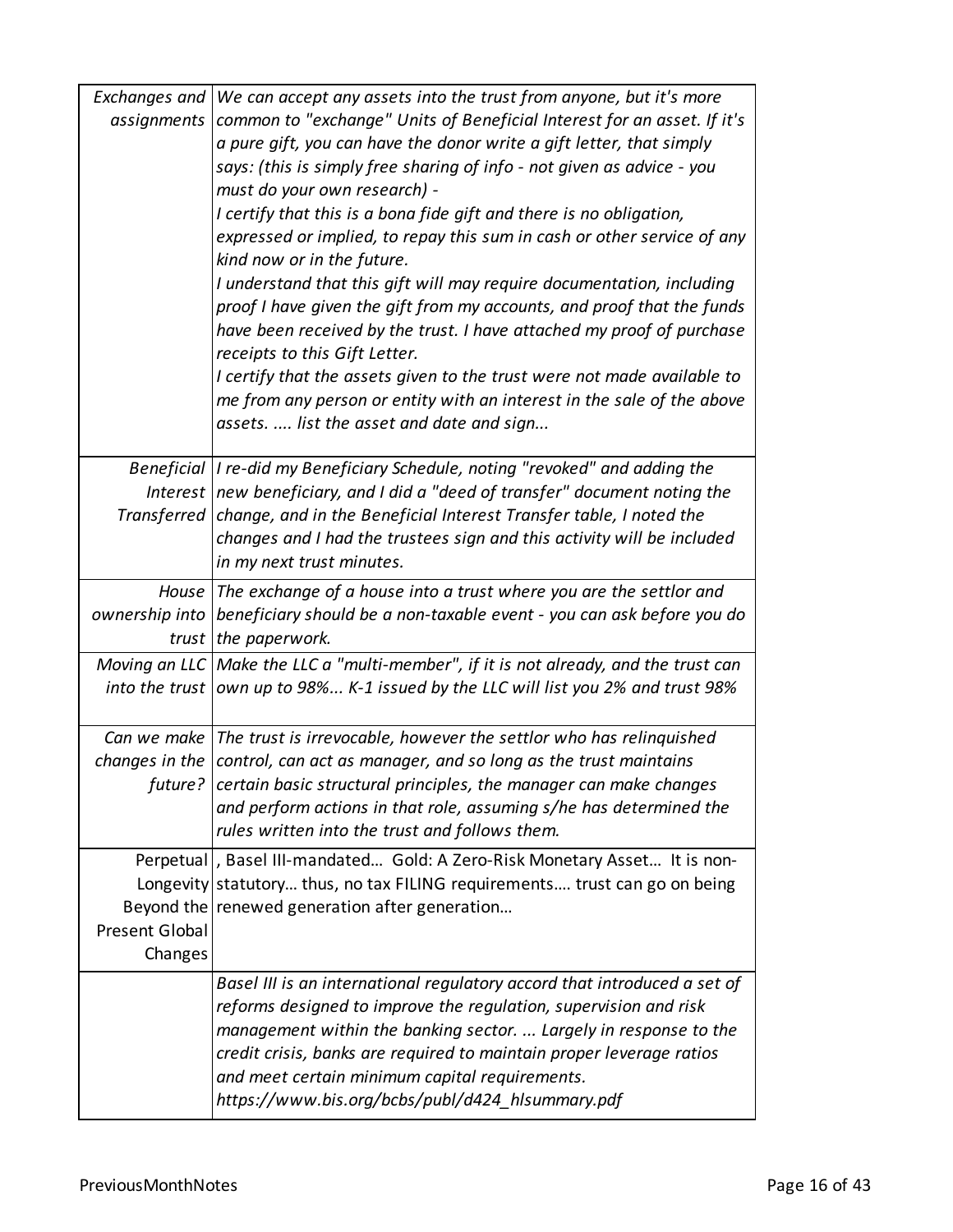| Some of the<br>World's<br>Wealthiest<br>Families - | Favored by Kennedys, Mellons, Carnegies, Rockefellers, Hunts, and other rich<br>families use. Works equally well in most countries worldwide it<br>embraces Kingdom Law, Canon Law, common law, the Uniform<br>Commercial Code, and domestic state law<br>Question - Do you have a Co-Trustee or a Successor Trustee setup<br>already - if not, you need to address this. |
|----------------------------------------------------|---------------------------------------------------------------------------------------------------------------------------------------------------------------------------------------------------------------------------------------------------------------------------------------------------------------------------------------------------------------------------|
|                                                    | Not Taught in $\left  i t \right $ 's like nutrition classes for doctors - very little of the art of setting                                                                                                                                                                                                                                                              |
|                                                    | Law Schools- up and managing trusts is taught in school                                                                                                                                                                                                                                                                                                                   |
|                                                    | often cases are sited where the courts disallowed trusts these "pure<br>trusts" or "common law" trusts that have been "dishonored" are not<br>our Natural Law Trust. So long as you are not wearing all three hats -<br>you can not penetrate this trust and follow the directions of your trust<br>indenture and engage in legal honorable life-affirming activities.    |
|                                                    |                                                                                                                                                                                                                                                                                                                                                                           |
|                                                    | Pure. According to Black's Law Dictionary, a "pure" trust is: "A trust                                                                                                                                                                                                                                                                                                    |
|                                                    | situation that involves three parties. The parties are the creator of the                                                                                                                                                                                                                                                                                                 |
|                                                    | trust, the trustee, and the beneficiary. This is a contractual trust and                                                                                                                                                                                                                                                                                                  |
|                                                    | is different from a statutory trust and is a legal document."                                                                                                                                                                                                                                                                                                             |
| Irrevocable.                                       |                                                                                                                                                                                                                                                                                                                                                                           |
|                                                    | Example of someone giving you 1 mil, giving a Revocable trust 1 mil,                                                                                                                                                                                                                                                                                                      |
|                                                    | and finally Irrevocable - the trust is a legal separate entity.                                                                                                                                                                                                                                                                                                           |
|                                                    | Question - some of you have other trust experiences. If your other                                                                                                                                                                                                                                                                                                        |
|                                                    | trust was penetrated and you do not understand How it was                                                                                                                                                                                                                                                                                                                 |
|                                                    | penetrated, please give your details to Randall in an email and ask if                                                                                                                                                                                                                                                                                                    |
|                                                    | he might know what happened - we learn from the body of wisdom                                                                                                                                                                                                                                                                                                            |
|                                                    | we possess together and what we call in, from our collective studies.                                                                                                                                                                                                                                                                                                     |
|                                                    | Common Law. According to Black's Law Dictionary, "common law" is synonymous                                                                                                                                                                                                                                                                                               |
|                                                    | with "contract law". Common Law: "Contract law regulates                                                                                                                                                                                                                                                                                                                  |
|                                                    | everything from buying a coffee to trading on the stock exchange. A                                                                                                                                                                                                                                                                                                       |
|                                                    | contract is an agreement between two or more competent parties in                                                                                                                                                                                                                                                                                                         |
|                                                    | which an offer is made and accepted, and each party benefits."                                                                                                                                                                                                                                                                                                            |
|                                                    | Common law is the end result of thousands of years of human                                                                                                                                                                                                                                                                                                               |
|                                                    | experience, culminating in countless case precedents. All American                                                                                                                                                                                                                                                                                                        |
|                                                    | courts were common law until the early 1900s, when admiralty,                                                                                                                                                                                                                                                                                                             |
|                                                    | maritime, commercial, and statutory legal procedures began taking                                                                                                                                                                                                                                                                                                         |
|                                                    | precedent. However, even today, common law is still respected in the                                                                                                                                                                                                                                                                                                      |
|                                                    | courts, and is often sufficient to prevail.                                                                                                                                                                                                                                                                                                                               |
|                                                    |                                                                                                                                                                                                                                                                                                                                                                           |
|                                                    | COLATO   "Common Law Trust Organization"                                                                                                                                                                                                                                                                                                                                  |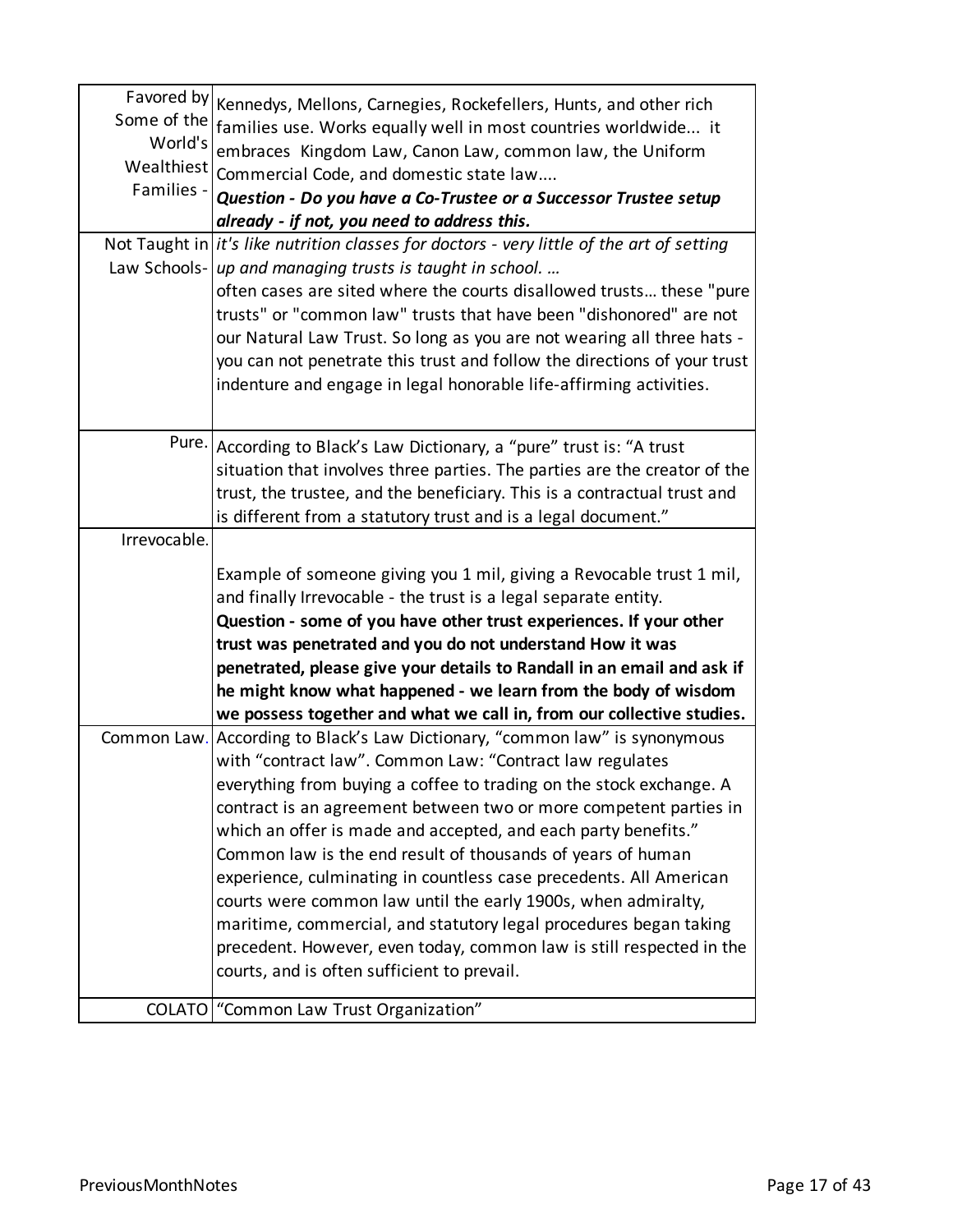|                  | $UBO _A$ "UBO" is an "Unincorporated Business Organization". This term<br>could apply to our Natural Law Trust because it is not incorporated<br>under any statutory jurisdiction.                                                                                                                                                                                                                                                                     |
|------------------|--------------------------------------------------------------------------------------------------------------------------------------------------------------------------------------------------------------------------------------------------------------------------------------------------------------------------------------------------------------------------------------------------------------------------------------------------------|
|                  | United States Constitution, Article I, Section 10.1: "No state shall<br>pass any law impairing the obligation of contracts"                                                                                                                                                                                                                                                                                                                            |
| Sovereign        |                                                                                                                                                                                                                                                                                                                                                                                                                                                        |
| without subjects | NLT - not subject to the jurisdiction of any particular legal body and is<br>not subject to the authority of any particular government. Our trust<br>indenture says "is created and executed in:>>>>" but, it is not<br>"domiciled" in any particular state or province - not registered. Hence<br>it can only ever be certain actions of the officers of the trust that<br>could be subject to any enforcing authority. Otherwise no enforcing        |
|                  | body can ever have general authority over the trust itself, and thus<br>can never have the right to pass judgment on the validity of the trust.                                                                                                                                                                                                                                                                                                        |
|                  | International The Natural Law Trust can thus operate internationally and equally in<br>all countries worldwide for the reason of its sovereignty as explained<br>above.                                                                                                                                                                                                                                                                                |
|                  | Kingdom Law   "because I say so" we freely choose to enter into the trust<br>contract together, without consulting any higher human authority for<br>the permission to do so.                                                                                                                                                                                                                                                                          |
|                  | Canon Law Speaker attributes his or her authority to God, or a Divine Source, as<br>the reason for assuming a certain position.                                                                                                                                                                                                                                                                                                                        |
|                  | UCC The Uniform Commercial Code (UCC) became the highest body of law<br>actually in force in trade, banking, and commerce worldwide,<br>transcending national governments and treaties in the 1900s<br>international set of agreements Because a Natural Law Trust is a<br>contract, it naturally operates according to principles elucidated in the<br>UCC, even though doing so cedes nothing to the UCC in the way of<br>jurisdiction or authority. |
|                  | Natural Law - is embedded in the Unified Field and operates evenly throughout the<br>Serves All universe, with the most basic principle of it being that the vibration<br>Beings Perfectly that one entity sends out always and invariably comes back to that<br>& Equally entity. This is the law of karma or "as you sow, so shall you reap".                                                                                                        |
|                  | Statutory Law body of law passed by statutes deriving from legislation of<br>governments.                                                                                                                                                                                                                                                                                                                                                              |
|                  | What is a Natural Law Trust incorporates the best of all the above systems of<br>Natural Law llaw and leaves out the impure and unfair elements.  generally<br>Trust?   more attuned to common law and universal law.                                                                                                                                                                                                                                  |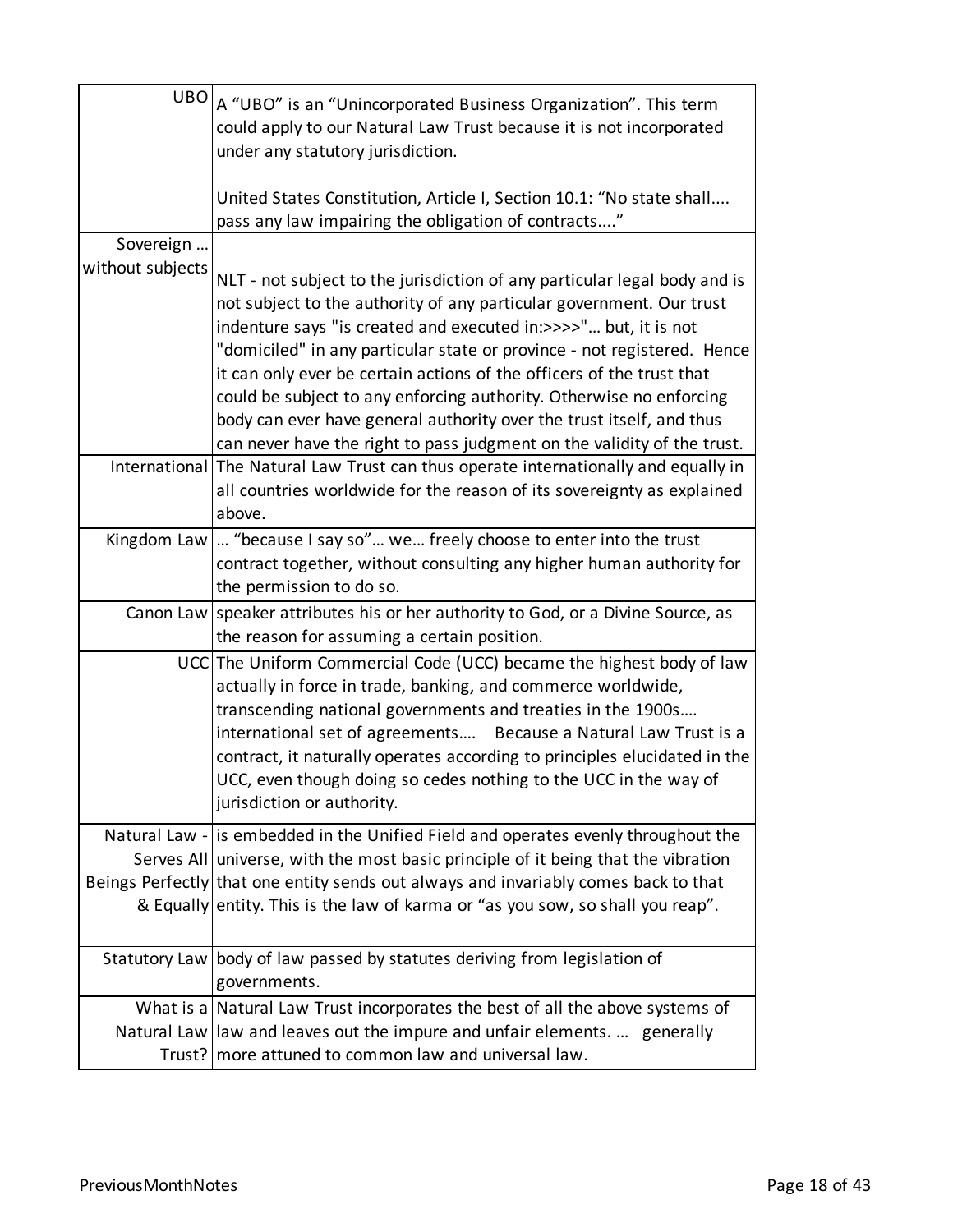|                           | In the USA, a $501(c)3$ foundation or nonprofit corporation is a<br>statutory entity that is tax exempt, but it has to file reports to the IRS<br>each year to continually re-justify its tax exempt status. Its status can<br>be revoked or challenged at any time.                                                                                                                                     |
|---------------------------|----------------------------------------------------------------------------------------------------------------------------------------------------------------------------------------------------------------------------------------------------------------------------------------------------------------------------------------------------------------------------------------------------------|
|                           | Limited Liability Companies (LLCs). Those who already have an LLC<br>and a bank account for it can greatly reduce and minimize the taxes<br>that it owes by establishing a natural law trust and having the trust<br>be 98% owner of the LLC.                                                                                                                                                            |
|                           | trust Scott on Trusts, it is established the moment that legal and equitable<br>titles are separated.  Black's Law Dictionary defines a trust as a<br>"right of property held by one party for the benefit of another."                                                                                                                                                                                  |
|                           | A trust is a contract based on the confidence that one person (the<br>Creator), places in another (the Trustee), for the benefit of a third<br>person (the Beneficiary), with respect to property (Corpus), that has<br>been placed in trust.                                                                                                                                                            |
|                           | Passed the Test 100% success rate "since the 1980s - this is based I believe on<br>of Experience Randall's experiences They quietly operate, keep their constituents<br>out of trouble, and go on benefitting the world with their coherent<br>and harmonizing influence.                                                                                                                                |
|                           | A Financially It controls its taxing process If your estate is in trust, it is free from<br>Sovereign probate and avoids inheritance tax Since a trust is a right and not a<br>Estate privilege, the government does not have the ability to have the same<br>type of control over your estate as it does with a corporation,<br>partnership, or sole proprietorship.                                    |
| doing this study<br>group | Why we are Learning how to keep it productive, protected, and private.                                                                                                                                                                                                                                                                                                                                   |
|                           | Your Right to The Founding Fathers of America  defined American Citizen as a<br>Sovereignty   "sovereign without subjects."  six (6) U.S. Supreme Court cases<br>support this Chisholm versus Georgia, 2 Dallas, 1791 one can use<br>one's sovereignty to simply live free, and voluntarily allow everyone<br>else to live free as well. Live and let live. They respected the freedom<br>of all people. |
|                           | Mantra True sovereignty doesn't rule; it serves.                                                                                                                                                                                                                                                                                                                                                         |
|                           | the power is within the hands of each of us to simply realize it, and<br>start living free.                                                                                                                                                                                                                                                                                                              |
|                           | Why the Natural The reason the tax agencies don't consider the trust to be taxable is<br>Law Trust is that they view it as a pass-through to the individuals or entities that<br>Nontaxable are taxable The sole point here is that the trust itself is a<br>nontaxable entity.                                                                                                                          |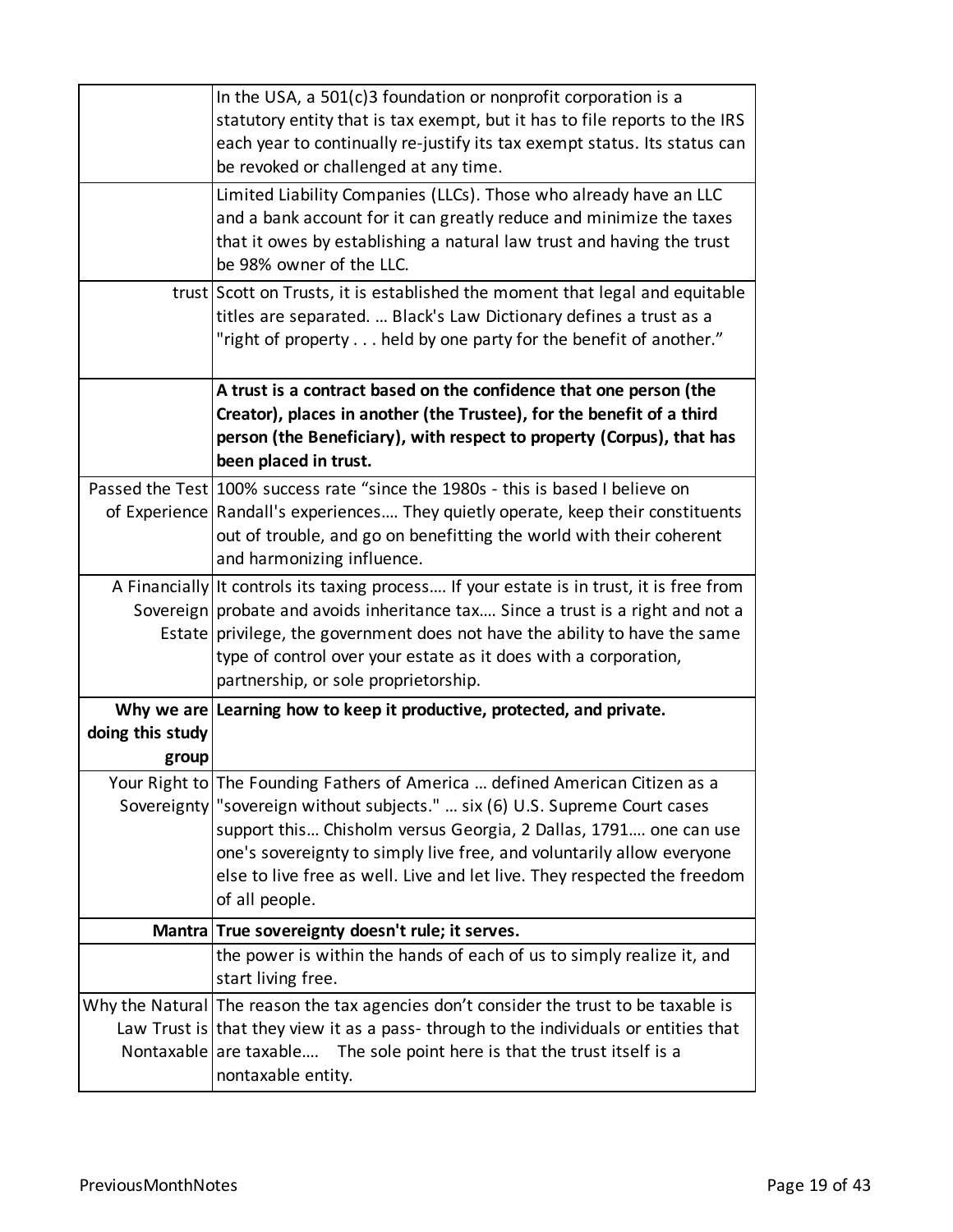| common law trusts are not created by legislative fiat, but are created<br>in the realm of Equity and under a Citizen's unalienable right to<br>contract. [SeeTheLawin this site.]<br>"A pure Trust is non-statutory. The Court holds that the Trust is<br>created under the realm of equity under common law and is not<br>created by legislative authority."<br>Croker v. MacCloy, 649 US Supp 39                                                  |
|-----------------------------------------------------------------------------------------------------------------------------------------------------------------------------------------------------------------------------------------------------------------------------------------------------------------------------------------------------------------------------------------------------------------------------------------------------|
| When a tax ID number (EIN - Employer Identification Number) is<br>applied for, for banking purposes only, for a Natural Law Trust, the<br>online letter that comes from the IRS providing the EIN states that<br>"form 1041 must be filed".                                                                                                                                                                                                         |
| "If no information or return is filed, [the] Internal Revenue Service<br>cannot assess you". - - Gary Makovski, Special IRS Agent, testifying<br>under oath in US. v. Lloyd                                                                                                                                                                                                                                                                         |
| IRS It has no category for "non-statutory" NLT constitute an<br>exception, in the sense that the statutory filing requirements don't<br>apply to them.                                                                                                                                                                                                                                                                                              |
| The right of three or four human beings to enter into a private<br>contract with each other, without interference from any outside<br>authority, is universal. This is supported, for example, by a U.S.<br>Supreme Court case called Hale vs. Henkle, 1905                                                                                                                                                                                         |
| No government in any country has the right to interfere with the<br>universal divine right of human beings to create private contracts with<br>each other and operate accordingly.                                                                                                                                                                                                                                                                  |
| Side note,  we are NOT involved with the manufacturing of<br>Alcohol, Tobacco or Firearms or any other "trade or business" that<br>might generate taxable excise income. The Parallel Tables of<br>Authority for IRS enforcement rules strangely lead directly to the<br>Bureau of Alcohol, Tobacco or Firearms (BATF), a foreign<br>organization with which Affiant has no affiliation and there are no<br>(law) enforcement statutes for the IRS. |
| Burnett v. Smith, 240 SW 1007 (1922) (US. Supreme Court): "A Pure<br>Trust is established by contract and any law or procedure in its<br>operation, denying or obstructing contract rights impairs contract<br>obligation and is therefore, in violation of the United States<br>Constitution.                                                                                                                                                      |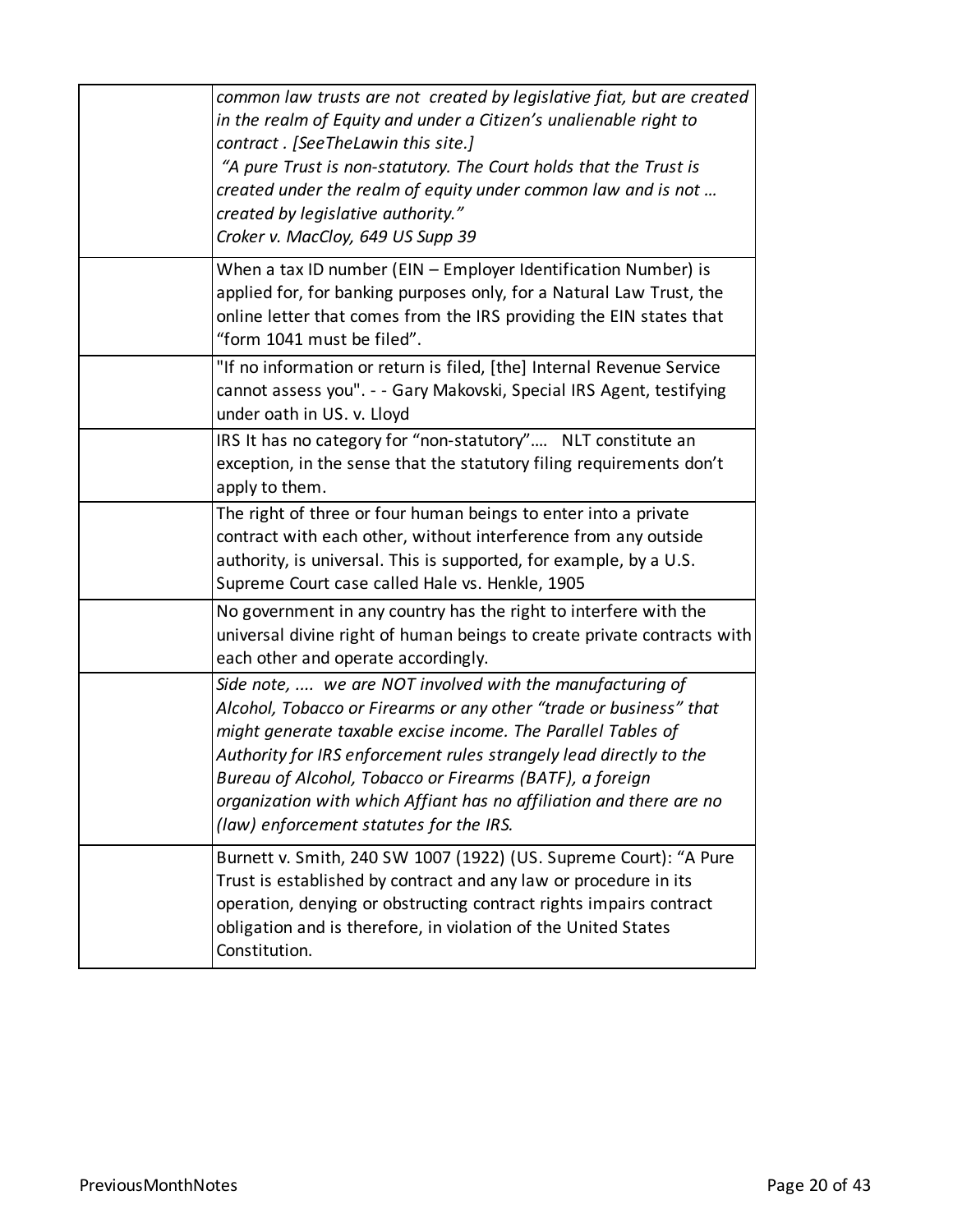|                  | "The individual may stand upon his constitutional rights as a citizen.           |
|------------------|----------------------------------------------------------------------------------|
|                  | He is entitled to carry on his private business in his own way. His              |
|                  | power to contract is unlimited. He owes no such duty [to submit his              |
|                  | books and papers for an examination] to the State, since he receives             |
|                  | nothing therefrom, beyond the protection of his life and property."              |
|                  | (See https://www.scribd.com/document/88506878/Most- Important-                   |
|                  | Supreme-Court-Case-Hale-v-Henkel)                                                |
|                  |                                                                                  |
|                  | MANTRA It is very important to understand that one is engaging in legal tax      |
|                  | avoidance, NOT tax "evasion".                                                    |
|                  | Using Sovereign Natural Law Trusts are not "offshore" trusts  Wealthy            |
|                  | Nontaxable families and businesses have been using these trusts for tax benefits |
|                  | Business as well as protection from lawsuits, probate, and all kinds of other    |
|                  | Entities things for centuries.                                                   |
|                  | Ideal Qualities Simplicity, Politeness, Elegant use of language.                 |
| to Look for in a |                                                                                  |
| Natural Law      |                                                                                  |
| Trust            |                                                                                  |
|                  | Uses and   A trust can perform legal acts A trust can avoid unnecessary          |
|                  | Applications of delays, manage personal and business affairs more efficiently,   |
|                  | the Natural Law protect loved ones against others, protect property against      |
|                  | Trust unnecessary liability, provide for better documentation and                |
|                  | bookkeeping, protect privacy, and accomplish many important                      |
|                  | objectives during one's life and beyond, in a most efficient manner.             |
|                  | can be a foundation (receive grants or make grants)                              |
|                  | can be a business                                                                |
|                  | can be a scientific institute                                                    |
|                  | can be a religious or spiritual organization                                     |
|                  | can be a holding company                                                         |
|                  | can be a family estate planning instrument                                       |
|                  | can be a personal vehicle for commerce                                           |
|                  | can be a tax shelter                                                             |
|                  |                                                                                  |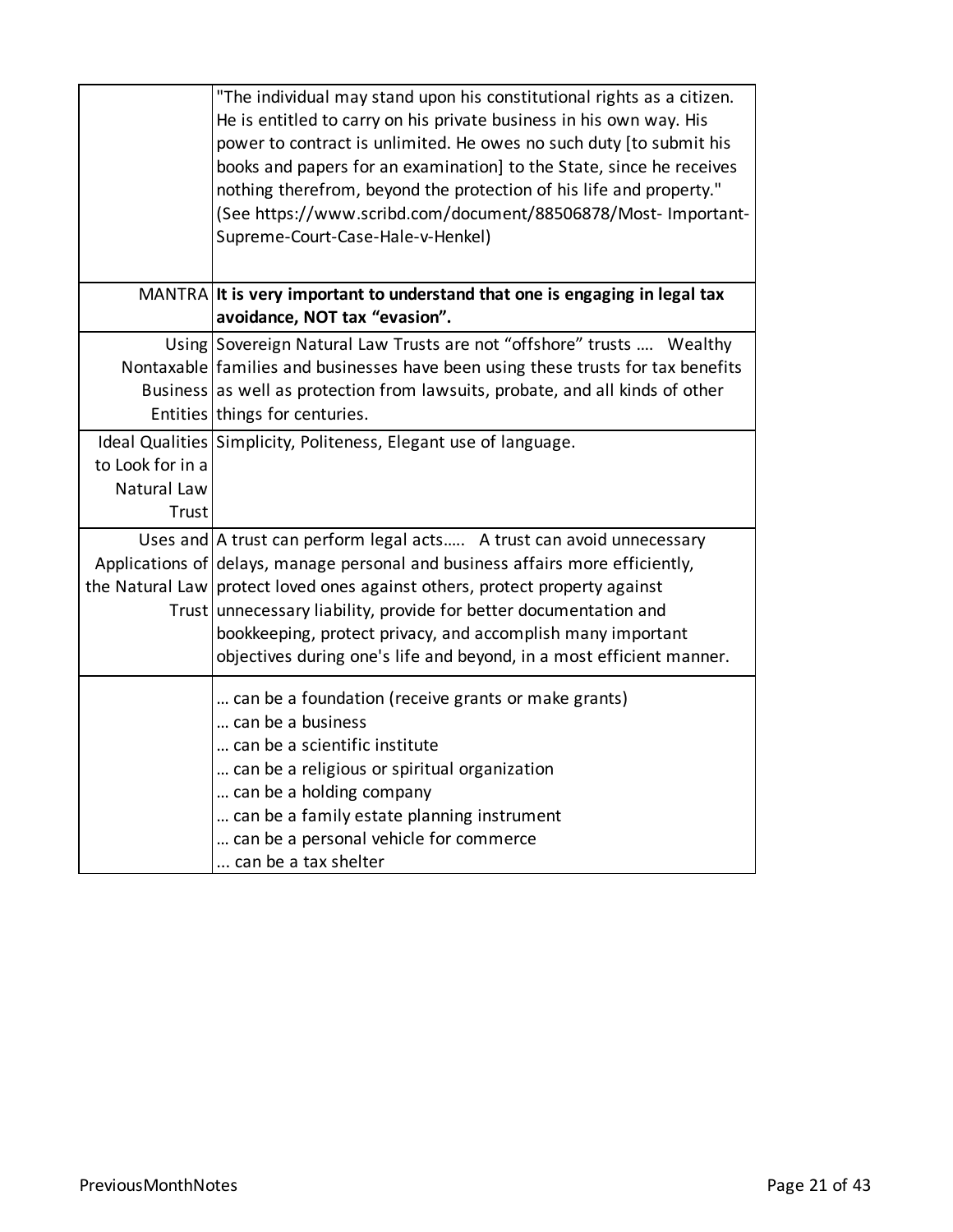|                            | The Origin and From 5000 BC until about 1250 AD - King/Emperor only individual                                                                |
|----------------------------|-----------------------------------------------------------------------------------------------------------------------------------------------|
| Uses of Trusts with power. |                                                                                                                                               |
|                            | Creative people created trusts                                                                                                                |
|                            | Plato formed a trust to create the Sovereign University in Greece 400                                                                         |
|                            | BC.                                                                                                                                           |
|                            | Romans used trusts                                                                                                                            |
|                            | England used trusts as early as 11th century                                                                                                  |
|                            | 1215 the Magna Carta, a trust, was created that for the first time                                                                            |
|                            | would give man Sovereignty and ownership over his lands - King John                                                                           |
|                            | signed.                                                                                                                                       |
|                            | Knights were using Common Law Trusts - the church or a friend would<br>hold the property rights for the benefit of his family.                |
|                            | by 15th century the Courts of Chancery were enforcing them.                                                                                   |
|                            | Trust today come from 16th century England.                                                                                                   |
|                            | Mayflower Contract was created by pilgrims                                                                                                    |
|                            | and The North American Land Company                                                                                                           |
|                            |                                                                                                                                               |
|                            | We have much to protect, but nothing to hide. We walk into the bank                                                                           |
|                            | with a few pages from the trust and open a bank account. We provide                                                                           |
|                            | our SSN as the signatory, and the EIN for the trust. The bank has all                                                                         |
|                            | the info about the trust in their computer records.                                                                                           |
|                            | Multiple Speak with Randall when you are ready for this complexity you                                                                        |
|                            | Trusts never want to put All your assets into One trustthe traditional                                                                        |
|                            | cardinal principle is, "have a different trust for each different asset"                                                                      |
|                            | Never put high-liability items like cars, trucks, boats, planes, or trains                                                                    |
|                            | into the same trust with other valuable assets. Keep them all                                                                                 |
|                            | separate.                                                                                                                                     |
|                            |                                                                                                                                               |
|                            | Bylaws? The bylaws of the trust are in the indenture, in the corpus of it.                                                                    |
|                            | They're not termed "bylaws", but that's basically what they are.                                                                              |
|                            | Shares of the trust are called "units". These are all explained in the                                                                        |
|                            | indenture and in the manual. However, the trust is not properly called<br>a "corporation". A corporation is a public entity that is generally |
|                            | statutory. That's why these trusts are sometimes called                                                                                       |
|                            | "unincorporated business organizations".                                                                                                      |
|                            | Attorney The word "Bar" derives from "British Accredited Registry", and the                                                                   |
|                            | word "attorney" means "an agent of the court who attorns (turns                                                                               |
|                            | over) the assets to the court". It is well known that in order to pass                                                                        |
|                            | the Bar, attorneys must confess their loyalty - - NOT to the paying                                                                           |
|                            | client - - but rather to the court.                                                                                                           |
|                            |                                                                                                                                               |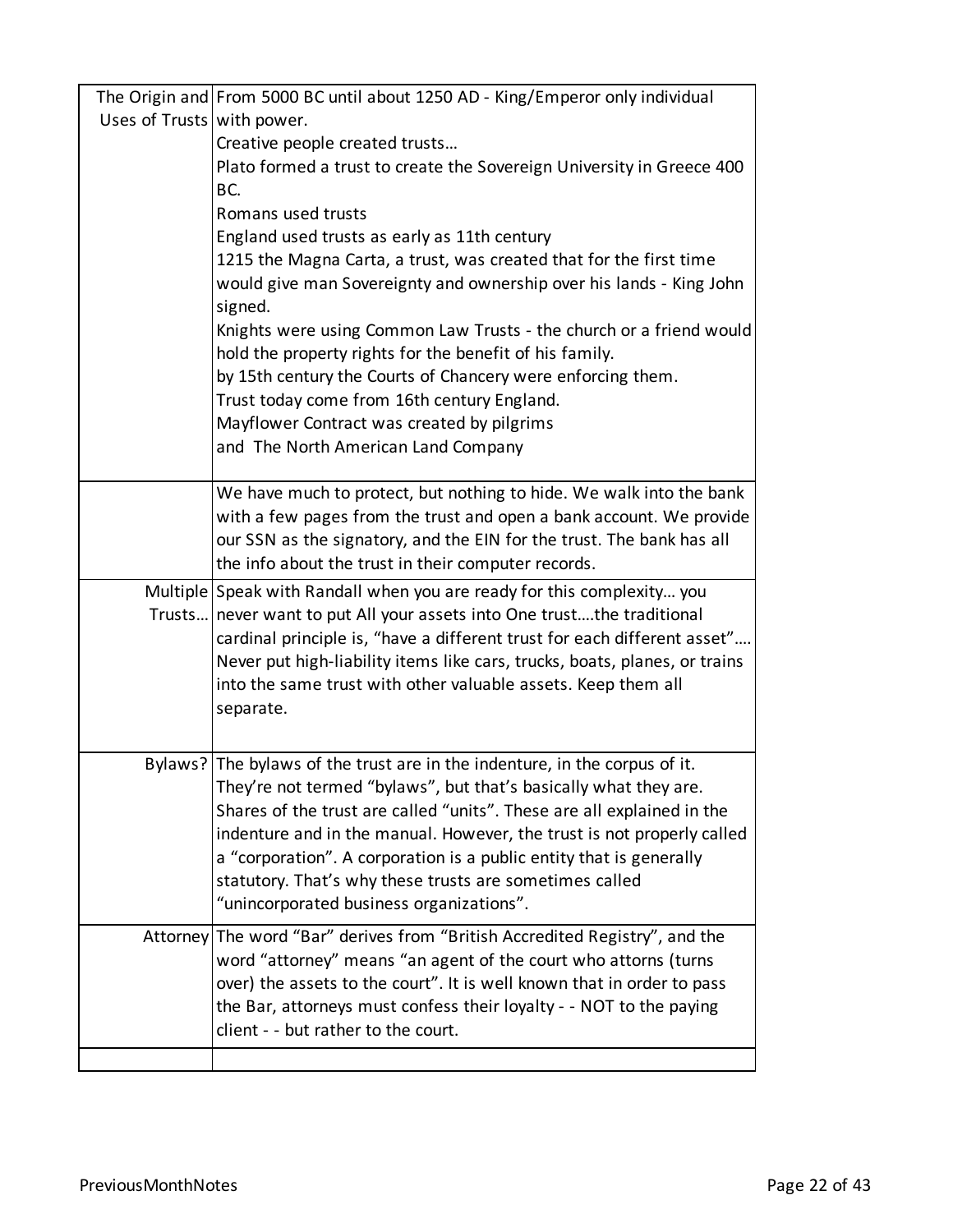| <b>Additional notes from Randall via Dominique</b><br>sharing the list of questions from May 8th group<br>study class.                                                                                                                                                                                                                                          |
|-----------------------------------------------------------------------------------------------------------------------------------------------------------------------------------------------------------------------------------------------------------------------------------------------------------------------------------------------------------------|
| Disclaimer: The NLT trustee study group is not intended as legal or<br>financial advice. I am not an Attorney or CPA and do not offer legal or<br>financial advice. We all do research and share open source<br>information. The private exchanges between us are for personal and<br>educational purposes only and are under the protection of free<br>speech. |
| Trustees want to walk through doing Trust Minutes at<br>the end of the year.                                                                                                                                                                                                                                                                                    |
| Q) How do we live anonymously with our trusts when<br>we're the trustee?<br>A) If you want to live anonymously, I would have a<br>nominee grantor, professional trustee service, And<br><u>just become a beneficiary</u>                                                                                                                                        |
| Q) Is it better to have a professional trustee service<br>rather than putting ourselves as the trustee?<br>A) Yes                                                                                                                                                                                                                                               |
| Q) The problem i see for assets protection with the<br>trust, is when you go to the bank not only is trust<br>name on the account, the trustee name is on the<br>account as well, so that isn't anonymously<br><u>A) Banks will require full identification of trustee_</u><br>names                                                                            |
| Q) Can the grantor trust EIN be used to establish the<br>EIN of the other trust?<br>A) Typically, IRS wants a persons SS# for a<br>responsible party, you can find a nominee grantor<br>and use their #, if agreeable, otherwise, how<br>anonymous do you want to be?                                                                                           |
| Q) When we get the EIN number, we give the IRS The<br>name of the Trustee and the person getting the EIN -<br>they give their SS number<br><u>A) Yes, see above</u>                                                                                                                                                                                             |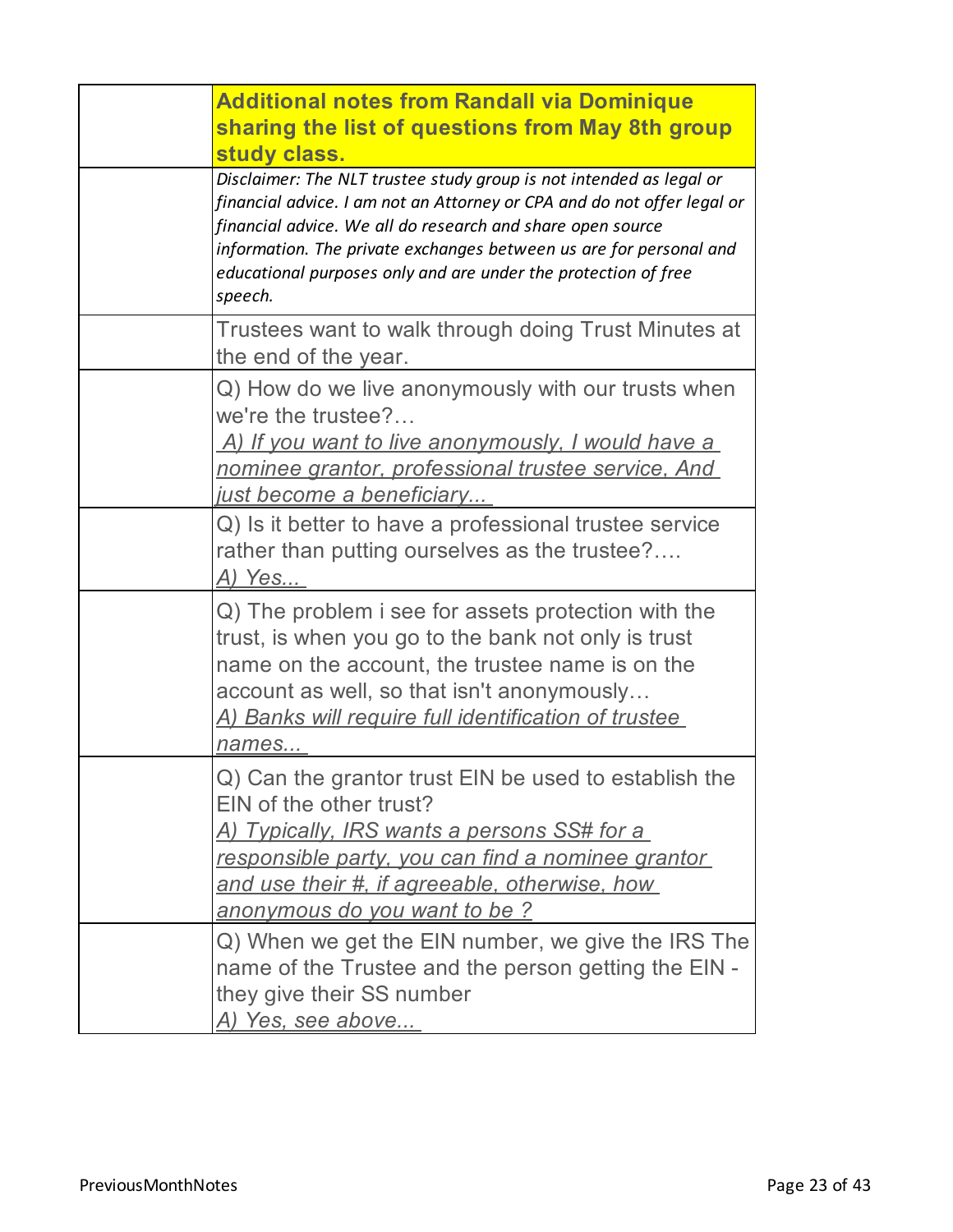| Q) Is it appropriate for a Grantor to be the one to<br>apply for an EIN (or Tax Fie Number in Australia) -<br>therefore using their own personal TFN in the<br>application process.<br><u>A) I would say that typically that's how it's done</u><br>Q) If you wanted to send funds to a charity, how would<br>you do that?<br><u>A) Cut a check to that charity</u>                                                                                                                                                                     |
|-----------------------------------------------------------------------------------------------------------------------------------------------------------------------------------------------------------------------------------------------------------------------------------------------------------------------------------------------------------------------------------------------------------------------------------------------------------------------------------------------------------------------------------------|
| Q) Sample of Trust Minutes?<br><u>A) use the "memorandum of minutes" as an-</u><br>example and also reference "A word about<br><b>Sample Minutes" and "Minutes" from trust doc</b>                                                                                                                                                                                                                                                                                                                                                      |
| Q) Trustees want to walk through making a<br>beneficiary change - adding a new beneficiary (What<br>specific "power" in the indenture gives the trustees the<br>power to do this? and How to do it - walk through the<br>forms.)<br><u>A) Trust Indenture gives the power</u><br><u>A) 1st scenario: trustees decide to delete a deceased </u><br><u>beneficiary and add 1 or more new beneficiaries</u><br><b>2nd scenario: Trustees are asked by beneficiaries to</b><br>add the names of two new grandchildren and agree<br>to do so |
| Q) Trustees want to walk through making a<br>beneficiary change - deleting a beneficiary and<br>replacing with someone else<br>A) See abovetrustees call a meeting, make a<br>decision and agree, and it becomes a minute for the<br>trust records                                                                                                                                                                                                                                                                                      |
| Q) Randal said that only one document need to be<br>notarized to open a bank account. Which document is<br>that?<br><u>A) Notarize or have 2 Witnesses: </u><br>Witness your signature on Schedule Addendum "A"<br><u>for foreign currency And, that document "doesn't"</u><br><u>go to bank until the RV exchange</u>                                                                                                                                                                                                                  |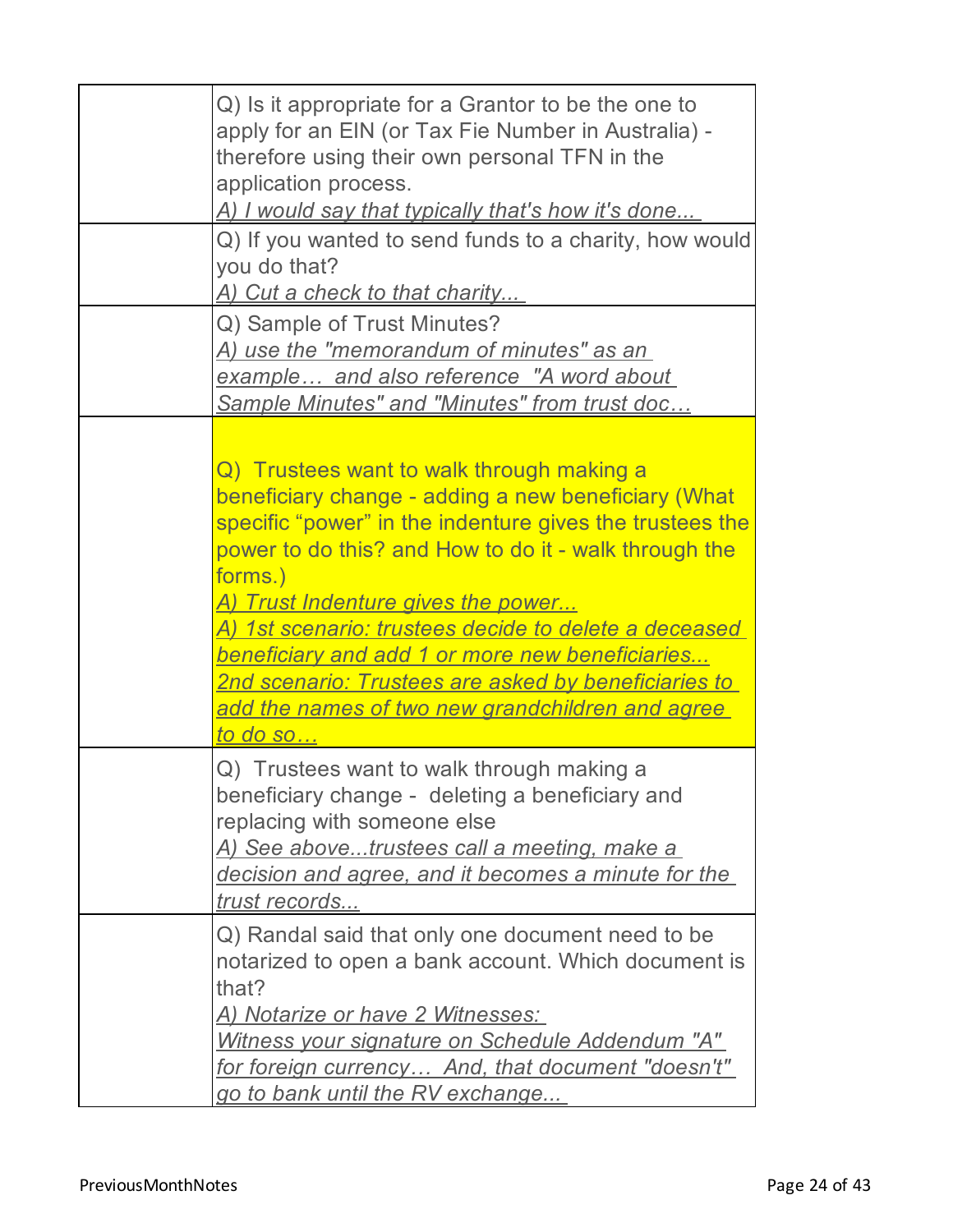| Q) Can a trust be the grantor of another trust?<br>A) Yes                                                                                                                                                                                                                                   |
|---------------------------------------------------------------------------------------------------------------------------------------------------------------------------------------------------------------------------------------------------------------------------------------------|
| Q) Does layering trust help? have a "public bank trust"<br>then layer the with private trusts only known to<br>ourselves?<br><u>A) It can, but not always necessary</u>                                                                                                                     |
| UK Client Q) I believe i need a tax form in the UK but<br>have a problem applying for one.<br><u>A) I would check with the bank first and see what they </u><br>require to open an account I have a client in<br>London, that only needed her personal ID<br>license/passport and it opened |
| Q) By getting notarization, are we not taking the trust<br>from the private realm into the Public?<br><u>A) NoNotary/Witness is only for verification of your</u><br>signature                                                                                                              |
| Q) Is member of an LLC the same as being a LLC<br>shareholder?<br><u>A) Pretty much</u>                                                                                                                                                                                                     |
| Q) Describe the difference between a living trust and<br>an irrevocable trust.<br><u>A) Living Trust: grantor is trustee is beneficiaryonly_</u><br><u>avoids probate</u><br><b>Private Irrevocable Trust: separates owner from</b><br>assetsmuch more protection and privacy               |
| Q) Is a living trust a will then and does it bypass<br>succession taxation?<br><u>A) Probably, it bypasses probate and assets go to </u><br>beneficiaries, typically tax-exempt Need to consult<br>with a CPA or tax professional.                                                          |
| Q) Is it true that a living trust has far less asset<br>protection and is liable for taxation as it is an<br>extension of the individual?<br><u>A) Yes</u>                                                                                                                                  |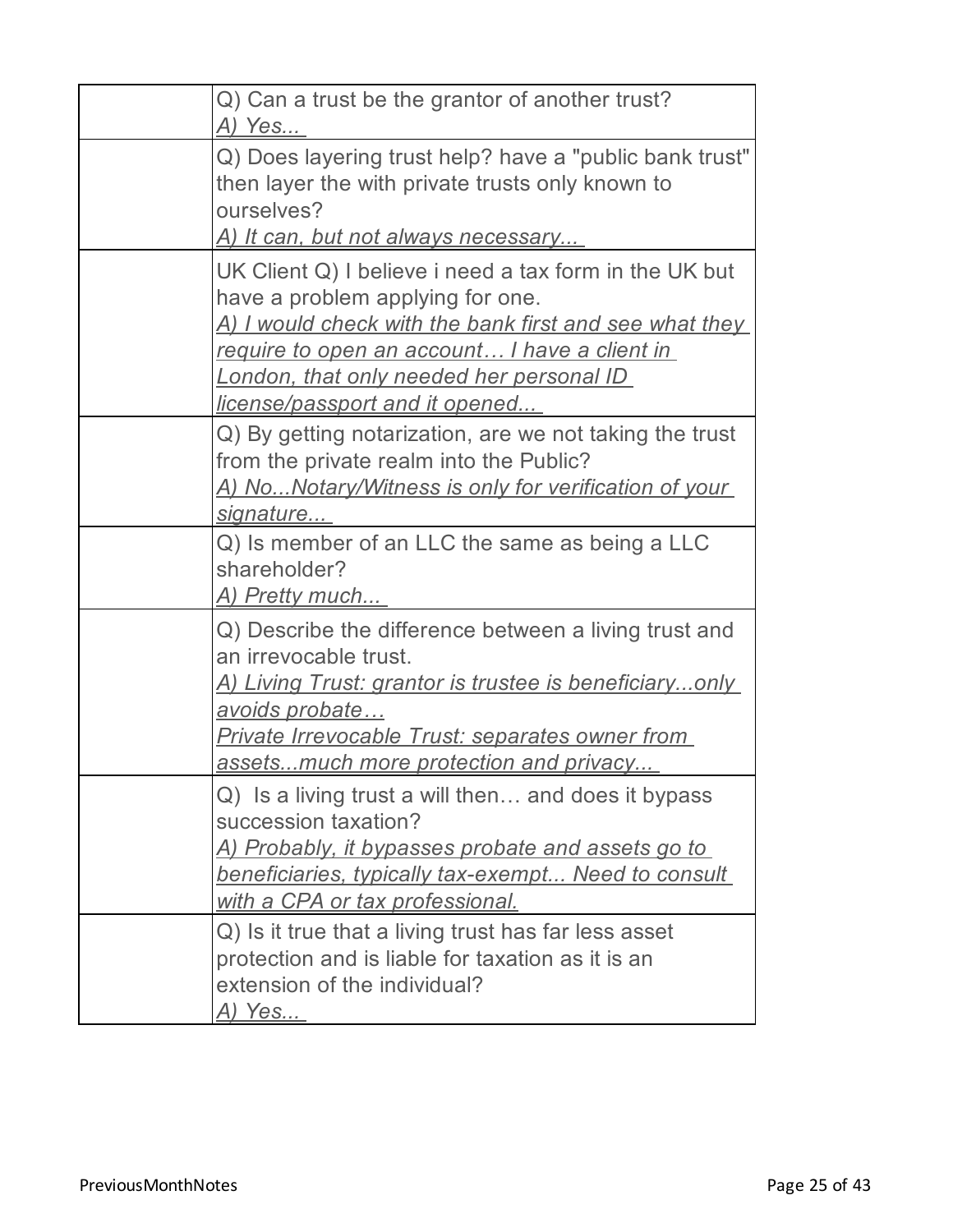| Q) Is a trust is a charity and has to be registered as<br>one? Is that correct. Would that would be the case for<br>all country's?<br><u>A) In order for a trust to be a charity is to create it so it </u><br>is a 501c3 or 508 charity<br>Lots of work involved                                                                                                                                                             |
|-------------------------------------------------------------------------------------------------------------------------------------------------------------------------------------------------------------------------------------------------------------------------------------------------------------------------------------------------------------------------------------------------------------------------------|
| Q) If the trust earns interest (say, from a bank<br>account), does it have to pay tax on the interest?<br>A) If it chooses Need to check with CPA or tax<br>professional                                                                                                                                                                                                                                                      |
| $Q$ ) So a trust is sort of like a $401(k)$ , in that any<br>interest and dividends it earns are tax deferred until<br>they are distributed to the beneficiaries?<br>A) Private irrevocable trusts If trust decides to hold<br>gaining assets until distribution and put any tax liability<br><u>on beneficiaries, That's where liability goes the </u><br><u>parties involved must consult a CPA or tax.</u><br>professional |
| Q) We are preparing gift letters for our loved ones.<br>Should we have them all done before we go to the<br>bank and should they be notarized beforehand?<br><u>A) Yes, I would highly recommend that any </u><br>assignments of foreign currency, gifting letters, or any<br>shuffling of names on receipts, be signed and<br>notarized before the RV exchange                                                               |
| Q) What is a private banker?<br>A) Hard to find these days, typically you probably<br>need more than \$10 mil to play                                                                                                                                                                                                                                                                                                         |
| Q) Why show the bank a gift letter and Schedule A?<br>A) No you don't show the banker "A" or gift letter<br>until after RV You only show these to the banking<br><u>institution you are doing your RV exchange meeting.</u>                                                                                                                                                                                                   |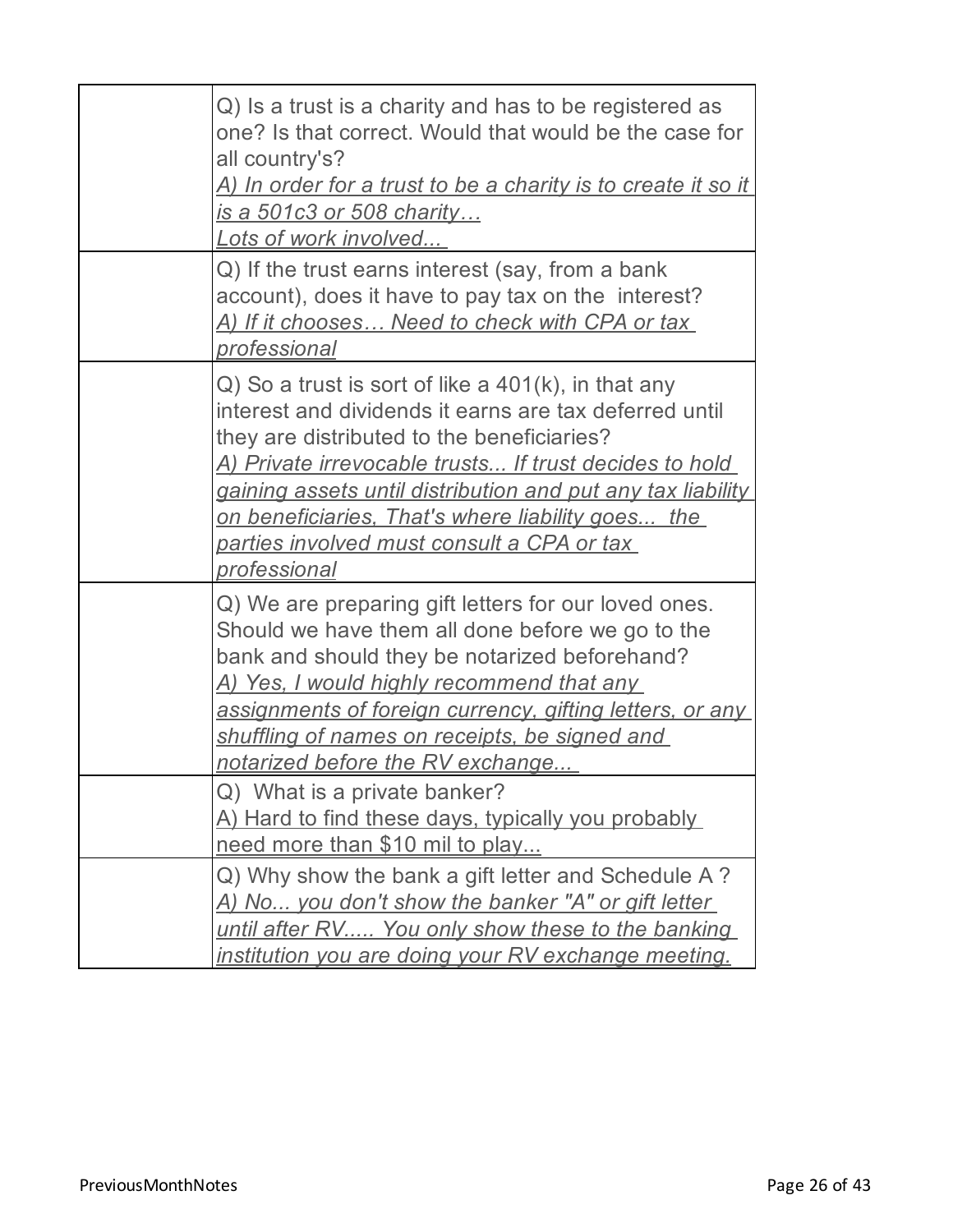|                  | Q) When we have the notary notarize the assets page<br>do they need to see the assists in add sch a?<br>A) I've covered the content and it's been ok here<br><u>And I have used this notary for a number of years, </u><br>she doesn't question content, she just asks me if I<br>understand the document, and I sign and she<br><u>stamps</u>                                                                                                                                                                           |
|------------------|--------------------------------------------------------------------------------------------------------------------------------------------------------------------------------------------------------------------------------------------------------------------------------------------------------------------------------------------------------------------------------------------------------------------------------------------------------------------------------------------------------------------------|
|                  | <b>Additional notes re Foundations: An NLT can</b><br>operate as a foundation if it wants to. A<br>foundation is, in effect, a kind of trust anyway.<br>The difference with most "foundations" is that<br>they are statutory.                                                                                                                                                                                                                                                                                            |
|                  | June 12th 4pm BIC - Irrevocable Private Trust contract - Chapters 1 & 2 of the book                                                                                                                                                                                                                                                                                                                                                                                                                                      |
|                  | The Art of Passing The Buck ~ What is a Trust                                                                                                                                                                                                                                                                                                                                                                                                                                                                            |
|                  | Trust Minutes   Brilliance In Commence ~ Randall and Taansen did a seminar last<br>month - on the importance of Trust Minutes.<br>https://www.youtube.com/watch?v=yfXeWJ6ysII&t=868s)                                                                                                                                                                                                                                                                                                                                    |
|                  | Dominique's   I've added a tab to this month's updated spreadsheet for Trust                                                                                                                                                                                                                                                                                                                                                                                                                                             |
|                  | Spreadsheet Minutes - we'll review this first.                                                                                                                                                                                                                                                                                                                                                                                                                                                                           |
| <b>Tab Trust</b> |                                                                                                                                                                                                                                                                                                                                                                                                                                                                                                                          |
| <b>Minutes</b>   |                                                                                                                                                                                                                                                                                                                                                                                                                                                                                                                          |
|                  | Respect Today we are discussing the first two chapters in The Art of Passing<br>Copyright: the Buck Vol I. The Art of Passing the Buck Vol 1 & 2 are copyrighted.<br>So what we are instructing our study group that everyone purchase<br>your own copy of the book & this group plans to discuss specific<br>topics to make sure we all understand what is being shared in this<br>book. We are engaged in this study group in Making a Life for<br>ourselves - and sharing our most important capital - Human Capital. |
| The Art of       |                                                                                                                                                                                                                                                                                                                                                                                                                                                                                                                          |
| Passing The      | Here is the link if you have not purchased your copy yet - we intend to                                                                                                                                                                                                                                                                                                                                                                                                                                                  |
|                  | Buck study Vol I and then go on to Vol II - https://passingbucks.com/                                                                                                                                                                                                                                                                                                                                                                                                                                                    |
|                  | Disclaimer: The NLT trustee study group is not intended as legal or financial<br>advice. I am not an Attorney or CPA and do not offer legal or financial<br>advice. We all do research and share open source information. The<br>private exchanges between us are for personal and educational<br>purposes only and are under the protection of free speech. We may<br>discuss ways to avoid taxes, but never suggest evading taxes.                                                                                     |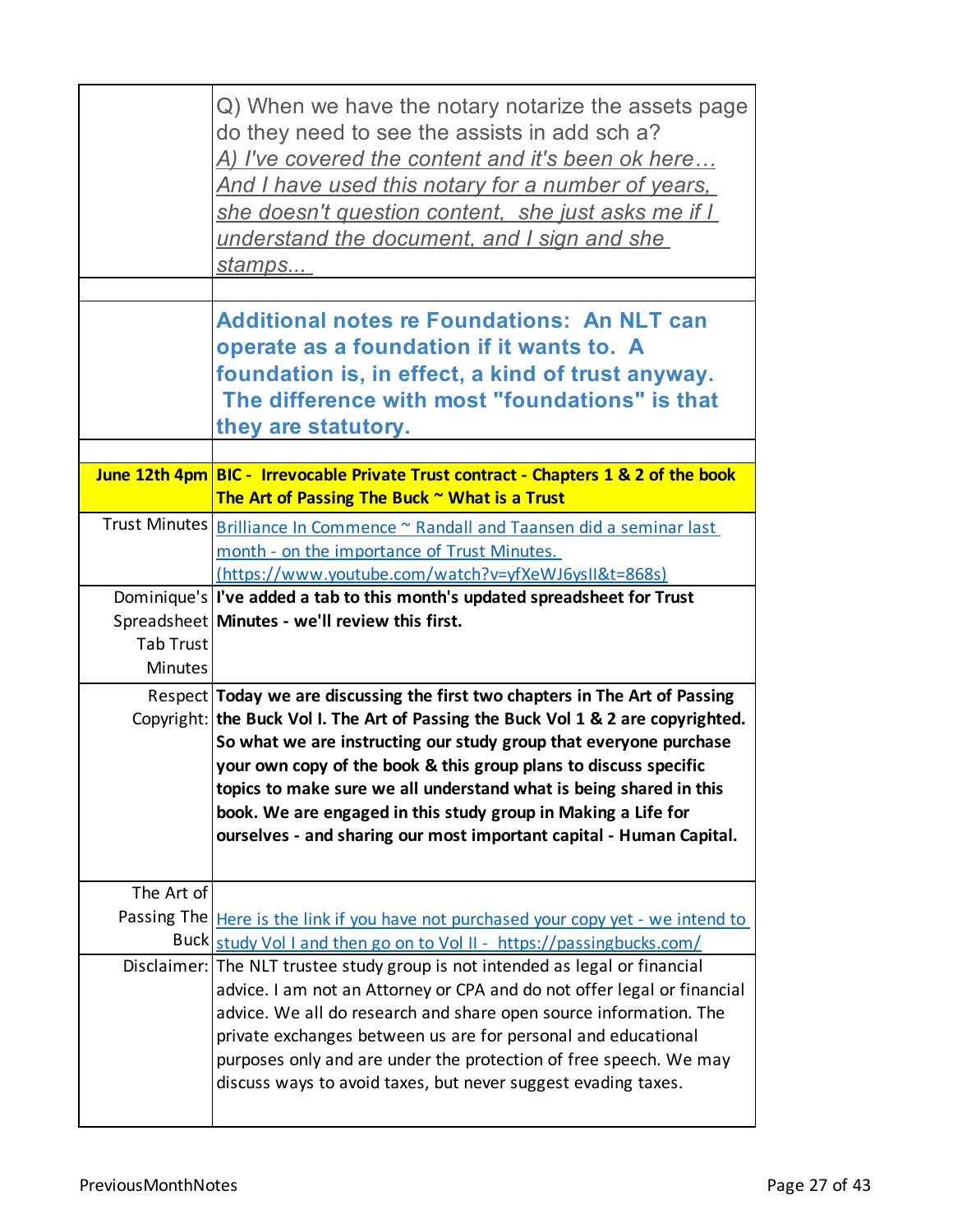|                 | eBook   also want to highly recommend a free gift the Charles Arthur                |
|-----------------|-------------------------------------------------------------------------------------|
|                 | Enterprise folks give you when you submit your email - Romance and                  |
|                 | Trust, An Educational Tale -                                                        |
|                 | https://passingbucks.com/gift/index.html                                            |
|                 | Mantra: This is my idea of why I am a trustee - From the movie:                     |
|                 | Conversations with God: If you want to create abundance for yourself,               |
|                 | create it for someone else.                                                         |
| Very Important  | Per the court case USA v. Gwenn Wycoff and Frank C. Ozak, per the                   |
| for us to study | Permanent Injunction they are required to tell us: "Under no                        |
| and learn this  | circumstances should you rely on the content of either volume of The                |
| art.            | Art of Passing the Buck in determining a trust's federal income tax                 |
|                 | liability, whether that trust presently exists or is to be created in the           |
|                 | future. For all such matters, you should instead seek appropriate                   |
|                 | professional assistance (e.g. from an attorney, certified public                    |
|                 | accountant, or otherwise properly licensed and reputable tax return                 |
|                 | preparer."                                                                          |
|                 | from page 2 of their letter - Victory for the First Amendment - "It is              |
|                 | nearly impossible to play the game of wealth without the rules of                   |
|                 | acquisition"                                                                        |
|                 | There is no information regarding taxes in The Art of Passing the                   |
|                 | Buck, Volume I - Trusts are about the Beneficiaries - NOT about                     |
|                 | Taxes Setting up a proper Trust allows the legal tax benefit                        |
|                 | Trust Mantras:   An important issue for trusts is control of assets must be clearly |
|                 | relinquished by the grantor.                                                        |
|                 | And No one person can wear more than two hats!                                      |
|                 | And keep Liabilities separate from Trust Assets.                                    |
|                 |                                                                                     |
|                 | Volume I covers the What and the Why                                                |
|                 | Volume II distills decades of Trust experience to tell us how to:                   |
|                 | Structure our trusts, transfer assets into our trusts, educate heirs &              |
|                 | beneficiaries in the proper use of our trust, make our trusts                       |
|                 | successful, create effective minutes, properly issue & exchange Trust               |
|                 | Certificates (units of beneficial interest), avoid legal problems,                  |
|                 | includes sample formats and forms.                                                  |
|                 | Volume II - We will talk about three Policies & Procedures to keep our              |
|                 | trusts updated and three Memos include commentary about Trust                       |
|                 | history and misc. information about inheritance.                                    |
|                 | Next month we will be in Chapter 3 & 4 - what life might be like as a               |
| Look Ahead:     | member of a strong trust group                                                      |
|                 | What makes a good trustee - Highly recommend you have a                             |
|                 | premium subscription to Passing The Buck newsletters -                              |
|                 | Some of these notes are from their April 2018 Newsletter - The Trick                |
|                 | is the Trustee                                                                      |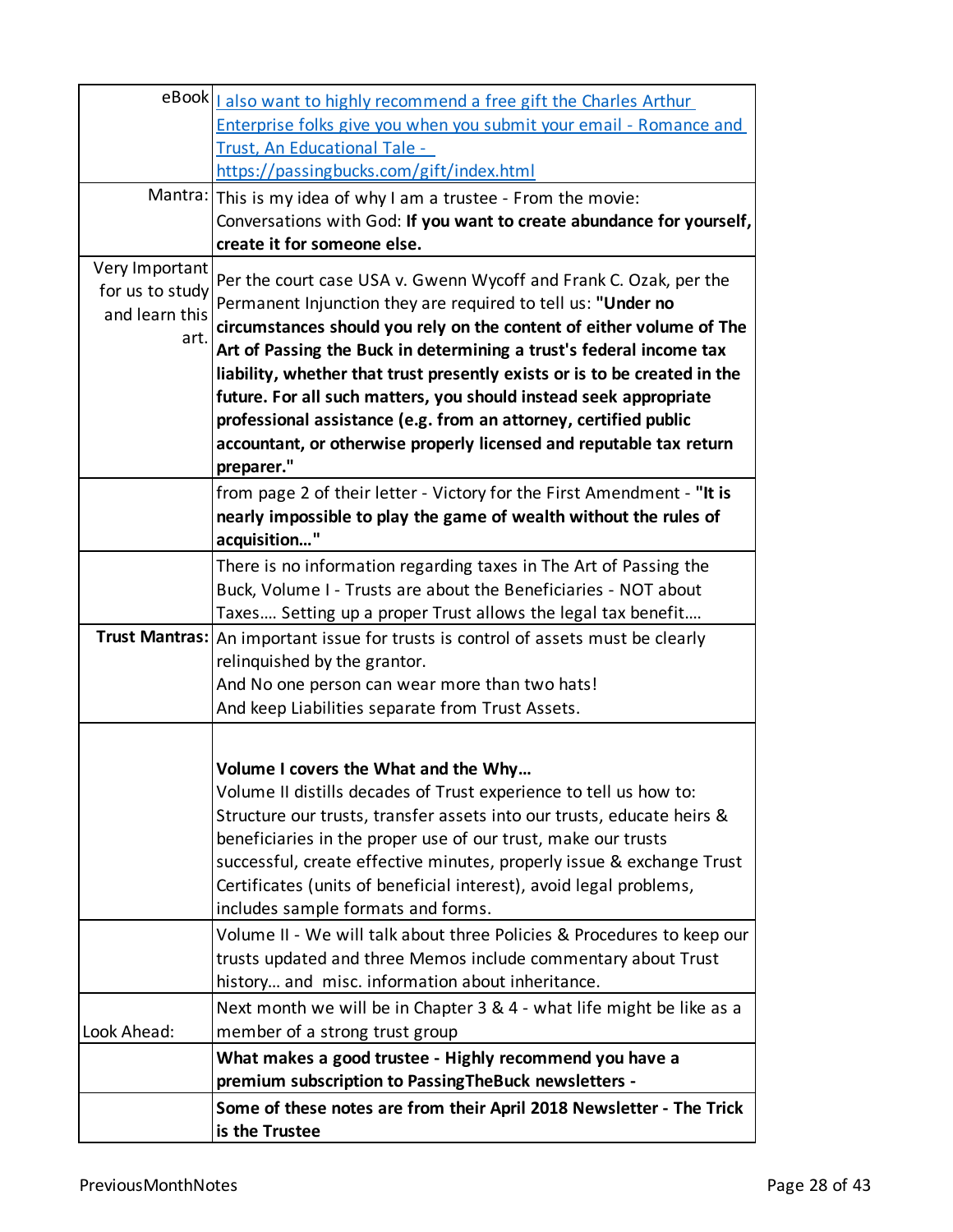|                                                                           | "Anybody with a high school education and broad exposure to the                                                                                                                                                                                                                                                                                                                                                                                                        |  |  |  |  |  |  |
|---------------------------------------------------------------------------|------------------------------------------------------------------------------------------------------------------------------------------------------------------------------------------------------------------------------------------------------------------------------------------------------------------------------------------------------------------------------------------------------------------------------------------------------------------------|--|--|--|--|--|--|
|                                                                           | intricacies of business can qualify to establish a Common Law Trust or                                                                                                                                                                                                                                                                                                                                                                                                 |  |  |  |  |  |  |
|                                                                           | to become a Trustee. You do not need to be a professional, and you                                                                                                                                                                                                                                                                                                                                                                                                     |  |  |  |  |  |  |
|                                                                           | do not need a license of any type."                                                                                                                                                                                                                                                                                                                                                                                                                                    |  |  |  |  |  |  |
|                                                                           | It is recommended to get beneficiaries involved in the trust                                                                                                                                                                                                                                                                                                                                                                                                           |  |  |  |  |  |  |
|                                                                           | management, to develop a cohesion that evolves as time passes.                                                                                                                                                                                                                                                                                                                                                                                                         |  |  |  |  |  |  |
|                                                                           | a Trustee is an uncommon combination of talents.                                                                                                                                                                                                                                                                                                                                                                                                                       |  |  |  |  |  |  |
|                                                                           | We will all be getting a law education by studying the art of being a<br>trustee, and trustees are keepers of family history and traditions. We<br>want to create leaders in the future - our greatest capital is Human<br>Capital.                                                                                                                                                                                                                                    |  |  |  |  |  |  |
| Chapter $1$                                                               | So, if you have all done your homework, the book "reads" well, but<br>giving us concepts as real life examples.                                                                                                                                                                                                                                                                                                                                                        |  |  |  |  |  |  |
| Should have<br>made both<br>wives Co-<br>Trustees - for<br>Checks&Balance | Chapter 1 we have a Trust Grantor, has divorced wife and new wife<br>when he died. New wife inherited estate as the sole trustee, and<br>since the trust indenture had no restrictions on her, she didn't share<br>any inheritance with the original beneficiaries, the children. The<br>children by suing her, got a copy of the trust, which showed she had<br>named her relatives as new beneficiaries and planned to pay the<br>children a little bit, eventually. |  |  |  |  |  |  |
|                                                                           | When the Grantor of a Revocable Living Trust dies, the trust turns into<br>an Irrevocable Trust.                                                                                                                                                                                                                                                                                                                                                                       |  |  |  |  |  |  |
|                                                                           | Instead of a Living Revocable Trust, some people choose to set up a<br>Testamentary Trust - their Will when they die, gives directions to<br>place assets into a newly created Irrevocable Trust and assigns<br>trustee(s) to care for listed beneficiaries                                                                                                                                                                                                            |  |  |  |  |  |  |
|                                                                           | Chapter $2 A$ Trust is a collection of assets transferred into financial accounts<br>under the name of a family trust and managed for the benefit of<br>family members.                                                                                                                                                                                                                                                                                                |  |  |  |  |  |  |
|                                                                           | The people who receive benefits are identified as a Beneficiary                                                                                                                                                                                                                                                                                                                                                                                                        |  |  |  |  |  |  |
|                                                                           | The collection of assets is the Trust Corpus (body)                                                                                                                                                                                                                                                                                                                                                                                                                    |  |  |  |  |  |  |
|                                                                           | The Grantor does not have to die before beneficiaries receive benefits                                                                                                                                                                                                                                                                                                                                                                                                 |  |  |  |  |  |  |
|                                                                           | Note - some people have asked me about Express Trusts - an Express<br>Trust is one that is created on purpose rather than mandated by a<br>court. Express Trusts can be irrevocable or revocable - the name is<br>simply referring to the trust being setup for a specific purpose.<br>Trust Indenture is a contract - also called Declaration of Trust                                                                                                                |  |  |  |  |  |  |
|                                                                           |                                                                                                                                                                                                                                                                                                                                                                                                                                                                        |  |  |  |  |  |  |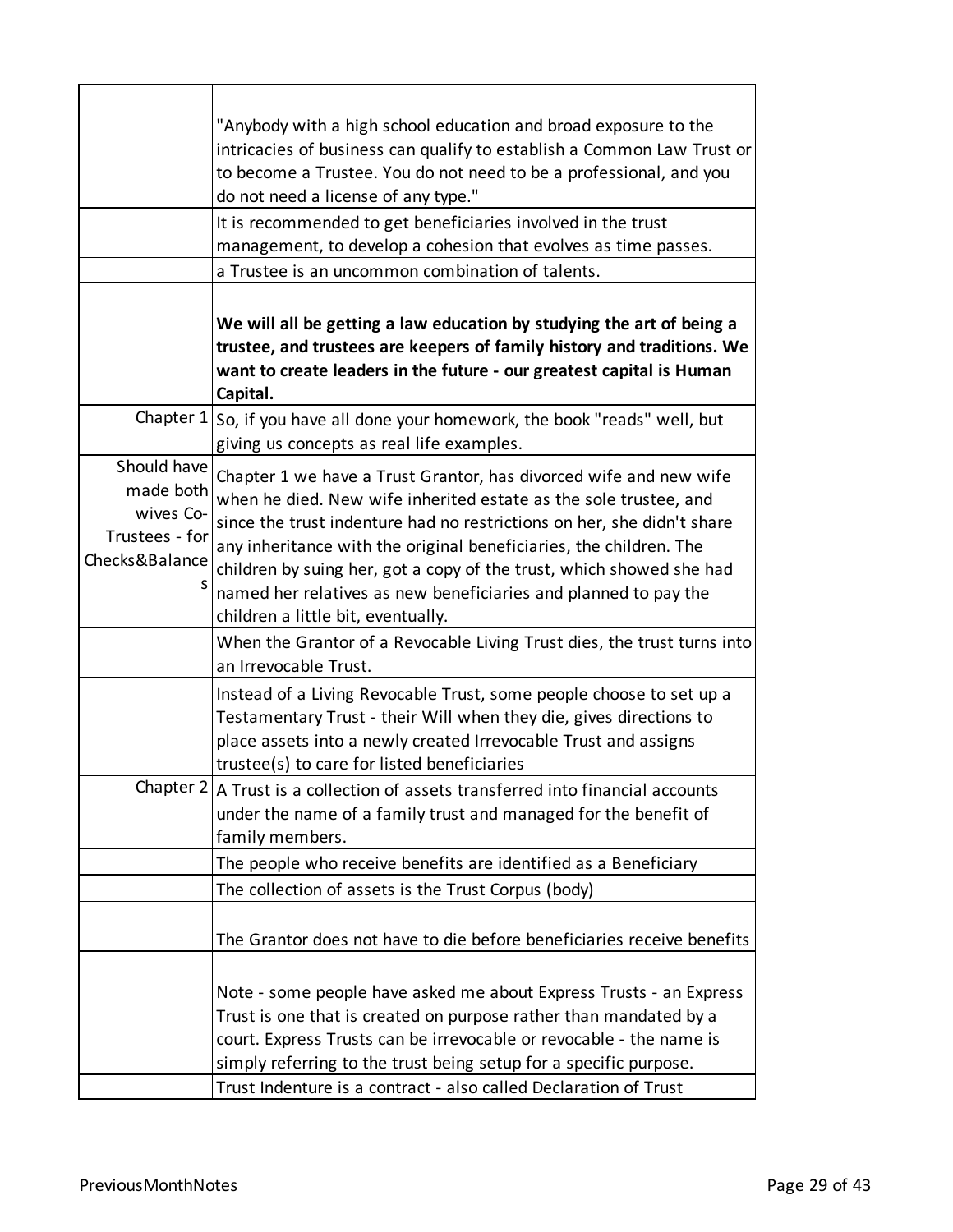|                                                                                          | So that funds will pass through probate, we have to have a successor<br>trustee if we are a sole trustee.                                                                                                                                                                                                                   |
|------------------------------------------------------------------------------------------|-----------------------------------------------------------------------------------------------------------------------------------------------------------------------------------------------------------------------------------------------------------------------------------------------------------------------------|
| What's the<br>difference<br>between Figure<br>Revocable/Livin<br>g Trust and<br>Figure 2 | Revocable: Grantor is Trustee and Beneficiary<br>Irrevocable: Trustee 2 people - the 2nd person has to be unrelated by<br>blood or marriage or employment (Can do One Trustee & Successor<br>Trustee)<br>Because of the RV - we don't recommend you having your family<br>name on your trust to help you stay more private. |
| Irrevocable<br>Trust?                                                                    | Revocable: Grantor is Beneficiary and names contingent beneficiaries<br>for after he dies<br>Irrevocable: Beneficiaries - can include you, but you can only wear two<br>hats.                                                                                                                                               |
|                                                                                          | Beneficiaries receive destructions and pay taxes on what they receive.                                                                                                                                                                                                                                                      |
|                                                                                          | With an Irrevocable Trust - if it is family oriented, we encourage the<br>education of the beneficiaries so they can participate in financial<br>decisions and interact with Trustees to help take care of their needs.                                                                                                     |
|                                                                                          | Grantor remains an advisor to the Board of Trustees, if he chooses.                                                                                                                                                                                                                                                         |
| Purpose of the<br>Trust:                                                                 | To increase assets and cash flow to care for beneficiaries. As an<br>incentive, Trustees receive a percentage of distribution as an<br>incentive. Profits are either distributed to beneficiaries and/or<br>reinvested.                                                                                                     |
|                                                                                          | Divided Title:   Full Title = Legal Title & Equitable Title                                                                                                                                                                                                                                                                 |
|                                                                                          | Legal Title technical ownership (Trustee)                                                                                                                                                                                                                                                                                   |
|                                                                                          | Equitable Title   beneficial right to possess and use (Beneficiaries)                                                                                                                                                                                                                                                       |
|                                                                                          | US Constitution   "no State shall  pass any  law impairing the obligation of<br>contracts."                                                                                                                                                                                                                                 |
|                                                                                          | The Grantor Voluntarily and Honestly contracts with Trustee(s) and<br>establishes a lawful trust.                                                                                                                                                                                                                           |
|                                                                                          | This right to contract is guaranteed by the US Constitution                                                                                                                                                                                                                                                                 |
| Dominique's<br>Observation:                                                              | When an asset serves the benefit of many, it seems to be more<br>protected.                                                                                                                                                                                                                                                 |
| Black's Law<br>Dict.                                                                     | A trust is "an equitable or beneficial right or title to land or other<br>property, held for the Beneficiary by another person, in whom resides<br>the legal title or ownership."                                                                                                                                           |
|                                                                                          | Chancery courts   courts of equity                                                                                                                                                                                                                                                                                          |
| Black's Law<br>Dict.                                                                     | Trust is "an obligation on a person, arising out of a confidence<br>reposed in him, to apply property faithfully and according to such<br>confidence."                                                                                                                                                                      |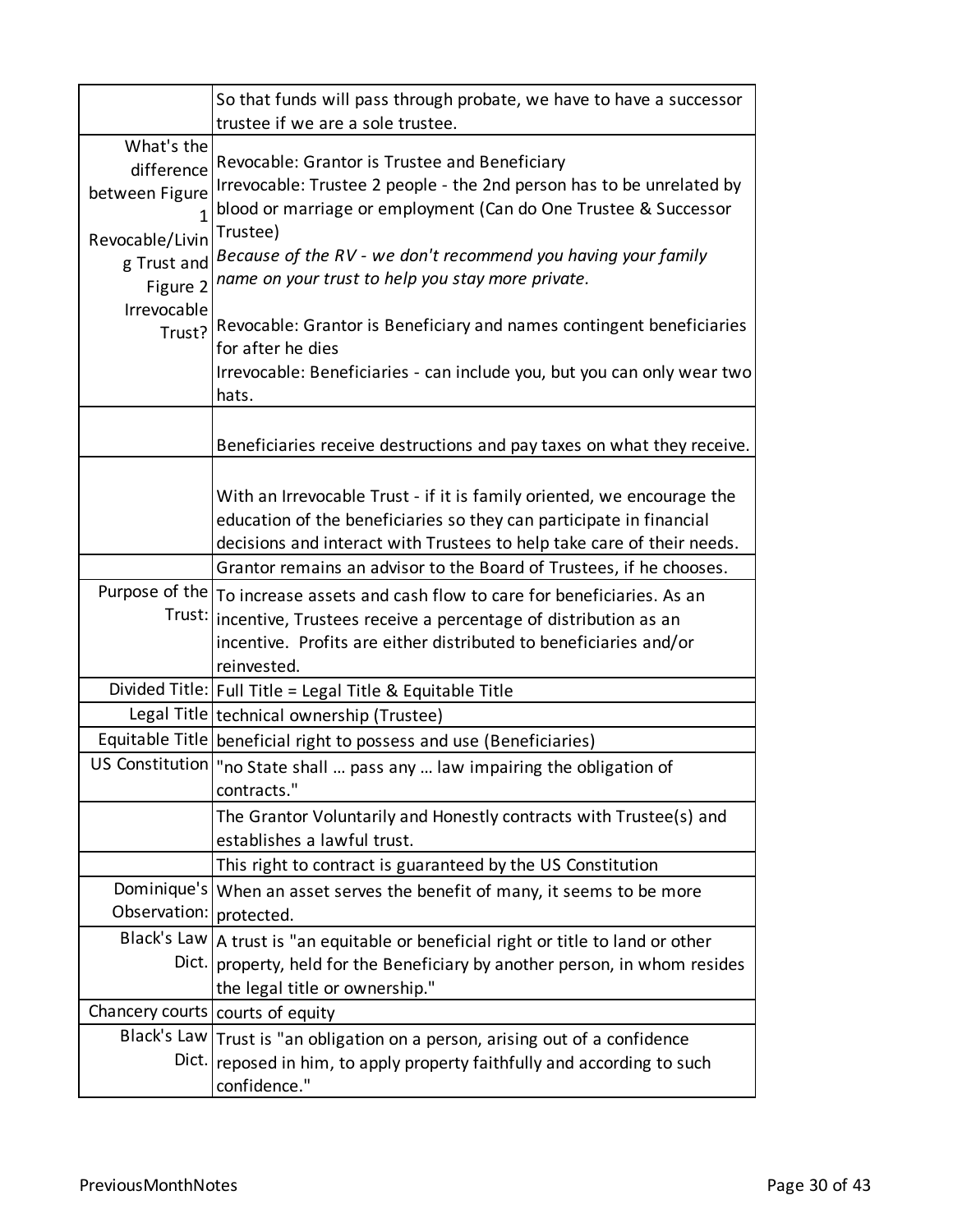|                                              | A trust can take advantage of passthrough accounting principles -<br>increases pass on to beneficiaries when distributed, thus no tax<br>liability for the trust.                                                                           |
|----------------------------------------------|---------------------------------------------------------------------------------------------------------------------------------------------------------------------------------------------------------------------------------------------|
|                                              | Trusts need their own income flow                                                                                                                                                                                                           |
|                                              | the term business is used because the authors of the book want to<br>impress the importance of handling the trust matters as a business<br>concern.                                                                                         |
|                                              | Fundamental requirement is that the trust manages and controls<br>assets, as a business using passthrough accounting.                                                                                                                       |
|                                              | Entire reason for trust is to protect the interests of the beneficiaries.                                                                                                                                                                   |
| Dominique's<br>understanding<br>of IRS Note: | Ordinary Trusts:  because the beneficiaries do not share in the<br>discharge of the responsibility of caring for trust assets they are not<br>considered as associates in a joint enterprise for the conduct of<br>business for profit.     |
|                                              | Darling v Buddy 1 S.W. 2d 163, 58 A.M 493 (1927)  The trial court's<br>ruling in favor of defendants, it is stated, was based upon a finding<br>that the agreement created a common-law trust.<br>https://casetext.com/case/darling-v-buddy |
|                                              | American Jurisprudence, Second Edition, Copyright © 2011 West<br>Group, Lucas D. Martin, J.D. Business Trusts I. Definitions and<br>Nature; Validity A. In General, 13 Am Jury 2d Business Trusts ß 2                                       |
|                                              | Ultimately, in a business trust, the relationship of the grantor to the<br>property transferred does not differ in any material aspect before and<br>n6<br>after the creation of the trust.                                                 |
|                                              | n6 Ruby Mountain Trust v. Department of Revenue of State of<br>Montana, 2000 MT 166, 300 Mont. 297, 3 P.3d 654 (2000).<br>https://casetext.com/case/ruby-mountain-trust-v-department-of-<br>revenue                                         |
|                                              | Rev. Cotton Mather: "Never entrust a man with more power than you<br>are content for him to use; for use it he will."                                                                                                                       |
|                                              | Edmund Burke: "The only thing necessary for the triumph of evil, is for<br>good men to do nothing."                                                                                                                                         |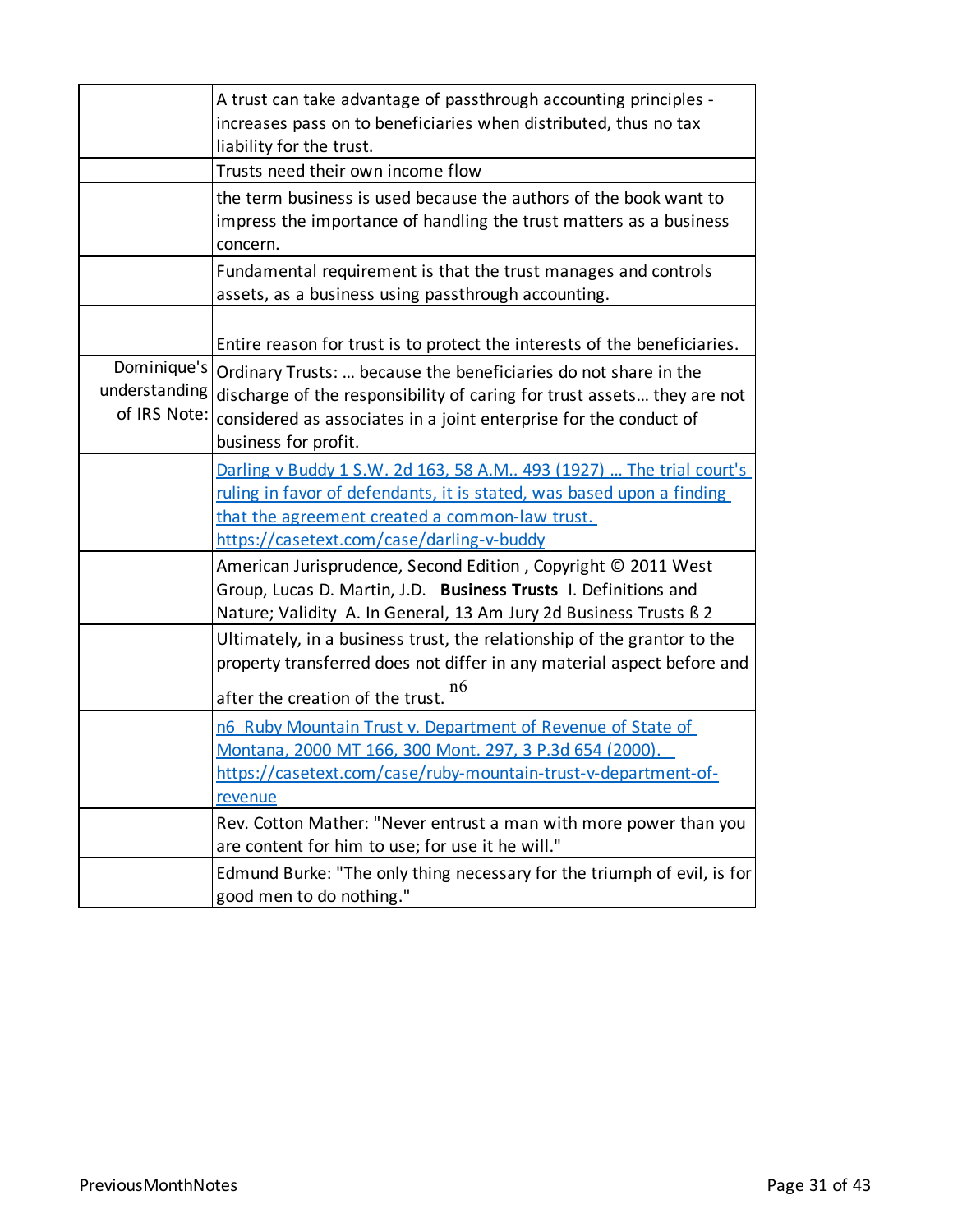| <b>Trust Name:</b> |                                                       |                                                                    |                  | <b>Trust Creation Date:</b> |      |                            |                                          |                                                    |
|--------------------|-------------------------------------------------------|--------------------------------------------------------------------|------------------|-----------------------------|------|----------------------------|------------------------------------------|----------------------------------------------------|
|                    | <b>Trust Document Log</b>                             |                                                                    |                  |                             |      |                            | <b>Section 5 Board</b><br><b>Minutes</b> | <b>Section 2 (Appointments &amp;</b><br>Schedules) |
| <b>Doc Date</b>    | <b>Document Type</b>                                  | <b>Trust Binder</b><br>Section(s)                                  | <b>Signed by</b> | <b>Notarized by</b>         | Date | <b>Actions Taken Notes</b> | <b>Board Minute</b>                      | <b>Sch A Personal Property</b>                     |
|                    | <b>Trust Abstract</b>                                 | 3, 4, 5                                                            |                  |                             |      |                            |                                          |                                                    |
|                    | Memorandum of Irrevocable Trust                       | 3,5                                                                |                  |                             |      |                            |                                          |                                                    |
|                    | Addendum Sch A                                        | 2,3                                                                |                  |                             |      |                            |                                          |                                                    |
|                    | Letter of Authority                                   | 3, 5                                                               |                  |                             |      |                            |                                          |                                                    |
|                    | Trust Indenture                                       | $\,1\,$                                                            |                  |                             |      |                            |                                          |                                                    |
|                    | Trust Indenture Acknowledgement                       | $\mathbf 1$                                                        |                  |                             |      |                            |                                          |                                                    |
|                    | Acceptance of Trust by Frist<br>Trustee               | $\mathbf{1}$                                                       |                  |                             |      |                            |                                          |                                                    |
|                    | Acceptance of Trust by Second or<br>Successor Trustee | $\mathbf{1}$                                                       |                  |                             |      |                            |                                          |                                                    |
|                    | Relinquishment of Authority                           | $\mathbf 1$                                                        |                  |                             |      |                            |                                          |                                                    |
|                    | Sch A Personal Property                               | $\overline{2}$                                                     |                  |                             |      |                            |                                          |                                                    |
|                    | Sch B Real Property                                   | $\overline{2}$                                                     |                  |                             |      |                            |                                          |                                                    |
|                    | Sch C Register of Beneficiaries                       | $\overline{2}$                                                     |                  |                             |      |                            |                                          |                                                    |
|                    | UofBI #001                                            | $\overline{2}$                                                     |                  |                             |      |                            |                                          |                                                    |
|                    |                                                       |                                                                    |                  |                             |      |                            |                                          |                                                    |
|                    |                                                       |                                                                    |                  |                             |      |                            |                                          |                                                    |
|                    | Deed of Transfer                                      | 2, 5                                                               |                  |                             |      |                            |                                          |                                                    |
|                    | Protectors Agreement                                  | 2,5                                                                |                  |                             |      |                            |                                          |                                                    |
|                    | <b>First Board Minutes</b>                            | $5\phantom{.0}$                                                    |                  |                             |      |                            |                                          |                                                    |
|                    | <b>Trust Abstract (For Banking</b>                    |                                                                    |                  |                             |      |                            |                                          |                                                    |
|                    | Purposes)                                             | 3, 4, 5                                                            |                  |                             |      |                            |                                          |                                                    |
|                    | Memorandum of Irrevocable Trust                       | 3,5                                                                |                  |                             |      |                            |                                          |                                                    |
|                    | <b>Banking Resolution Minute</b>                      | 3,5                                                                |                  |                             |      |                            |                                          |                                                    |
|                    | <b>Executive Manager's Agreement</b><br>Minute        | 2, 3, 5                                                            |                  |                             |      |                            |                                          |                                                    |
|                    | <b>Trust Certification Minute</b>                     | 3,5                                                                |                  |                             |      |                            |                                          |                                                    |
|                    | Addendum Sch A                                        | 2, 3, 5                                                            |                  |                             |      |                            |                                          |                                                    |
|                    |                                                       |                                                                    |                  |                             |      |                            |                                          |                                                    |
|                    |                                                       | Sec 1 (Trust<br>Indenture)                                         |                  |                             |      |                            |                                          |                                                    |
|                    |                                                       | Sec 2<br>(Appointment<br>& Schedules)                              |                  |                             |      |                            |                                          |                                                    |
|                    |                                                       | Sec 3 (Bank<br>Paperwork-<br>Copies of<br>Minutes &<br>Add. Sch A) |                  |                             |      |                            |                                          |                                                    |
|                    |                                                       | Sec 4<br>(Addendums<br>to Schedules<br>& Trust<br>Amendments)      |                  |                             |      |                            |                                          |                                                    |
|                    |                                                       | Sec 5 (Board<br>Minutes)                                           |                  |                             |      |                            |                                          |                                                    |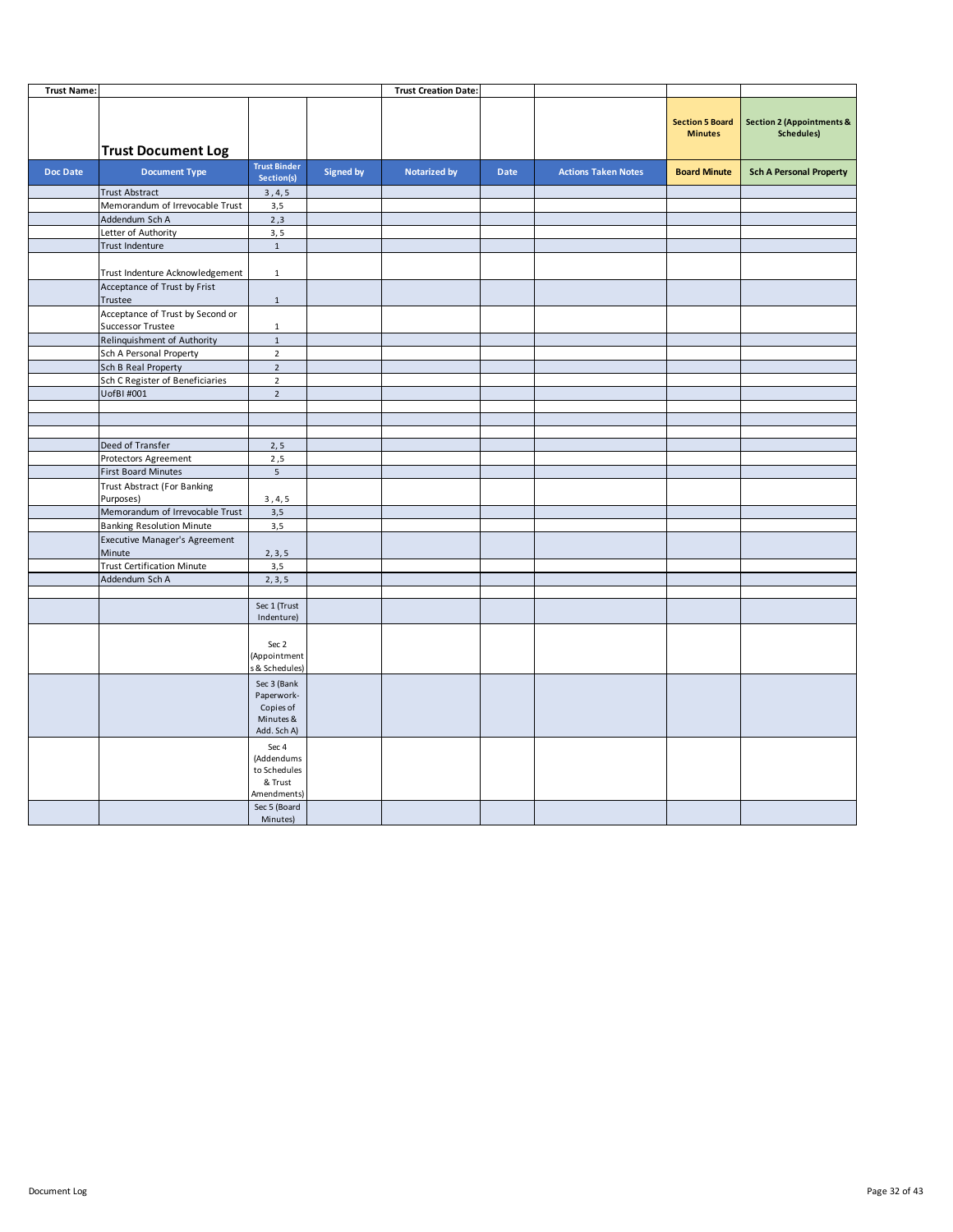|                                            |                                                          | 100 Total              |                                                           |                                            |                                                          |                                            |                                          |                                                                               |                                |
|--------------------------------------------|----------------------------------------------------------|------------------------|-----------------------------------------------------------|--------------------------------------------|----------------------------------------------------------|--------------------------------------------|------------------------------------------|-------------------------------------------------------------------------------|--------------------------------|
| Section 2<br>(Appointments &<br>Schedules) | <b>Section 2</b><br>(Appointments &<br><b>Schedules)</b> | $\mathbf 0$            | <b>Section 2 (Appointments &amp;</b><br><b>Schedules)</b> | Section 2<br>(Appointments &<br>Schedules) | <b>Section 2</b><br>(Appointments &<br><b>Schedules)</b> | Section 2<br>(Appointments &<br>Schedules) | <b>Section 5 Board</b><br><b>Minutes</b> | Section 3 (Bank<br>Paperwork-<br><b>Copies of</b><br>Minutes & Add.<br>Sch A) | <b>Section 5 Board Minutes</b> |
| <b>Sch B Real Property</b>                 | <b>Sch C UBI Names</b>                                   | <b>Sch C UBI Units</b> | <b>Sch F UBI Disburse-ments</b>                           | <b>Sch D Income</b>                        | <b>Sch E Expenses</b>                                    | <b>Sch G Liabilities</b>                   | <b>Other notes</b>                       | <b>Bank Notes</b>                                                             | <b>Income/ Business Notes</b>  |
|                                            |                                                          |                        |                                                           |                                            |                                                          |                                            |                                          |                                                                               |                                |
|                                            |                                                          |                        |                                                           |                                            |                                                          |                                            |                                          |                                                                               |                                |
|                                            |                                                          |                        |                                                           |                                            |                                                          |                                            |                                          |                                                                               |                                |
|                                            |                                                          |                        |                                                           |                                            |                                                          |                                            |                                          |                                                                               |                                |
|                                            |                                                          |                        |                                                           |                                            |                                                          |                                            |                                          |                                                                               |                                |
|                                            |                                                          |                        |                                                           |                                            |                                                          |                                            |                                          |                                                                               |                                |
|                                            |                                                          |                        |                                                           |                                            |                                                          |                                            |                                          |                                                                               |                                |
|                                            |                                                          |                        |                                                           |                                            |                                                          |                                            |                                          |                                                                               |                                |
|                                            |                                                          |                        |                                                           |                                            |                                                          |                                            |                                          |                                                                               |                                |
|                                            |                                                          |                        |                                                           |                                            |                                                          |                                            |                                          |                                                                               |                                |
|                                            |                                                          |                        |                                                           |                                            |                                                          |                                            |                                          |                                                                               |                                |
|                                            |                                                          |                        |                                                           |                                            |                                                          |                                            |                                          |                                                                               |                                |
|                                            |                                                          |                        |                                                           |                                            |                                                          |                                            |                                          |                                                                               |                                |
|                                            |                                                          |                        |                                                           |                                            |                                                          |                                            |                                          |                                                                               |                                |
|                                            |                                                          |                        |                                                           |                                            |                                                          |                                            |                                          |                                                                               |                                |
|                                            |                                                          |                        |                                                           |                                            |                                                          |                                            |                                          |                                                                               |                                |
|                                            |                                                          |                        |                                                           |                                            |                                                          |                                            |                                          |                                                                               |                                |
|                                            |                                                          |                        |                                                           |                                            |                                                          |                                            |                                          |                                                                               |                                |
|                                            |                                                          |                        |                                                           |                                            |                                                          |                                            |                                          |                                                                               |                                |
|                                            |                                                          |                        |                                                           |                                            |                                                          |                                            |                                          |                                                                               |                                |
|                                            |                                                          |                        |                                                           |                                            |                                                          |                                            |                                          |                                                                               |                                |
|                                            |                                                          |                        |                                                           |                                            |                                                          |                                            |                                          |                                                                               |                                |
|                                            |                                                          |                        |                                                           |                                            |                                                          |                                            |                                          |                                                                               |                                |
|                                            |                                                          |                        |                                                           |                                            |                                                          |                                            |                                          |                                                                               |                                |
|                                            |                                                          |                        |                                                           |                                            |                                                          |                                            |                                          |                                                                               |                                |
|                                            |                                                          |                        |                                                           |                                            |                                                          |                                            |                                          |                                                                               |                                |
|                                            |                                                          |                        |                                                           |                                            |                                                          |                                            |                                          |                                                                               |                                |
|                                            |                                                          |                        |                                                           |                                            |                                                          |                                            |                                          |                                                                               |                                |
|                                            |                                                          |                        |                                                           |                                            |                                                          |                                            |                                          |                                                                               |                                |
|                                            |                                                          |                        |                                                           |                                            |                                                          |                                            |                                          |                                                                               |                                |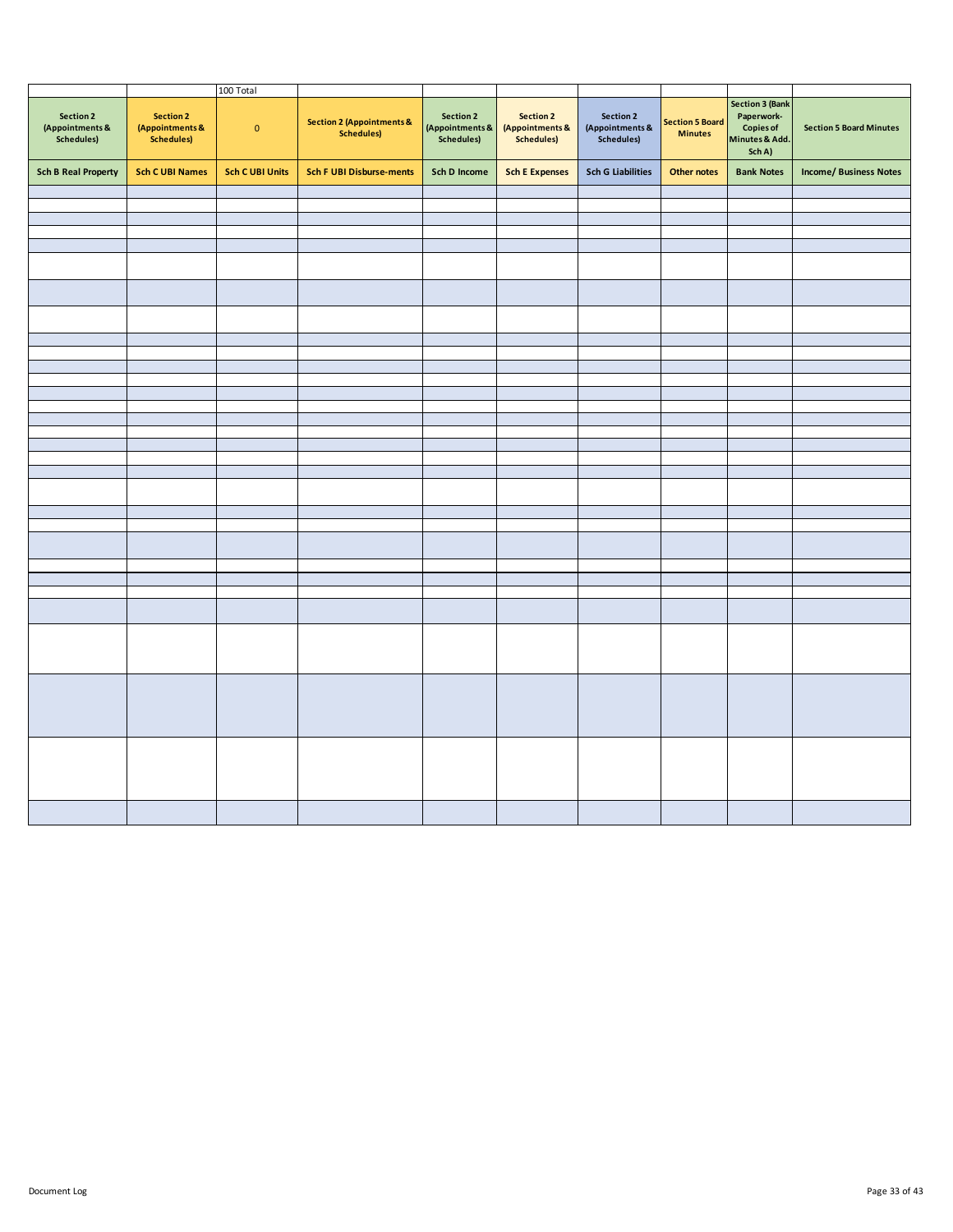| Month: May<br>Details:<br><b>Other Funds:</b><br><b>Trust Increase:</b><br>Addendum to Sch A<br><b>Board Minutes</b><br><b>Schedule A</b><br><b>Schedule B Real</b><br><b>Trust Financial Ledger</b><br><b>Schedule C</b><br>/or Addendum to<br><b>Schedule D</b><br><b>Personal Property</b><br>Sch H<br>Property<br>Sch B<br><b>Other Corpus</b><br><b>Loans Received</b><br>Subtotal<br>Grantor<br><b>Exchanged for No</b><br><b>UBI Record (Total</b><br><b>Total Assets</b><br>Grantor<br><b>Bank</b><br>(descript1)<br>Ref:<br>(descript2)<br>Currency<br>Phone<br><b>Description:</b><br><b>Surrendered Assets</b><br>(also see<br>Date:<br>TCU - gifted to<br>100 Units) Notes Surrendered Assets<br>Received<br>Charges<br>Liability)<br>Received<br>$\overline{2}$<br>Trust<br><b>TOTALS:</b><br>l s<br>l\$<br>21.00 \$ 2,521.00 \$<br>-\$<br>2,521.00 \$<br>-\$<br>Ŝ.<br>l \$<br>l \$<br>$\sim$<br>$\overline{\phantom{a}}$<br>$\sim$<br>$\sim$<br>$\sim$<br>$\sim$<br>1/1/19 Grantor Initial Corpus<br>$21.00$ \$<br>Sch A<br>$21.00$ \$<br>21.00<br><sub>S</sub><br>$\mathsf{S}$<br>$\sim$<br>$\overline{\phantom{a}}$<br>Sch A<br>1/1/19 Trust Indenture Document<br>2,500.00 \$<br>\$2,500.00<br>S.<br>$\sim$<br>$\overline{\phantom{a}}$<br>1/1/19 Exchange of Currency into trust<br>Add Sch A<br>$\mathsf{S}$<br>$\sim$<br>$\overline{\phantom{a}}$<br>$\mathsf{S}$<br>Ŝ.<br>х.<br>$\sim$<br>$\sim$<br>Ŝ<br>$\sim$<br>$\overline{\phantom{a}}$<br>$\sim$<br>Ś<br>$\mathsf{\hat{S}}$<br>$\sim$<br>$\overline{\phantom{a}}$<br>$\sim$<br>S.<br>$\sim$<br>$\sim$<br>$\sim$<br>$\mathsf{S}$<br>$\sim$<br>$\overline{\phantom{a}}$<br>$\sim$<br>$\mathsf{S}$<br>$\sim$<br>$\overline{\phantom{a}}$<br>۰.<br>$\mathsf{S}$<br>Š.<br>$\sim$<br>$\overline{\phantom{a}}$<br>$\sim$<br>$\mathsf{S}$<br>-Ś<br>$\sim$<br>$\overline{\phantom{a}}$<br>$\sim$ | For Calendar Year: 2019<br>Name of Trust: NLT<br>Name & Title of Fiduciary: DH<br>Street Address: 11<br>City, State, Zip SB |  |  |  |  |        |                               |  | Trust Financial Ledger / Trust Expense Sheet<br>EIN#<br>Date Report Created: 7/12/19 15:04<br><b>Liabilities</b><br>Equity<br>Assets<br>$=$<br>$\ddot{}$<br>l s<br>\$2,521.00<br>\$2,521.00<br><b>Assets = Liabilities + Equity</b> |  |  |                              |  |  |
|-------------------------------------------------------------------------------------------------------------------------------------------------------------------------------------------------------------------------------------------------------------------------------------------------------------------------------------------------------------------------------------------------------------------------------------------------------------------------------------------------------------------------------------------------------------------------------------------------------------------------------------------------------------------------------------------------------------------------------------------------------------------------------------------------------------------------------------------------------------------------------------------------------------------------------------------------------------------------------------------------------------------------------------------------------------------------------------------------------------------------------------------------------------------------------------------------------------------------------------------------------------------------------------------------------------------------------------------------------------------------------------------------------------------------------------------------------------------------------------------------------------------------------------------------------------------------------------------------------------------------------------------------------------------------------------------------------------------------------------------------------------------------------------------------------------------------------------------------------------------|-----------------------------------------------------------------------------------------------------------------------------|--|--|--|--|--------|-------------------------------|--|-------------------------------------------------------------------------------------------------------------------------------------------------------------------------------------------------------------------------------------|--|--|------------------------------|--|--|
|                                                                                                                                                                                                                                                                                                                                                                                                                                                                                                                                                                                                                                                                                                                                                                                                                                                                                                                                                                                                                                                                                                                                                                                                                                                                                                                                                                                                                                                                                                                                                                                                                                                                                                                                                                                                                                                                   |                                                                                                                             |  |  |  |  |        |                               |  |                                                                                                                                                                                                                                     |  |  |                              |  |  |
|                                                                                                                                                                                                                                                                                                                                                                                                                                                                                                                                                                                                                                                                                                                                                                                                                                                                                                                                                                                                                                                                                                                                                                                                                                                                                                                                                                                                                                                                                                                                                                                                                                                                                                                                                                                                                                                                   |                                                                                                                             |  |  |  |  |        |                               |  |                                                                                                                                                                                                                                     |  |  |                              |  |  |
|                                                                                                                                                                                                                                                                                                                                                                                                                                                                                                                                                                                                                                                                                                                                                                                                                                                                                                                                                                                                                                                                                                                                                                                                                                                                                                                                                                                                                                                                                                                                                                                                                                                                                                                                                                                                                                                                   |                                                                                                                             |  |  |  |  |        |                               |  |                                                                                                                                                                                                                                     |  |  |                              |  |  |
|                                                                                                                                                                                                                                                                                                                                                                                                                                                                                                                                                                                                                                                                                                                                                                                                                                                                                                                                                                                                                                                                                                                                                                                                                                                                                                                                                                                                                                                                                                                                                                                                                                                                                                                                                                                                                                                                   |                                                                                                                             |  |  |  |  |        |                               |  |                                                                                                                                                                                                                                     |  |  |                              |  |  |
|                                                                                                                                                                                                                                                                                                                                                                                                                                                                                                                                                                                                                                                                                                                                                                                                                                                                                                                                                                                                                                                                                                                                                                                                                                                                                                                                                                                                                                                                                                                                                                                                                                                                                                                                                                                                                                                                   |                                                                                                                             |  |  |  |  |        |                               |  |                                                                                                                                                                                                                                     |  |  |                              |  |  |
|                                                                                                                                                                                                                                                                                                                                                                                                                                                                                                                                                                                                                                                                                                                                                                                                                                                                                                                                                                                                                                                                                                                                                                                                                                                                                                                                                                                                                                                                                                                                                                                                                                                                                                                                                                                                                                                                   |                                                                                                                             |  |  |  |  |        |                               |  |                                                                                                                                                                                                                                     |  |  |                              |  |  |
|                                                                                                                                                                                                                                                                                                                                                                                                                                                                                                                                                                                                                                                                                                                                                                                                                                                                                                                                                                                                                                                                                                                                                                                                                                                                                                                                                                                                                                                                                                                                                                                                                                                                                                                                                                                                                                                                   |                                                                                                                             |  |  |  |  |        |                               |  |                                                                                                                                                                                                                                     |  |  |                              |  |  |
|                                                                                                                                                                                                                                                                                                                                                                                                                                                                                                                                                                                                                                                                                                                                                                                                                                                                                                                                                                                                                                                                                                                                                                                                                                                                                                                                                                                                                                                                                                                                                                                                                                                                                                                                                                                                                                                                   |                                                                                                                             |  |  |  |  |        |                               |  |                                                                                                                                                                                                                                     |  |  |                              |  |  |
|                                                                                                                                                                                                                                                                                                                                                                                                                                                                                                                                                                                                                                                                                                                                                                                                                                                                                                                                                                                                                                                                                                                                                                                                                                                                                                                                                                                                                                                                                                                                                                                                                                                                                                                                                                                                                                                                   |                                                                                                                             |  |  |  |  |        |                               |  |                                                                                                                                                                                                                                     |  |  |                              |  |  |
|                                                                                                                                                                                                                                                                                                                                                                                                                                                                                                                                                                                                                                                                                                                                                                                                                                                                                                                                                                                                                                                                                                                                                                                                                                                                                                                                                                                                                                                                                                                                                                                                                                                                                                                                                                                                                                                                   |                                                                                                                             |  |  |  |  |        |                               |  |                                                                                                                                                                                                                                     |  |  |                              |  |  |
|                                                                                                                                                                                                                                                                                                                                                                                                                                                                                                                                                                                                                                                                                                                                                                                                                                                                                                                                                                                                                                                                                                                                                                                                                                                                                                                                                                                                                                                                                                                                                                                                                                                                                                                                                                                                                                                                   |                                                                                                                             |  |  |  |  |        |                               |  |                                                                                                                                                                                                                                     |  |  |                              |  |  |
|                                                                                                                                                                                                                                                                                                                                                                                                                                                                                                                                                                                                                                                                                                                                                                                                                                                                                                                                                                                                                                                                                                                                                                                                                                                                                                                                                                                                                                                                                                                                                                                                                                                                                                                                                                                                                                                                   |                                                                                                                             |  |  |  |  |        |                               |  |                                                                                                                                                                                                                                     |  |  |                              |  |  |
|                                                                                                                                                                                                                                                                                                                                                                                                                                                                                                                                                                                                                                                                                                                                                                                                                                                                                                                                                                                                                                                                                                                                                                                                                                                                                                                                                                                                                                                                                                                                                                                                                                                                                                                                                                                                                                                                   |                                                                                                                             |  |  |  |  |        |                               |  |                                                                                                                                                                                                                                     |  |  |                              |  |  |
|                                                                                                                                                                                                                                                                                                                                                                                                                                                                                                                                                                                                                                                                                                                                                                                                                                                                                                                                                                                                                                                                                                                                                                                                                                                                                                                                                                                                                                                                                                                                                                                                                                                                                                                                                                                                                                                                   |                                                                                                                             |  |  |  |  |        |                               |  |                                                                                                                                                                                                                                     |  |  |                              |  |  |
|                                                                                                                                                                                                                                                                                                                                                                                                                                                                                                                                                                                                                                                                                                                                                                                                                                                                                                                                                                                                                                                                                                                                                                                                                                                                                                                                                                                                                                                                                                                                                                                                                                                                                                                                                                                                                                                                   |                                                                                                                             |  |  |  |  |        |                               |  |                                                                                                                                                                                                                                     |  |  |                              |  |  |
|                                                                                                                                                                                                                                                                                                                                                                                                                                                                                                                                                                                                                                                                                                                                                                                                                                                                                                                                                                                                                                                                                                                                                                                                                                                                                                                                                                                                                                                                                                                                                                                                                                                                                                                                                                                                                                                                   |                                                                                                                             |  |  |  |  |        |                               |  |                                                                                                                                                                                                                                     |  |  |                              |  |  |
|                                                                                                                                                                                                                                                                                                                                                                                                                                                                                                                                                                                                                                                                                                                                                                                                                                                                                                                                                                                                                                                                                                                                                                                                                                                                                                                                                                                                                                                                                                                                                                                                                                                                                                                                                                                                                                                                   |                                                                                                                             |  |  |  |  | $\sim$ | Ś<br>$\overline{\phantom{a}}$ |  |                                                                                                                                                                                                                                     |  |  | $\mathsf{\hat{S}}$<br>$\sim$ |  |  |
| Ŝ.<br>$\mathsf{S}$<br>$\sim$<br>$\overline{\phantom{a}}$                                                                                                                                                                                                                                                                                                                                                                                                                                                                                                                                                                                                                                                                                                                                                                                                                                                                                                                                                                                                                                                                                                                                                                                                                                                                                                                                                                                                                                                                                                                                                                                                                                                                                                                                                                                                          |                                                                                                                             |  |  |  |  |        |                               |  |                                                                                                                                                                                                                                     |  |  |                              |  |  |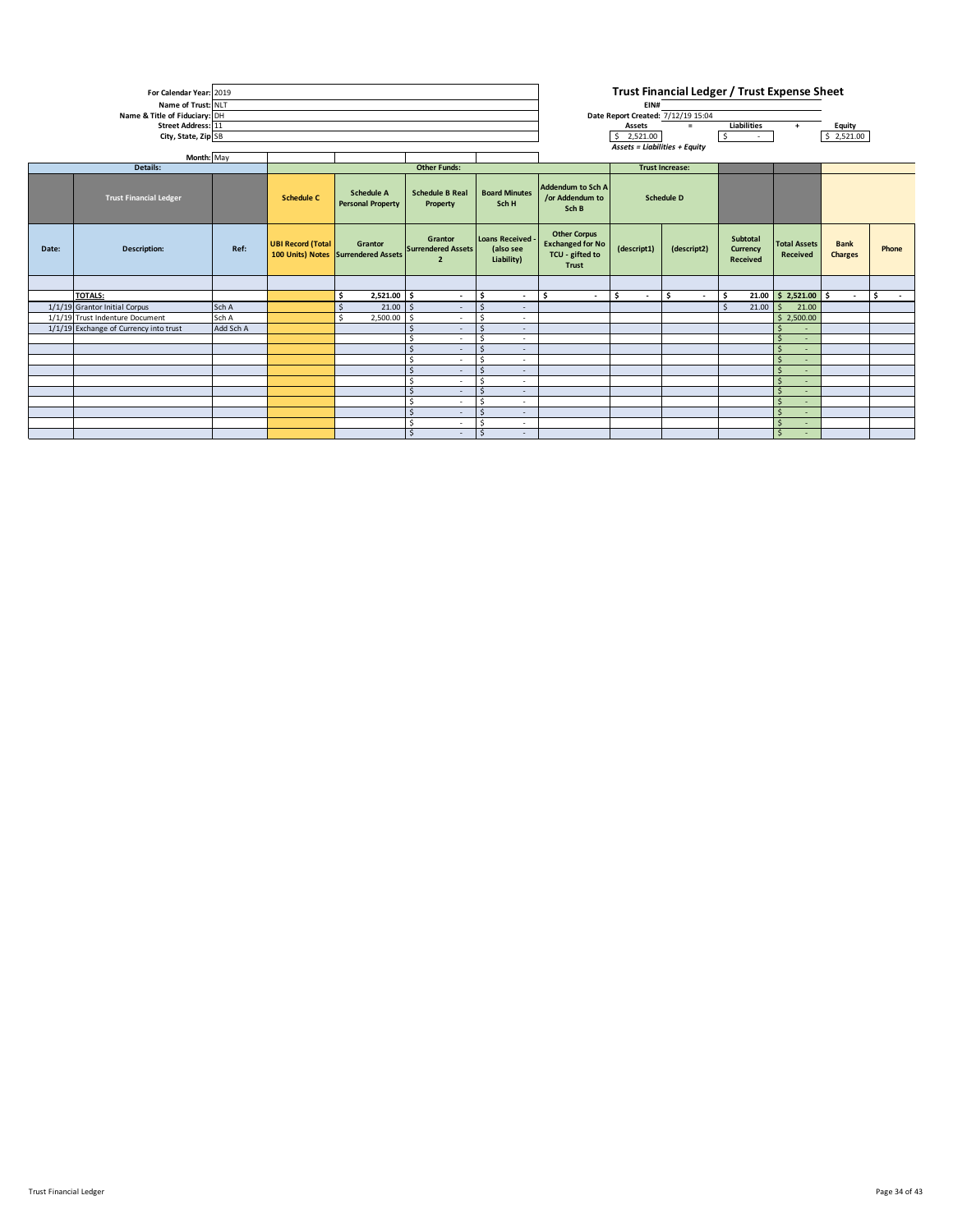|                   |                                     |                | <b>Trust Expenses:</b>          |                                         |               |                                           |                     |                                                         |                                           |                            |                                                          | Liabilities:                           |                                     |                                | <b>Equity</b>                  |
|-------------------|-------------------------------------|----------------|---------------------------------|-----------------------------------------|---------------|-------------------------------------------|---------------------|---------------------------------------------------------|-------------------------------------------|----------------------------|----------------------------------------------------------|----------------------------------------|-------------------------------------|--------------------------------|--------------------------------|
|                   |                                     |                | <b>Schedule E</b>               |                                         |               |                                           | <b>Board</b><br>н   | Per Sch C/<br>Minutes Sch Board Minutes<br>/ Schedule F | <b>Board Minutes</b>                      | <b>Board Minutes</b>       | <b>Board Minutes</b>                                     | <b>Schedule G</b>                      |                                     |                                | <b>Board</b><br><b>Minutes</b> |
| <b>Stationary</b> | Vehicle<br><b>Expense Fees paid</b> | <b>Trustee</b> | Internet<br><b>Expense</b>      | <b>Trust Assets</b><br>related expenses | Column1       | Legal /<br>Professional<br><b>Expense</b> | Loan Re-<br>payment | <b>UBI Disburse-</b><br>ments                           | <b>Total Currency</b><br><b>Disbursed</b> | Currency<br><b>Balance</b> | <b>Total Assets Less</b><br>Currency<br><b>Disbursed</b> | <b>Liabilities (Loans</b><br>Received) | <b>Liabilities</b><br><b>Others</b> | Total<br><b>Liabilities</b>    | <b>Equity</b>                  |
|                   |                                     |                |                                 |                                         |               |                                           |                     |                                                         |                                           |                            | Assets $=$                                               |                                        |                                     | Liabilities +                  | <b>Equity</b>                  |
| -\$               | ۱\$<br>$\sim$ $-$                   | l \$<br>$\sim$ | \$.<br>$\overline{\phantom{a}}$ | \$.<br>$\sim$                           | -\$<br>$\sim$ | \$<br>$\overline{\phantom{a}}$            | ۱\$<br>$\sim$       | \$.<br>$\overline{a}$                                   | Ŝ<br>٠                                    | $21.00$ \$                 | $2,521.00$ \$                                            |                                        | - S<br>$\overline{\phantom{a}}$     | \$<br>$\overline{\phantom{a}}$ | \$2,521.00                     |
|                   |                                     |                |                                 |                                         |               |                                           |                     |                                                         | ÷                                         | 21.00                      |                                                          |                                        |                                     |                                |                                |
|                   |                                     |                |                                 |                                         |               |                                           |                     |                                                         |                                           |                            |                                                          |                                        |                                     |                                |                                |
|                   |                                     |                |                                 |                                         |               |                                           |                     |                                                         |                                           |                            |                                                          |                                        |                                     |                                |                                |
|                   |                                     |                |                                 |                                         |               |                                           |                     |                                                         |                                           |                            |                                                          |                                        |                                     |                                |                                |
|                   |                                     |                |                                 |                                         |               |                                           |                     |                                                         |                                           |                            |                                                          |                                        |                                     |                                |                                |
|                   |                                     |                |                                 |                                         |               |                                           |                     |                                                         |                                           |                            |                                                          |                                        |                                     |                                |                                |
|                   |                                     |                |                                 |                                         |               |                                           |                     |                                                         |                                           |                            |                                                          |                                        |                                     |                                |                                |
|                   |                                     |                |                                 |                                         |               |                                           |                     |                                                         |                                           |                            |                                                          |                                        |                                     |                                |                                |
|                   |                                     |                |                                 |                                         |               |                                           |                     |                                                         |                                           |                            |                                                          |                                        |                                     |                                |                                |
|                   |                                     |                |                                 |                                         |               |                                           |                     |                                                         |                                           |                            |                                                          |                                        |                                     |                                |                                |
|                   |                                     |                |                                 |                                         |               |                                           |                     |                                                         |                                           |                            |                                                          |                                        |                                     |                                |                                |
|                   |                                     |                |                                 |                                         |               |                                           |                     |                                                         |                                           |                            |                                                          |                                        |                                     |                                |                                |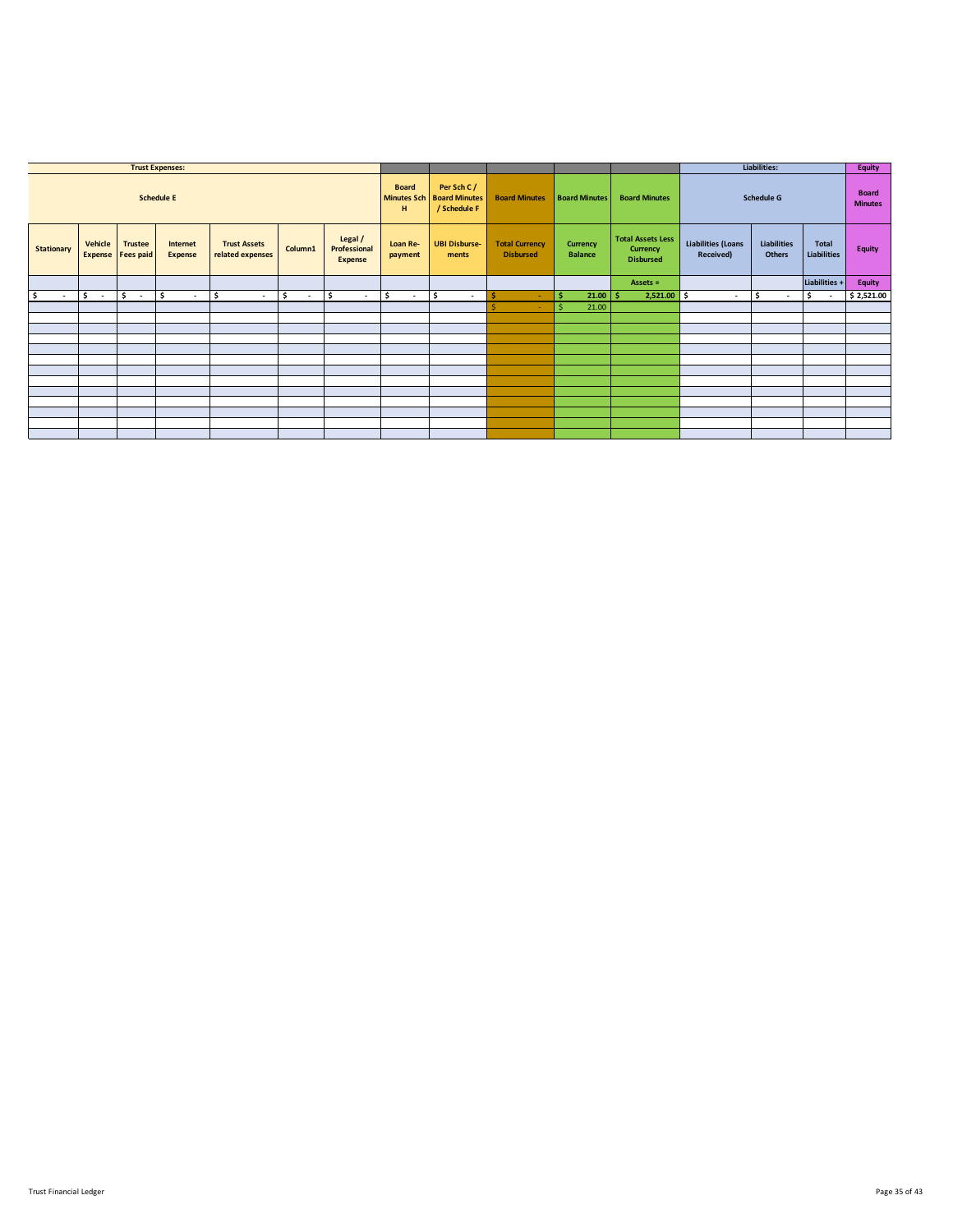| For Calendar Year: 2019                   |                                                         |      |       |            |            |            |
|-------------------------------------------|---------------------------------------------------------|------|-------|------------|------------|------------|
| Name of Trust: NLT                        |                                                         |      |       |            |            |            |
| Name & Title of Fiduciary: DH             |                                                         |      |       |            |            |            |
| Street Address: 11                        |                                                         |      |       |            |            |            |
| City, State, Zip SB                       |                                                         |      |       |            |            |            |
|                                           |                                                         |      |       |            |            |            |
| Month: May                                | 7/12/19 15:04                                           |      |       |            |            |            |
|                                           |                                                         |      |       |            |            |            |
|                                           | <b>Statement of Trust Financial Position</b>            |      |       |            |            |            |
| <b>Trust Corpus Assets</b>                |                                                         | Cash |       | Other      | Total      |            |
| <b>Schedule A Personal Property</b>       |                                                         | \$   | 21.00 | \$2,500.00 | \$2,521.00 |            |
| <b>Schedule B Real Property</b>           |                                                         |      |       | \$         | \$         |            |
|                                           |                                                         |      |       |            |            |            |
| <b>Trust Other Funds</b>                  |                                                         |      |       |            |            |            |
| <b>Board Minutes Sch H</b>                |                                                         |      |       |            |            |            |
|                                           | Loans Received - (also see Liability)                   | \$   |       |            | \$         |            |
|                                           | Addendum to Sch A /or Addendum to Sch B                 |      |       |            |            |            |
|                                           | Other Corpus Exchanged for No TCU - gifted to Trust     | \$   |       |            | \$         |            |
|                                           | <b>Total Corpus Assets</b>                              | \$   | 21.00 | \$2,500.00 |            | \$2,521.00 |
|                                           |                                                         |      |       |            |            |            |
| <b>Trust Liabilities</b>                  |                                                         |      |       |            |            |            |
| <b>Schedule G</b>                         |                                                         |      |       |            |            |            |
|                                           | Liabilities (Loans Received)                            | \$   |       |            |            |            |
| Liabilities Others                        |                                                         |      |       |            |            |            |
|                                           | <b>Total Trust Liabilities</b>                          |      |       | \$         | Ś          |            |
|                                           |                                                         |      |       |            |            |            |
|                                           | <b>Current Year Increase or (Decrease)</b>              |      |       |            | \$         |            |
|                                           | <b>Previous Years Trust Equity</b>                      |      |       |            |            | \$2,521.00 |
|                                           |                                                         |      |       |            |            |            |
|                                           | <b>Total Trust Equity</b>                               |      |       |            |            | \$2,521.00 |
|                                           |                                                         |      |       |            |            |            |
|                                           | <b>Summary of Trust Current Activities for the Year</b> |      |       |            |            |            |
| <b>Trust Corpus Increase</b>              |                                                         |      |       |            |            |            |
| <b>Schedule D</b>                         |                                                         |      |       |            |            |            |
| (descript1)                               |                                                         |      |       |            | \$         |            |
| (descript2)                               |                                                         |      |       |            | \$         |            |
|                                           | <b>Total Increase</b>                                   |      |       |            |            |            |
|                                           |                                                         |      |       |            |            |            |
| <b>Trust Expenses &amp; Disbursements</b> |                                                         |      |       |            |            |            |
| Schedule E                                |                                                         |      |       |            |            |            |
| <b>Bank Charges</b>                       |                                                         |      |       |            | \$         |            |
| Phone                                     |                                                         |      |       |            |            |            |
| Stationary                                |                                                         |      |       |            |            |            |
| Vehicle Expense                           |                                                         |      |       |            |            |            |
| Trustee Fees paid                         |                                                         |      |       |            | ややややや ややや  |            |
| Internet Expense                          |                                                         |      |       |            |            |            |
|                                           | Trust Assets related expenses                           |      |       |            |            |            |
| Column1                                   |                                                         |      |       |            |            |            |
|                                           | Legal / Professional Expense                            |      |       |            |            |            |
|                                           | Interest from Loan Repayment Sch H Notes                |      |       |            | \$         |            |
| Per Sch C / Board Minutes / Schedule F    |                                                         |      |       |            |            |            |
| <b>UBI Disburse-ments</b>                 |                                                         |      |       |            |            |            |
|                                           | <b>Total Expenses &amp; Disbursements</b>               |      |       |            |            |            |
|                                           |                                                         |      |       |            |            |            |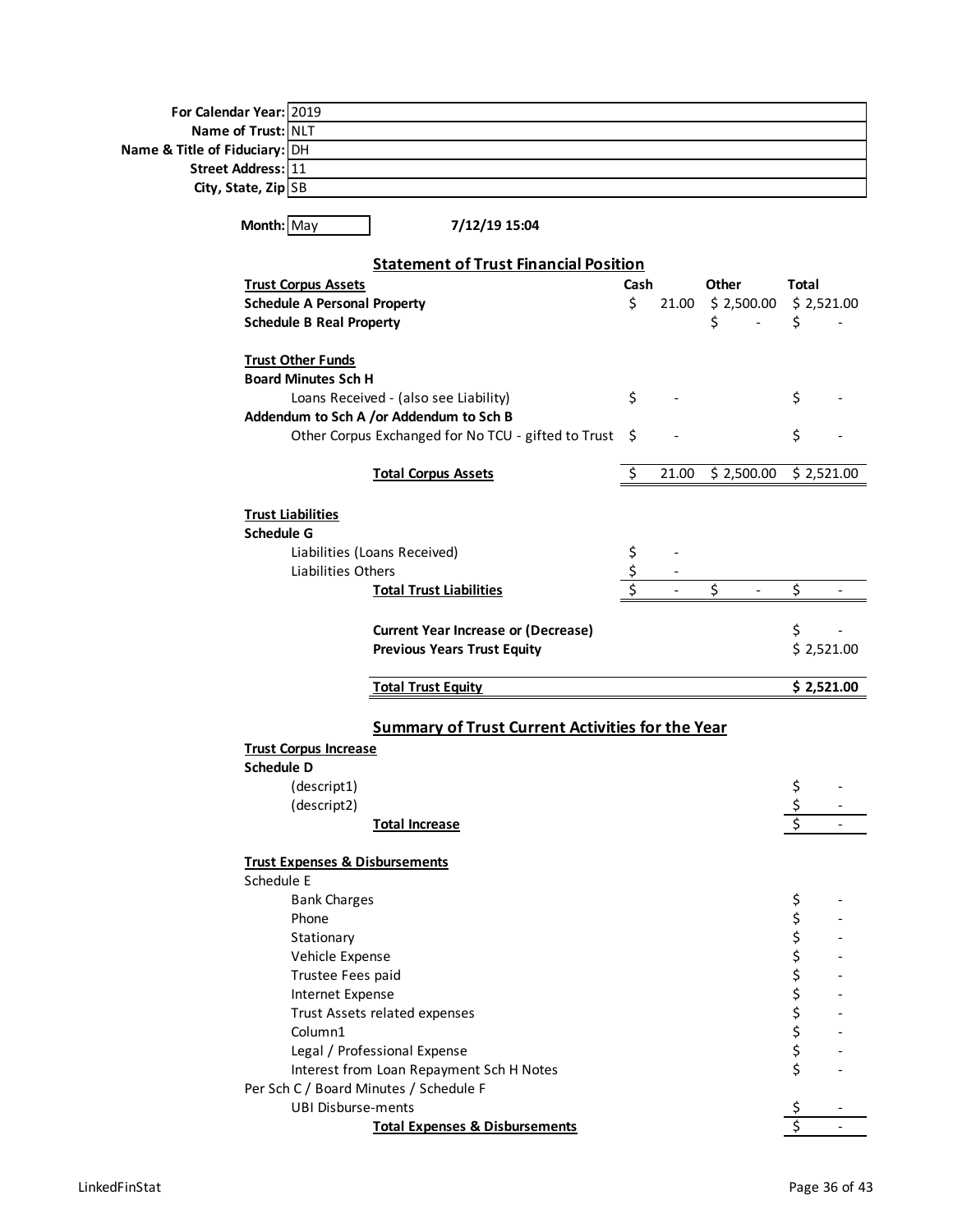| Net Increase or Decrease from                    |       |
|--------------------------------------------------|-------|
| <b>Currently Trust Activity (see Sch D &amp;</b> |       |
| Sch E & Sch F below)                             |       |
| <b>Beginning Cash Balance</b>                    | 21.00 |
| <b>Ending Cash Balance</b>                       | 21.00 |
| <b>Check for Net Trust Activity</b>              |       |
| See various schedules summaries for details.     |       |

**Typical Trust Financial Review Statements Statement of financial position Statement of activities** Statement of cash flows Notes to the financial statements - (Include all the Schedule details).

Supplementary Information Book to GAAP basis conversion: Statement of financial position Statement of activities Description of adjustments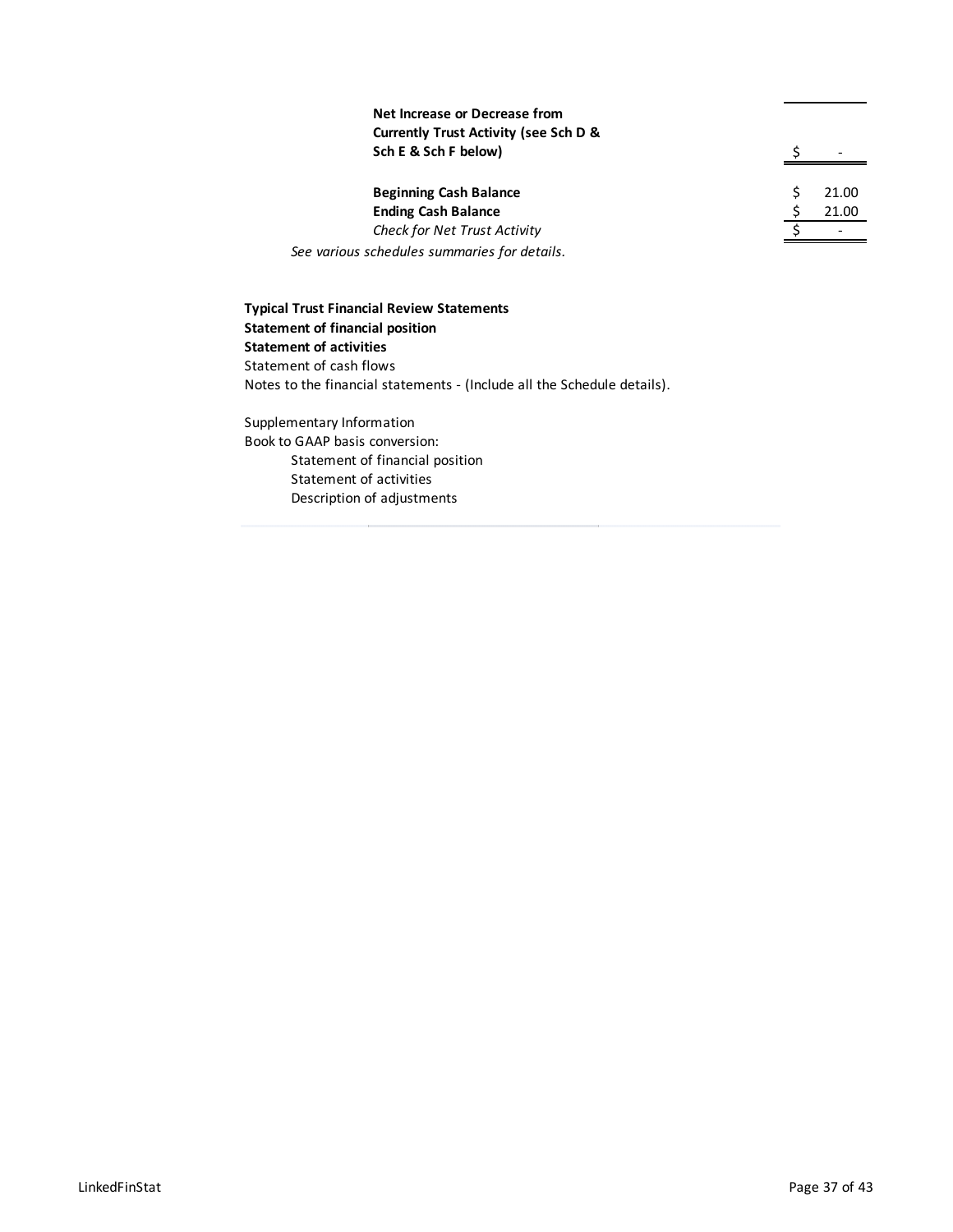#### **Minutes**

#### **Trust Name Here**

 June 12, 2019 meeting held at Santa Barbara Botanic Gardens, Santa Barbara, California. Attendees included D Hackett, ----, and ---- the Trustees.

At this time no additional Trustee, Managers, Officers, Secretaries, etc. were appointed.

 Current Trustees continue to act within the authority and with the responsibilities previously documented in the trust indenture and previous minutes, with no changes of this date.

No additional trust contracts have been reviewed.

 Please see attached revised Schedule A, Schedule B for updated transfers of property (real or personal) into the trust and the updated Schedule of Units of Beneficial Interest. No additional actions have been taken at this time.

 Old business consisted of opening a bank account and there is nothing new to report. At this time there is no new business before the Trustees to consider.

 At this time there are no actions to be taken regarding the purchase, sale, or lease of real or personal property.

At this time there are no actions to be taken regarding the purchase of an insurance policies.

 At this time there are no changes to the Trust management system for recording information and recording accounting data.

 At this time there are no decisions to borrow or lend money, and no additional investments have been purchased.

 Please see attached financial summary and attached schedules a summary of Trust's corpus, increases and decreases.

There being no more business at hand, the meeting was adjourned.

| Dated:    |  |
|-----------|--|
| Signed by |  |
| Trustee   |  |
| Signed by |  |
| Trustee   |  |
| Signed by |  |
| Trustee   |  |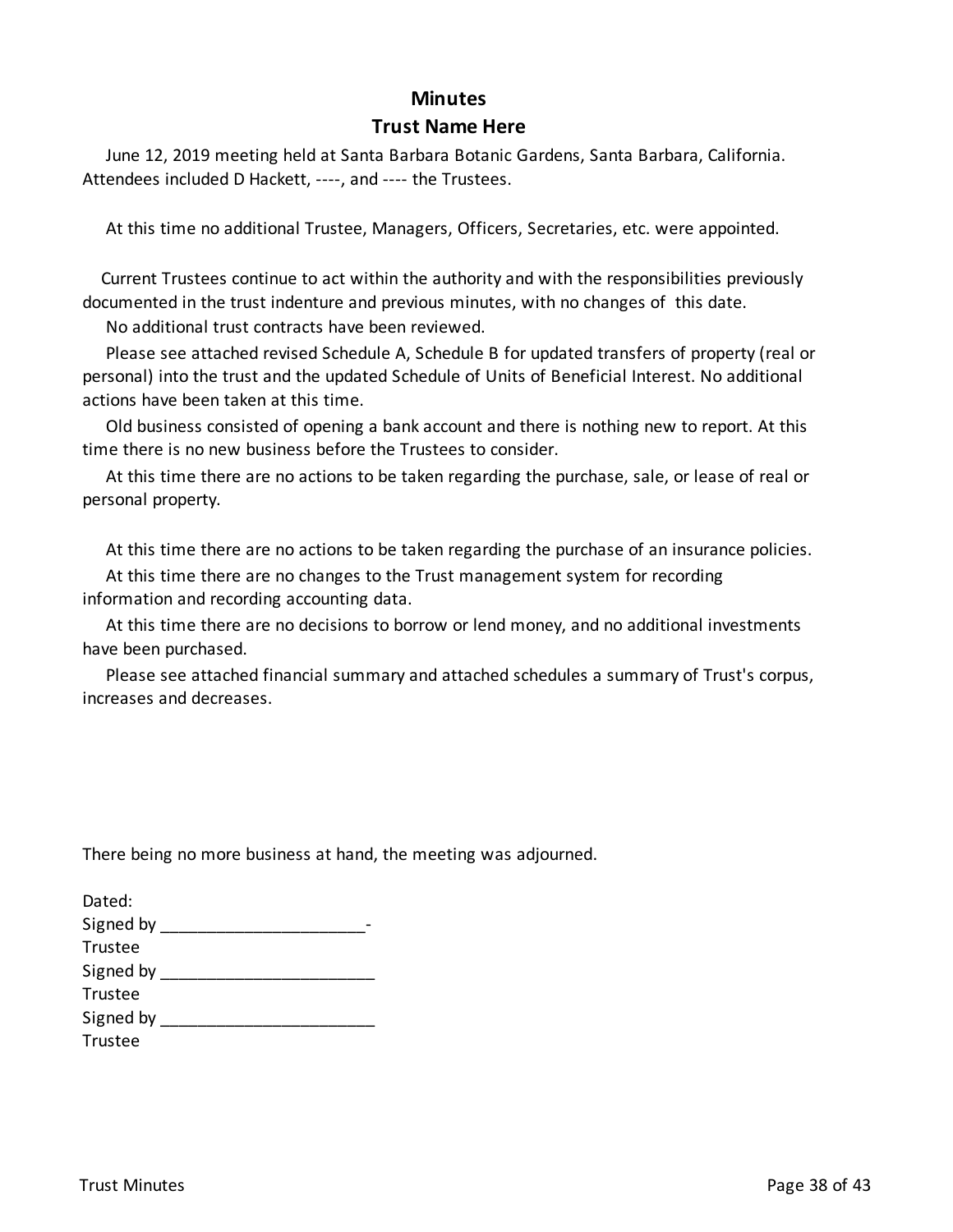## NLT STUDY GROUP SUGGESTED READING LIST

Randall**'**s The Trust Manual **(**included in your trust**)** https://brillianceincommerce.com/house-of-freedom-natural-law-trust

Charles Arthur Newsletters (available at http://passingbucks.com/newsletter)

Passing the Buck Volumes 1 & 2 **(**available at http**://**passingbucks**.**com**/**vol**1/**index**.**html or on Amazon at this link**)**

How To Win In Court - at this link

Black's Law Dictionary 6th Edition - Amazon link

Law of Trusts – George G. Bogert et al. Foundation Press, 2012 - Amazon link Trusts – Edward C. Halbach Gilbert Law Summaries 2008 Restatement of the Law - Trusts - American Law Institute, Vol. 1-5, 2012 -Amazon link

SCOTT ON TRUSTS - Restatement (2d) of Trusts

Family Wealth - James E. Hughes Jr. https://www.amazon.com/Family-Wealth-Family-How-Intellectual-Generations-ebook/dp/B003O86FB8

Gilbert Law Summaries on Trusts

"The Creature from Jekyll Island", by G. Edward Griffin,

Doing Good Better - effective altuism - Amazon Link - It is also an audio book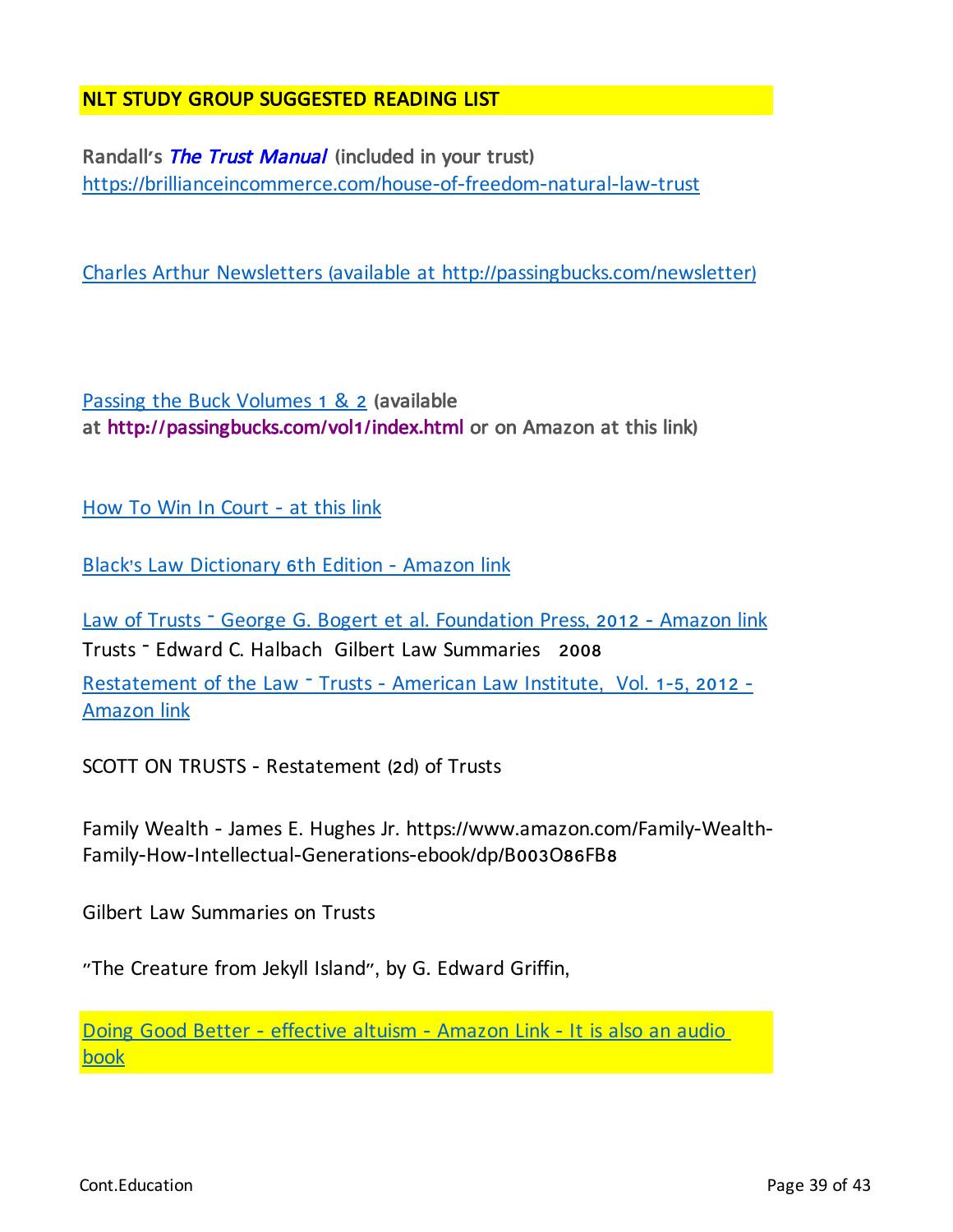James Mathers, The Constitutional Common-Law Trust, Renaissance Publishers, Tulsa, OK (1997)

Wills, Trusts, and Estates, Dukeminier/Sitkoff/Lindgren , 2009

Waters Law of Trusts in Canada Donovan Waters, 2012

Corporation Sole, Kenny-Greenwood, Overseer, 2013 - can read on Kindle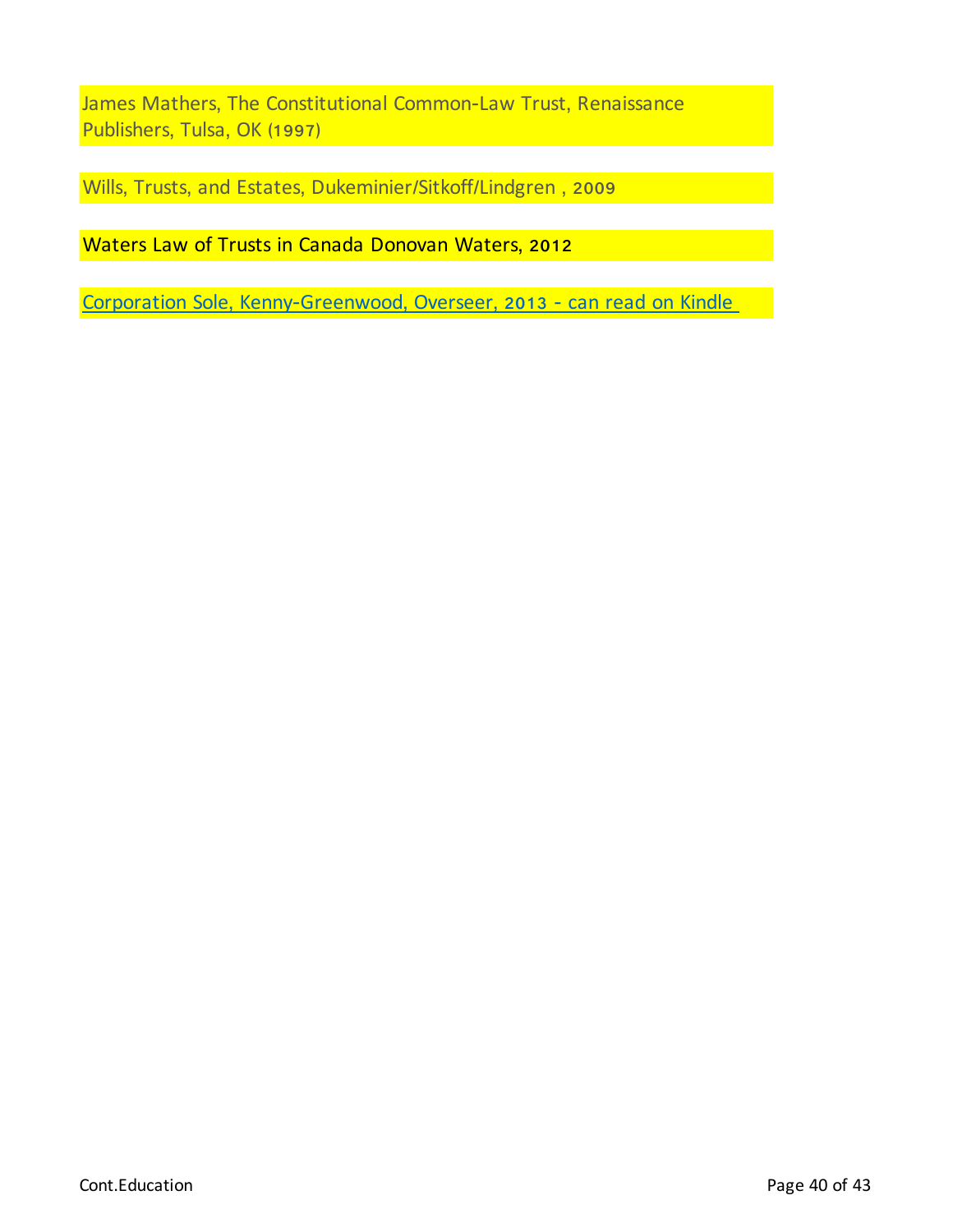### **Tips & Tricks**

Hire people you are considering for a co-trustee position as "managers" first and try them out before giving them the position.

Use programs such as eChecks for your operating bank account, instead of having a physical checkbook.

" -- EChecks \$65/per 100 checks

Forming LLCs - recommend WY Agents - read their about us, and then read their whole website - full of information https://www.wyomingagents.com/about

#### **Software Programs:**

Gmail Google Drive ProtonMail - free version or 100/year \$? Paid subscription Evernote 100/year Evernote Scannable App \$? Drop Box 100/year iCloud \$?/mo. 365MicrosoftOffice 100/year (Word, Excel, …) OneDrive 6.99/mo. Audible - listen to books for life long learning Adobe suites InDesign \$/mo. Fax Burner 10/mo. (faxes to your phone/email) Local Community Banks that invests in local community EChecks \$65/per 100 checks DocuSign 10/mo. Grammarly 100/year YouTube 12.99/mo. no commercials Word Press websites The Grid websites Meetings Zoom LawDepot for legal forms Business-in-a-Box for legal forms Business Astrology/Good Timing Guide 49-60/year (depending if you buy early) Madeline Gerwick Vedic Business Astrologer - need to ask Taansen & Randall VPN - for all electronic devices 0 ExpressVPN or ProtonVPN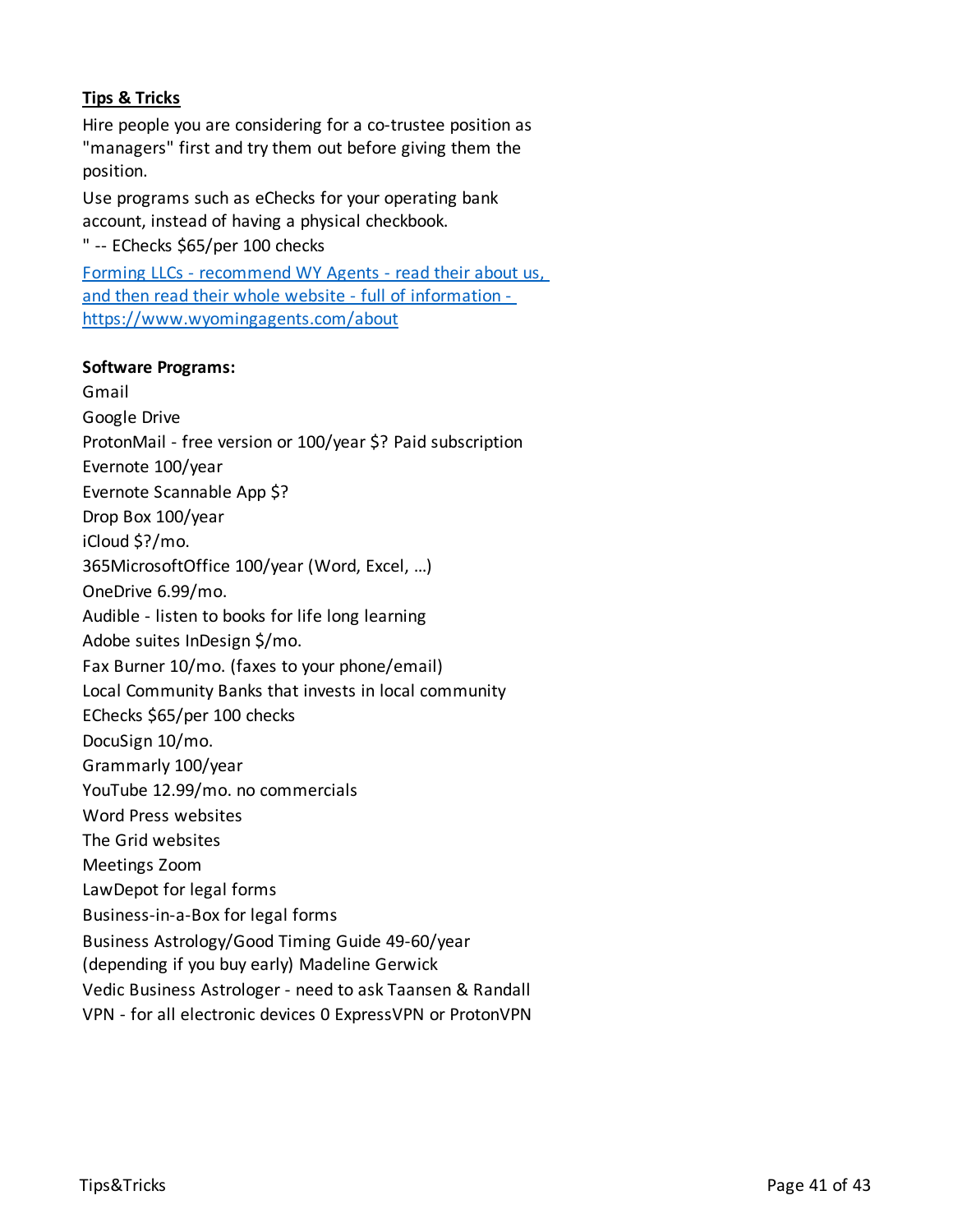# **Communication Preferences**

Clear communication is key to a successful relationship. This questionnaire will give us a little insight into how to

best communicate with you.

#### 1. Preferred communication style (check only those that strongly apply to you)

- $\Box$  I will almost always tell you what's on my mind.
- $\Box$  I prefer visual presentations (e.g., graphics, pictures, illustrations, flowcharts).
- $\Box$  I'm more of a numbers/data person.
- $\Box$  I'm more of a words/language person.
- $\Box$  I love getting caught up in ideas and possibilities.
- $\Box$  I want to hear the bottom line as soon as possible.
- $\Box$  I want to be part of the process.
- $\Box$  I build relationships quickly.
- $\Box$  I have a reputation for saying what I think, simply and directly.
- $\Box$  I often find that actions based on feelings or instinct are as sound as those based on careful thought and analysis.
- $\Box$  I make decisions slowly and after much thought and consideration.
- $\Box$  I get on best with logical, analytical people.
- $\Box$  I like to reach a decision carefully after weighing many alternatives.
- $\Box$  I pay meticulous attention to detail before coming to a conclusion.
- $\Box$  I believe in coming to the point immediately.
- $\Box$  I prefer to have as many sources of information as possible the more data to think over the better.
- $\Box$  I tend to be open about how I'm feeling.
- $\Box$  I often get irritated by people who want to rush things.
- $\Box$  I tend to be a perfectionist.
- $\Box$  I think written reports should be short and to the point.
- $\Box$  I like meetings to be run efficiently, sticking to a set agenda, etc.
- $\Box$  I like to hear all the options before making a decision.
- $\Box$  It takes me time to trust others.
- $\Box$  I'd rather hear the overview than to hear the details.
- $\Box$  I want to hear the details.
- $\Box$  I prefer slow and thoughtful communication.
- $\Box$  I prefer faster and more animated communication.
- $\Box$  I like to be in control.

#### 2. Communication type preferred? Rate 1 (worst) to 10 (best)

#### 3. How often (at a minimum/maximum) would you like to be contacted?